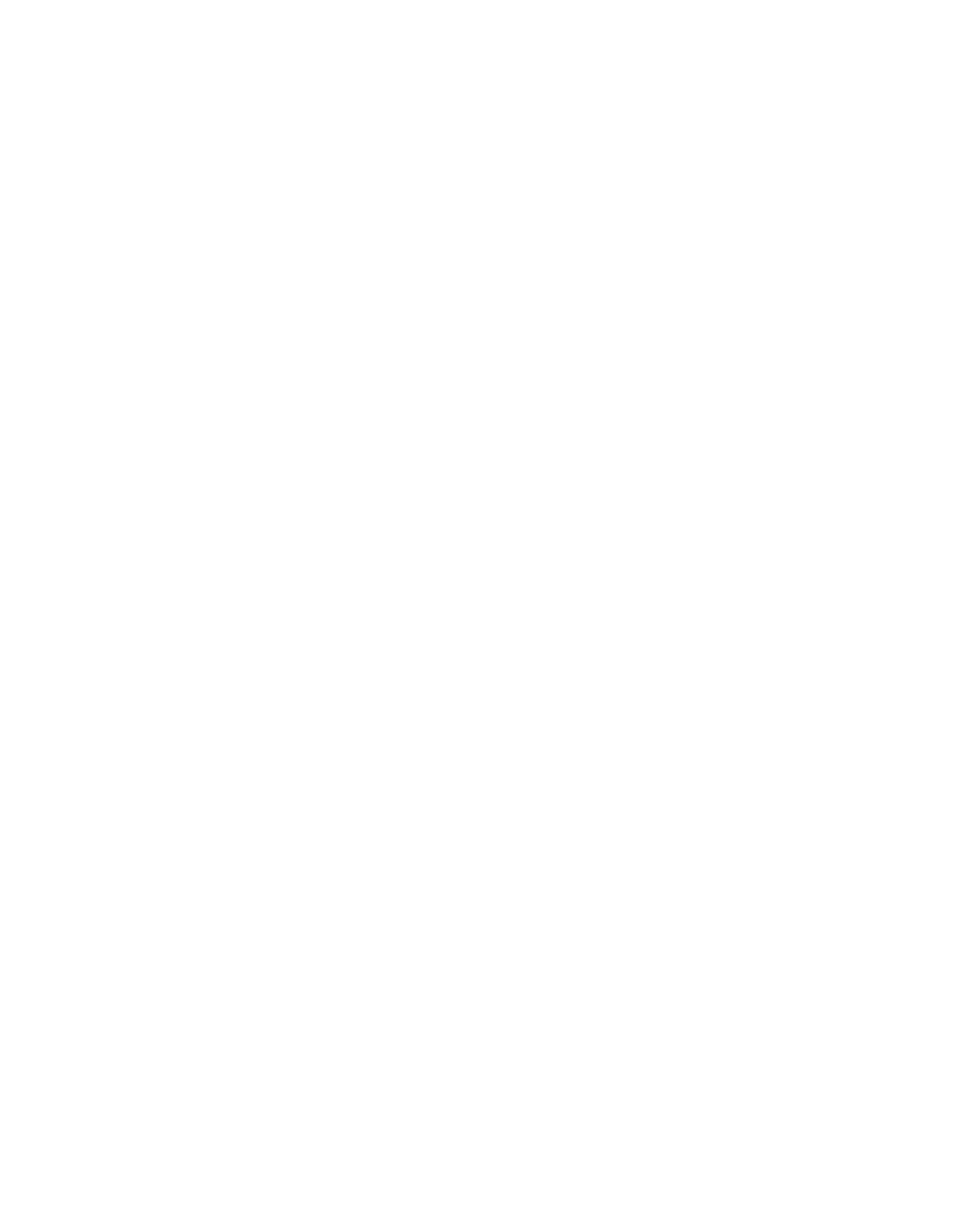# **C ONTENTS**

| <b>Chapter</b> | Page                                                     |
|----------------|----------------------------------------------------------|
| $\mathbf I$    |                                                          |
|                |                                                          |
|                |                                                          |
|                |                                                          |
|                |                                                          |
|                |                                                          |
| $\mathbf{I}$   |                                                          |
|                |                                                          |
|                |                                                          |
|                |                                                          |
|                | Summary of the Evidence on Marriage and Substance Use 13 |
|                |                                                          |
|                |                                                          |
|                |                                                          |
|                |                                                          |
|                |                                                          |
|                |                                                          |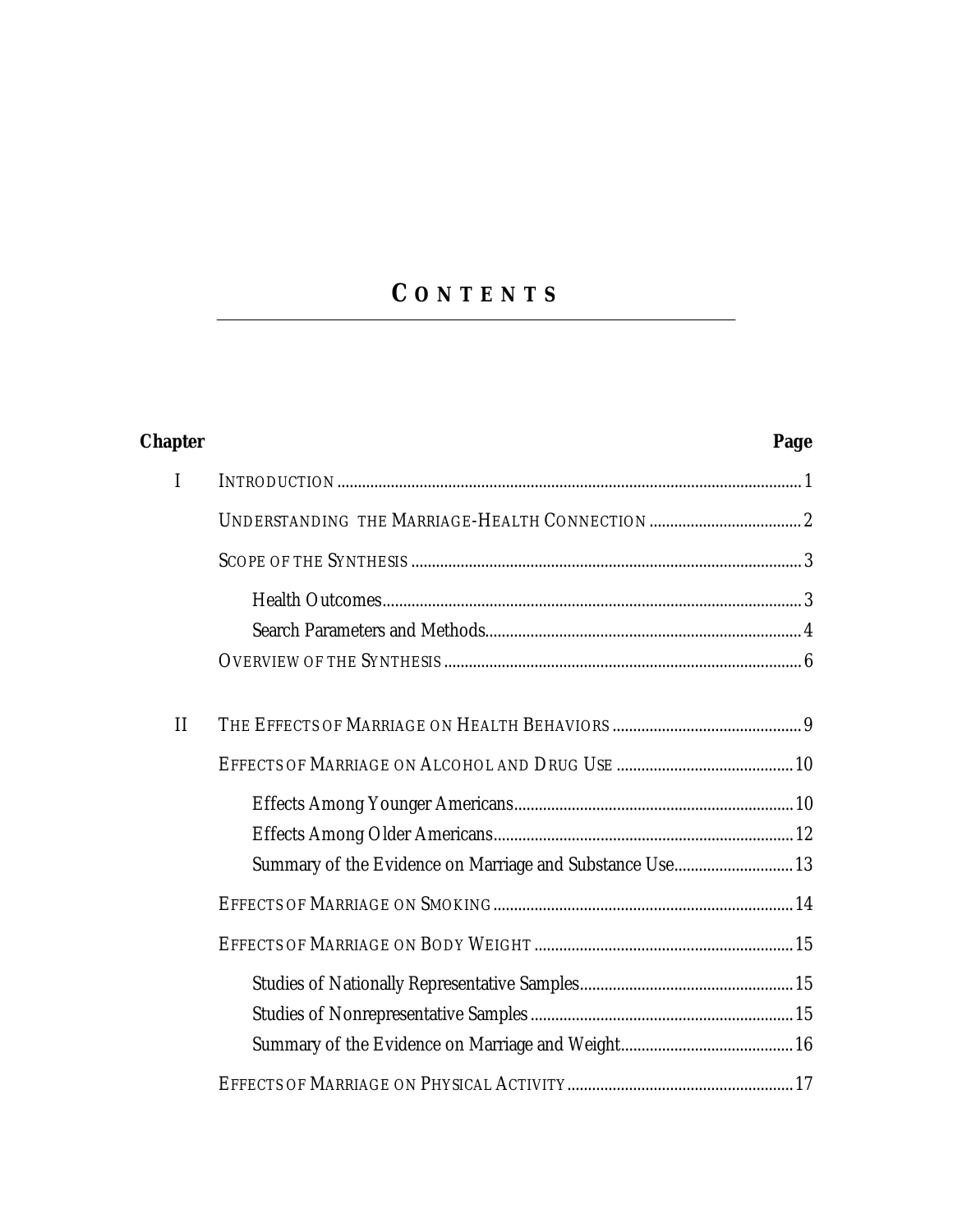|     | <u> 1989 - Johann Stoff, amerikansk politiker (* 1908)</u>      |  |  |  |
|-----|-----------------------------------------------------------------|--|--|--|
|     |                                                                 |  |  |  |
| III | THE EFFECTS OF MARRIAGE ON HEALTHCARE ACCESS, USE, AND COSTS 19 |  |  |  |
|     |                                                                 |  |  |  |
|     |                                                                 |  |  |  |
|     |                                                                 |  |  |  |
|     |                                                                 |  |  |  |
|     |                                                                 |  |  |  |
|     |                                                                 |  |  |  |
| IV  |                                                                 |  |  |  |
|     |                                                                 |  |  |  |
|     | RESULTS FROM THE NATIONAL SURVEY OF FAMILIES AND HOUSEHOLDS  29 |  |  |  |
|     |                                                                 |  |  |  |
|     |                                                                 |  |  |  |
| V   | THE EFFECTS OF MARRIAGE ON PHYSICAL HEALTH AND LONGEVITY  35    |  |  |  |
|     |                                                                 |  |  |  |
|     |                                                                 |  |  |  |
|     |                                                                 |  |  |  |
|     |                                                                 |  |  |  |
|     |                                                                 |  |  |  |
| VI  | THE INTERGENERATIONAL HEALTH EFFECTS OF MARRIAGE 43             |  |  |  |
|     |                                                                 |  |  |  |
|     |                                                                 |  |  |  |
|     |                                                                 |  |  |  |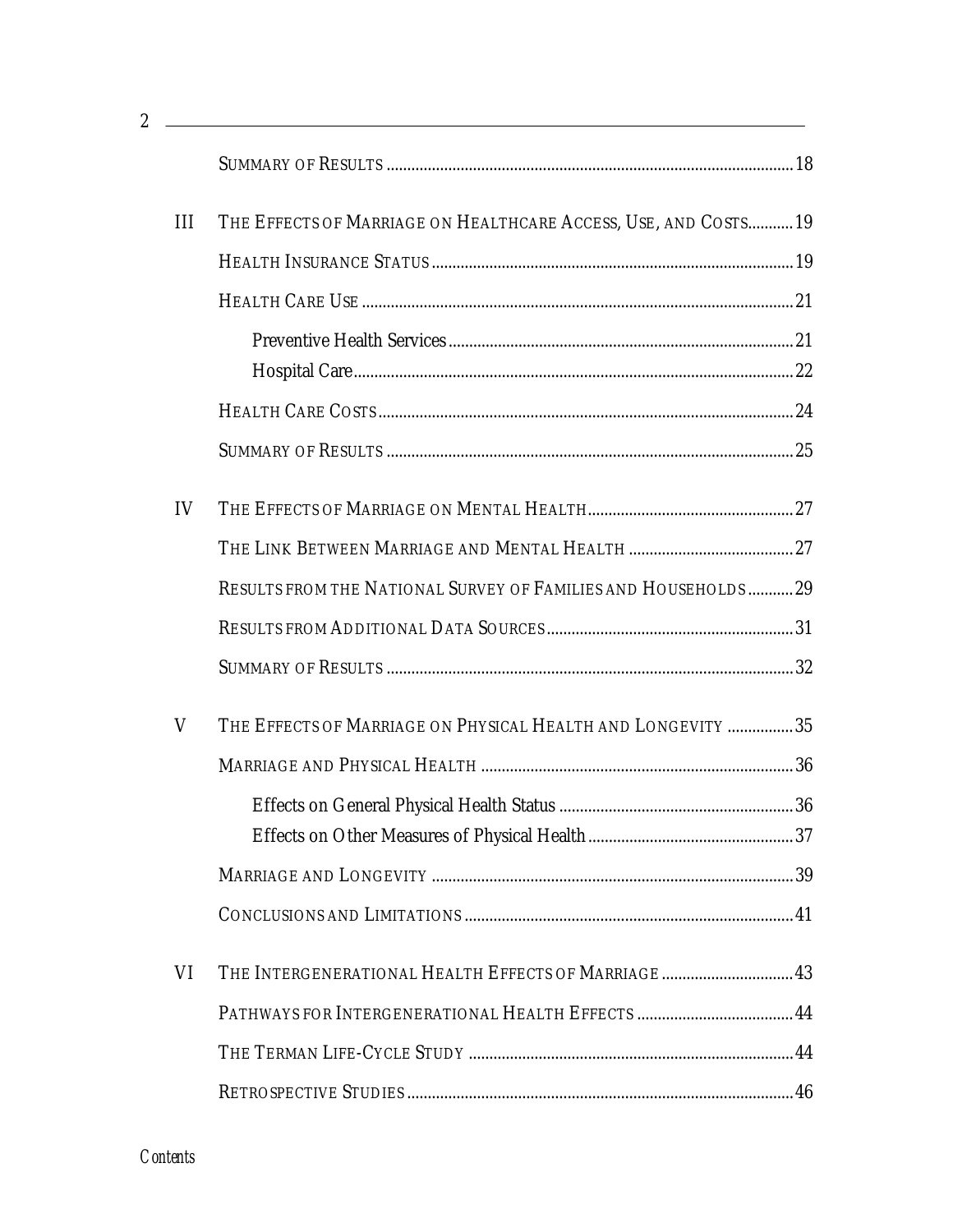|       | $\equiv$ 3 |    |
|-------|------------|----|
|       |            |    |
|       |            |    |
| VII - |            |    |
|       |            |    |
|       |            |    |
|       |            |    |
|       |            |    |
|       |            |    |
|       |            | 57 |
|       |            |    |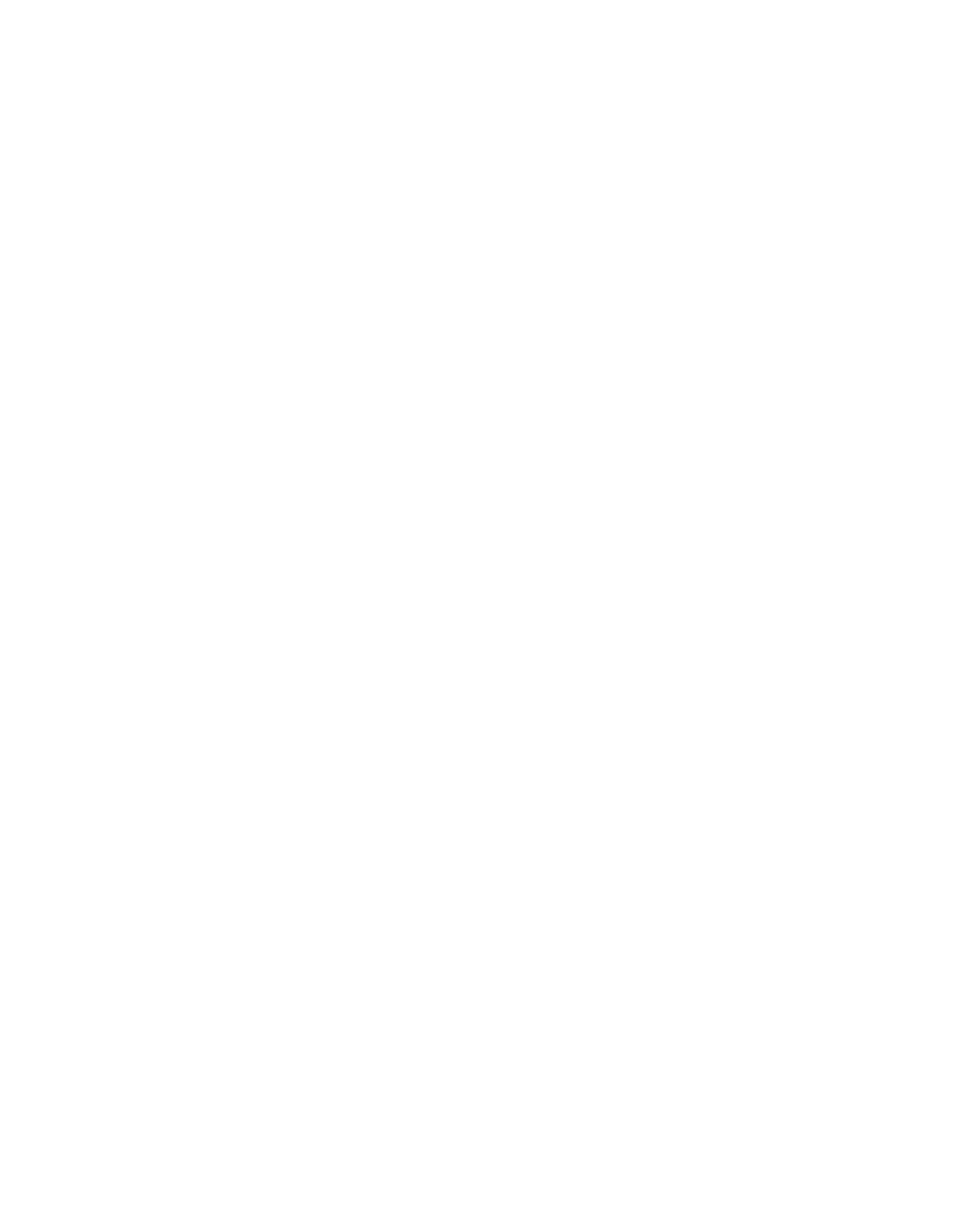# **C HAPTER I**

### **I NTRODUCTION**

**A** arriage has become an increasingly important topic in academic and policy research. A burgeoning literature suggests that marriage has a wide range of benefits, including improvements in individuals' economic well-bein research. A burgeoning literature suggests that marriage has a wide range of **I** benefits, including improvements in individuals' economic well-being and mental and physical health, as well as the well-being of their children (Lerman 2002; Ross et al. 1990; Waite and Gallagher 2000; Wilson and Oswald 2005). Inspired, in part, by these potential benefits of marriage, several large-scale federal initiatives have been launched in recent years that aim to encourage and support marriage.

 This synthesis focuses on recent research evidence concerning one of these potential benefits of marriage—the effects of marriage on health. In general, married people are healthier than those who are not married across a wide array of health outcomes (Schoenborn 2004). The existence of an association between marriage and health does not necessarily imply that marriage causes better outcomes, however. In particular, people who marry may already be healthier than those who do not, and this may be the reason for the better health of married adults. An examination of the relevance of these patterns for public policy must include careful consideration of whether the association between marital status and various health measures indicates that getting and staying married actually improves health.

 To provide a broad understanding of the current research on the link between marriage and health, we have synthesized recent literature across several fields, including public health, the social sciences, and medical science. We focus on research published in peer-reviewed journals and on studies using the most rigorous methods for determining whether the link between marriage and health is a causal one. A review of all the research that examines marriage and health is beyond the scope of this project. Therefore, we have narrowed our review to examine the research of most relevance to the U.S. policy community. In particular, we focus on research conducted with U.S. populations and completed since 1990. In addition, we focus on research that uses the most sophisticated statistical methods for determining whether marriage does indeed improve health outcomes. By focusing on the most compelling research evidence concerning the effects of marriage on health, we aim to provide an accurate portrayal of the current state of research—documenting what we do and do not know about the linkages between marriage and health.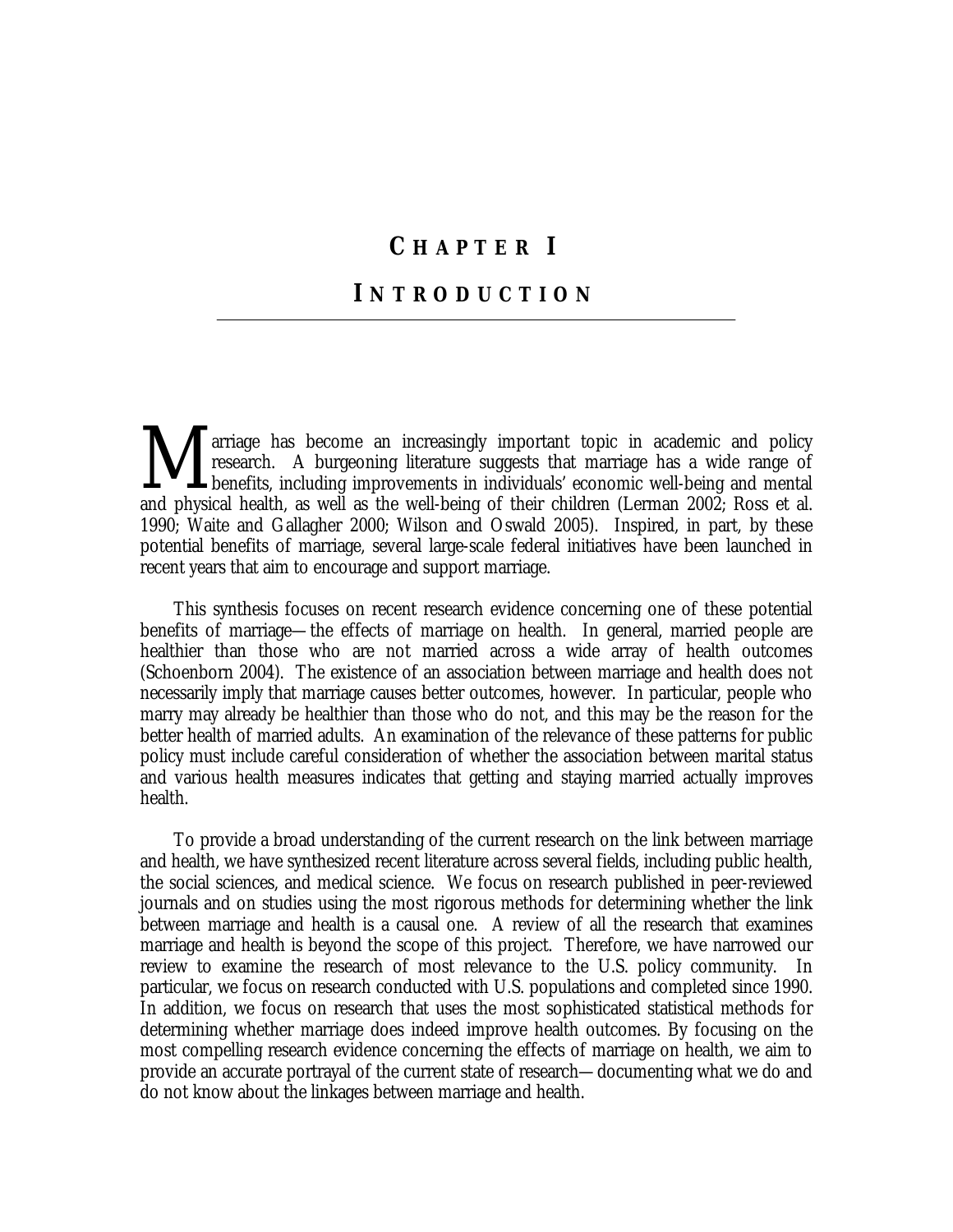In the rest of this chapter, we lay out the theoretical and practical structure of this review. First, we discuss how marriage may both affect, and be affected by, health outcomes and describe how we focus this synthesis on studies that carefully address this complex relationship. Next, we explain the parameters for our review, including the particular health outcomes we consider and the types of studies we review. Finally, we preview the findings summarized in the following chapters, which discuss the most recent evidence of the effect of marriage on health outcomes.

#### **UNDERSTANDING THE MARRIAGE-HEALTH CONNECTION**

Although the association between marriage and health is well established, the fact that married people generally have better health does not necessarily imply that marriage causes these better health outcomes. Instead, healthier people may be more likely than those who are less healthy to get and stay married, because they may be considered more desirable marriage partners in terms of their various attributes (such as physical attractiveness, earnings potential, mental well-being, degree of self-sufficiency, and likely longevity). Social scientists describe this pattern of married people being more likely to marry as the "selection" of healthy people into marriage. If the only reason for the correlation between marriage and health is the selection of healthier people into marriage, then marriage is not causing better health. Instead, the observed health differences between married and unmarried people are the result of healthier people being more likely to marry.

Alternatively, marriage may have real health benefits, and the association between marriage and health outcomes may represent a true causal link. This view is sometimes known as "protection theory," because marriage is seen as protecting people against poor health outcomes. Marriage could improve health outcomes in a variety of ways. Marriage potentially offers both economic and social advantages. In particular, marriage may result in two incomes, as well as economies of scale, improving the economic well-being of those who marry (Lerman 2002). This increased economic well-being could, in turn, improve health outcomes by increasing access to health care or lowering stress. In addition, a spouse may play an important role in monitoring and encouraging healthy behaviors (such as good eating habits and regular exercise), as well as in discouraging unhealthy ones (such as smoking or heavy drinking) (Umberson 1987). Marriage also may provide an emotionally fulfilling, intimate relationship, satisfying the need for social connection, which could have implications for both physical and mental health (House et al. 1988). Finally, some speculate that society stigmatizes single people (DePaulo and Morris 2005). If this is true, entry into marriage represents adhering to cultural norms and, thus, yields mental health benefits through social acceptance. Most researchers conclude that the association between marriage and health represents a combination of selection and protection (Lillard and Panis 1996; Murray 2000; Waite 1995). In other words, marital status both affects, and is affected by, health outcomes.

 Because marriage is likely to be both a cause and a consequence of these health outcomes, a central challenge of studying the relationship between marriage and health is disentangling the influences of selection and protection and isolating the true causal influence of marriage on health. Addressing these issues requires careful analysis and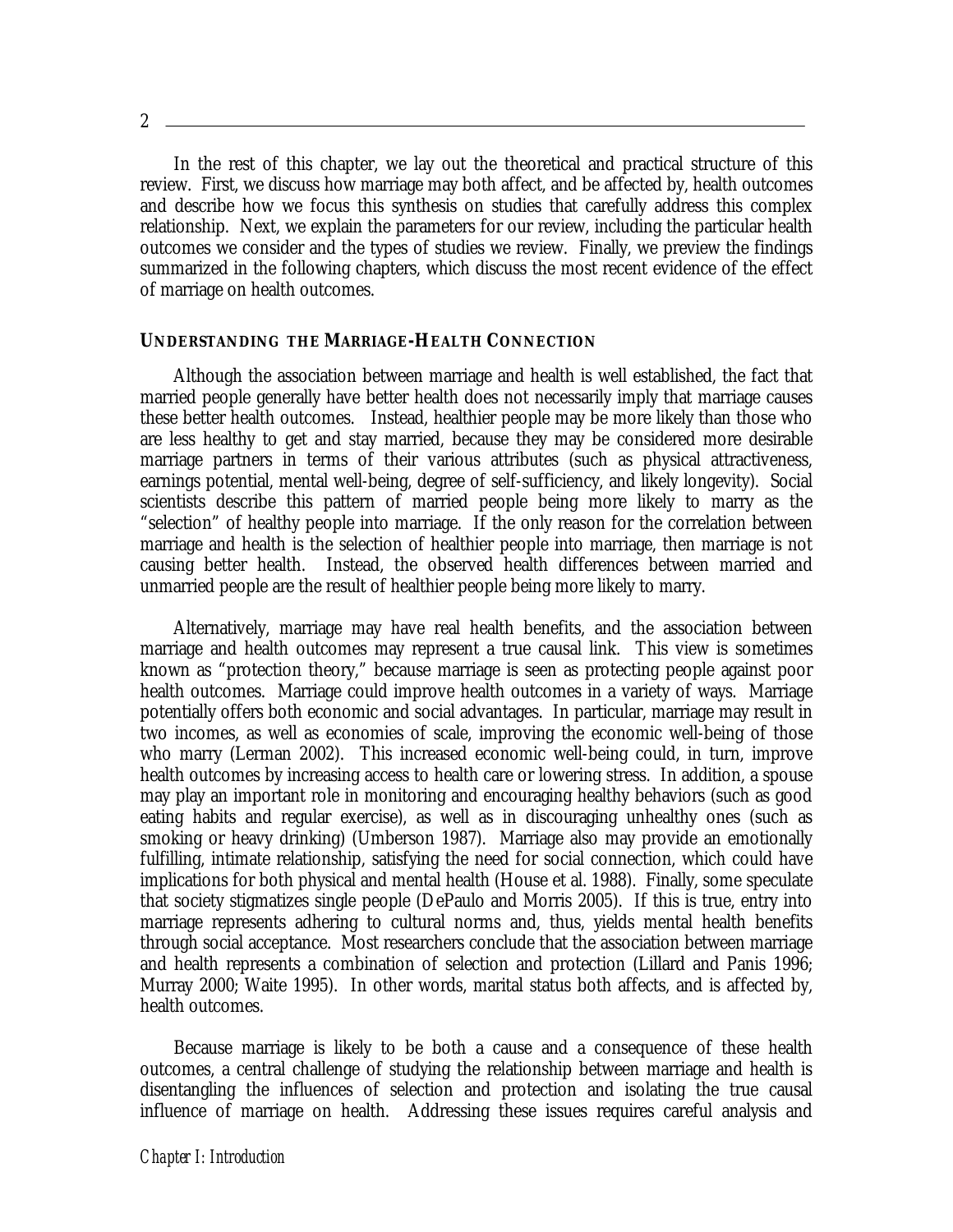advanced statistical methods that are not always used in studies examining the link between marriage and health. In reviewing the literature in this area, we have paid particular attention to the care with which studies have addressed selection. Our review highlights the research that has most thoroughly addressed the role of selection in the association between marriage and health and, thus, focuses on studies that provide the most compelling evidence on whether marriage has a true causal influence on health outcomes.

#### **SCOPE OF THE SYNTHESIS**

 A large body of literature addresses the link between marriage and health, and a review of all this research is beyond the scope of this synthesis. Therefore, to focus our review and make it both manageable and as relevant as possible, we have developed parameters to guide our identification of the research to review. In particular, we have selected health measures from a broad range of outcome areas that are important indicators of well-being and have been the subject of numerous studies. In addition, we have focused on the most up-to-date, rigorous studies, to provide a summary of the current state of knowledge. In this section, we describe the health outcomes we examine and the kinds of studies we review.

#### **Health Outcomes**

 Health is a multidimensional concept that encompasses a large array of measures, including behavioral, physical, and emotional outcomes. We have selected health outcomes from five broad topic areas and focused our review on those outcomes likely to be of most interest to the health policy community. In particular, we focus our synthesis on the following outcomes:

- *Health Behaviors.* One important way that marriage may affect overall health is by increasing the likelihood that people will engage in healthy behaviors (such as exercise and eating a balanced diet), while also reducing various risk-taking behaviors (such as smoking or drinking heavily). For this review, we focus on health behaviors that have well-documented connections with physical health outcomes. In particular, we examine the evidence on the effect of marriage on alcohol and drug use, smoking, body weight, and exercise.
- *Health Care Access and Use.* Marriage may also affect health by influencing health care access and patterns of health care use. For example, marriage might improve access to care by increasing the material resources available to purchase care or by affording access to a spouse's health insurance policy. To the extent that marriage improves access to care or influences patterns of health care use, it might also have consequences for health care costs. To summarize research in this area, we focus on the links between marriage and three main health care outcomes: (1) health insurance status; (2) health care use (for example, use of cancer screenings and hospital care); and (3) total health care costs.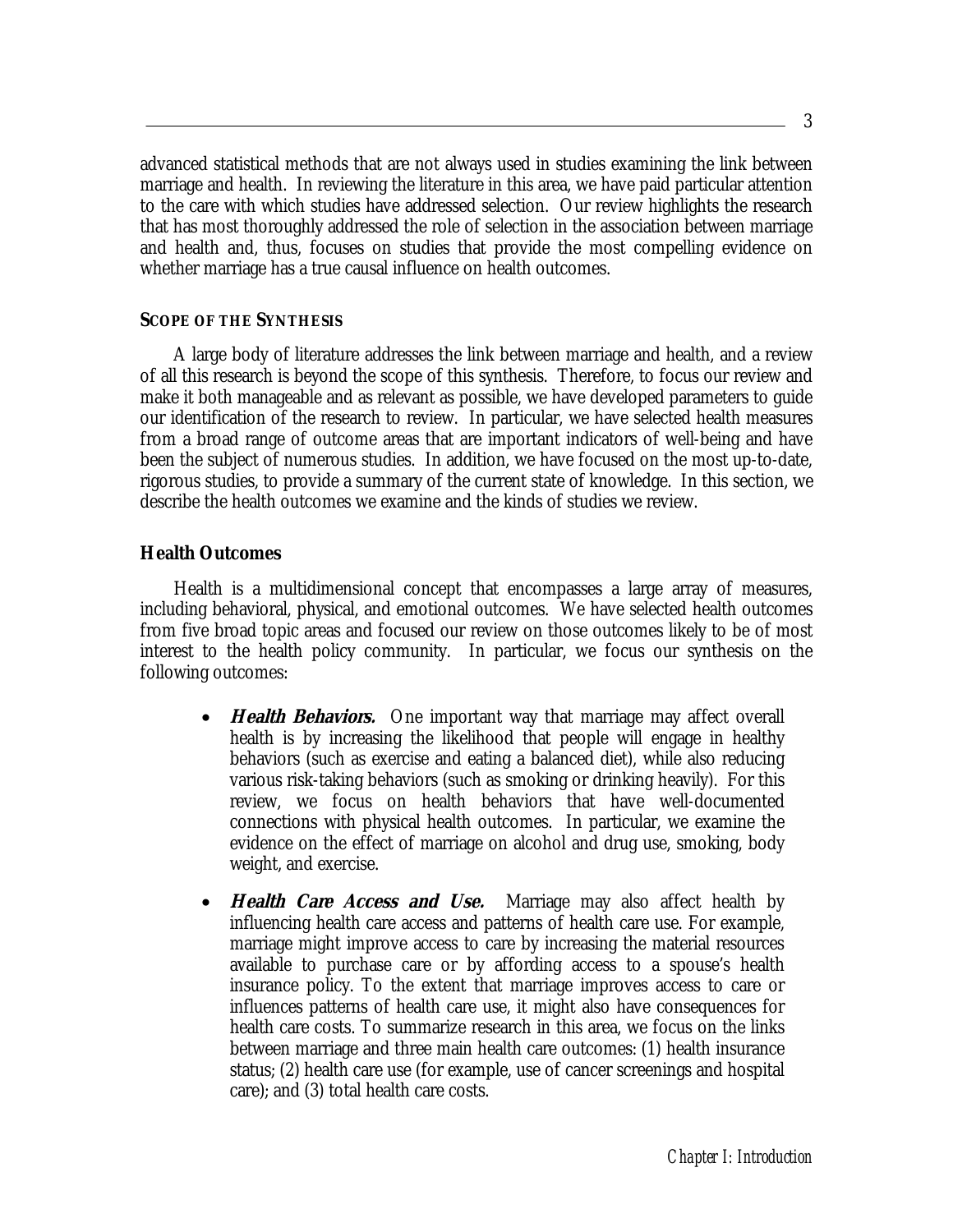- *Mental Health.* Marriage may also affect physical health through its influence on mental health. A vast literature links mental health to marital status and marital quality. To remain within the resource constraints for this review, we focus on one specific measure of mental health: the presence of depressive symptoms. Depression is one of the most common forms of psychological distress and can be highly debilitating. It is also highly correlated with physical health. For these reasons, it is a logical outcome to examine as part of our research synthesis.
- **Physical Health and Longevity.** The ultimate concern of this review is whether marriage affects physical health and longevity. Rigorous research on the effects of marriage on particular physical health outcomes is limited. In our synthesis, we describe the evidence from several of the strongest recent studies in this area. Most commonly these studies examine self-rated measures of general health status. However, we also summarize one study of the effects of marriage on cardiovascular disease. Studies of marriage and longevity typically examine the effect of marital status on mortality risk over a specific time period. Unlike the effects of specific physical health outcomes, the effect of marriage on longevity has been studied extensively.
- **Intergenerational Health Effects.** A couple's marital status might also have long-term consequences for the health of their children. For this review, we focus on a growing body of research linking parental marital status in childhood with health outcomes experienced much later in adulthood. Studies in this area also link parental marital status with adult longevity. These studies represent an emerging area of interest on the lingering effects of early childhood experiences.

#### **Search Parameters and Methods**

 A voluminous research literature discusses the link between marriage and these health outcomes. A full review of all the relevant research concerning the possible effects of marriage on these outcomes is beyond the scope of our current effort. Therefore, to further target the review, we have used the following additional parameters:

- **Studies Published Since 1990.** To ensure that we focus on the most relevant and up-to-date research, we concentrate on studies published since 1990. Because the institution of marriage itself has evolved, its health consequences may have also changed. A policy-relevant research synthesis requires a focus on the most recent research evidence.
- *Studies Published in Peer-Reviewed Journals.* **To ensure that the review** focuses on the highest-quality research, we focus the synthesis on studies published in peer-reviewed journals.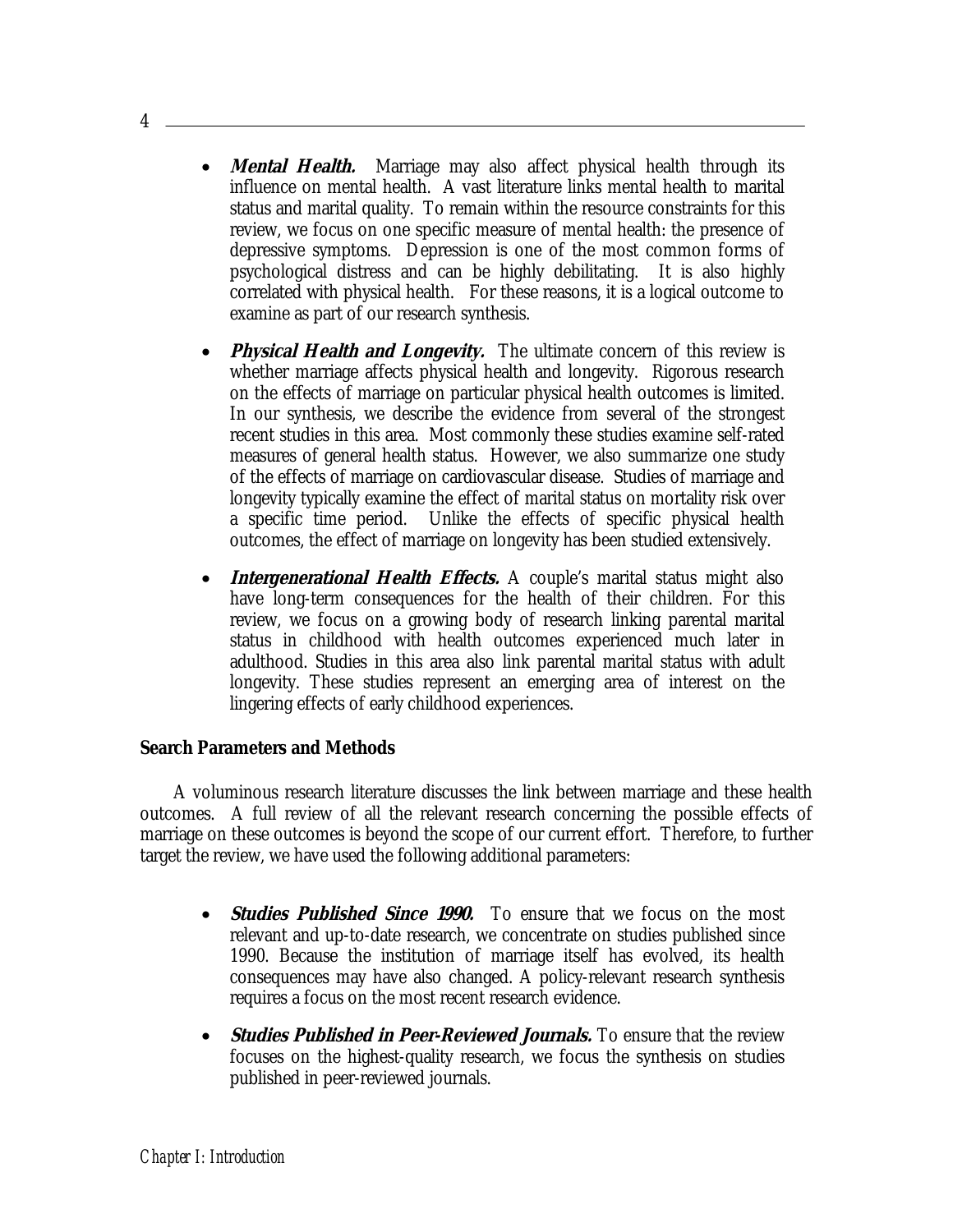- *Studies of U.S. Populations.* Marriage and its health consequences may vary across different countries and cultures. Therefore, we focus on studies that have been conducted with U.S. populations, because they are of most relevance to the U.S. policy community.
- *Studies That Carefully Address Selection and Causality.* **Many studies** examine the correlation between marriage and health but do not carefully consider whether this correlation represents a true causal link. In this synthesis, we highlight studies that have considered this issue carefully and addressed it through detailed controls for background characteristics and the use of other statistical techniques.
- **Studies That Focus on the Link Between Marriage and Health**  *Outcomes.* Many studies of health outcomes use marital status as one of many covariates and do not focus particularly on the link between marriage and health. We selected studies that had a particular focus on the marriagehealth connection, because these studies are more likely to have addressed issues of selection and causation more carefully.  $^{\mathrm{1}}$

 To identify relevant articles, we used several research-oriented search engines. First, we used EBSCOhost, which indexes more than 3,600 peer-reviewed publications, including research in such fields as economics and sociology. To supplement EBSCOhost, we also searched for articles using MEDLINE<sup>®</sup> and PsycInfo<sup>®</sup>. MEDLINE uses the National Library of Medicine's online database, and contains information on medical and health sciences. PsycInfo is a database of more than 2,000 peer-reviewed journals that covers the behavioral sciences and mental health. Through these three databases, we were able to search for literature in many disciplines, such as medicine and epidemiology, as well as psychology and other social sciences.

 The search terms we used corresponded to the parameters described above. Specifically, we restricted the search to literature published in 1990 or later and only included peer-reviewed sources. To identify relevant articles, we used particular search terms, such as "marital," "marriage," and "family structure" and paired these with each of the health outcomes of interest, such as "mortality" or "depression."

<u>.</u>

<sup>&</sup>lt;sup>1</sup> This review does not examine the effect of cohabitation on health or the differing health effects of marriage and cohabitation. In the large majority of studies we examined, cohabitation was treated as equivalent to being single. Therefore, in most cases, when these studies compare the health outcomes of those who are married to the health outcomes of those who are not, cohabiters are included in the "not married" group. In a few studies, cohabitation was treated as a separate status, distinct both from being married and being single. None of the studies included in our review treated cohabitation as equivalent to marriage.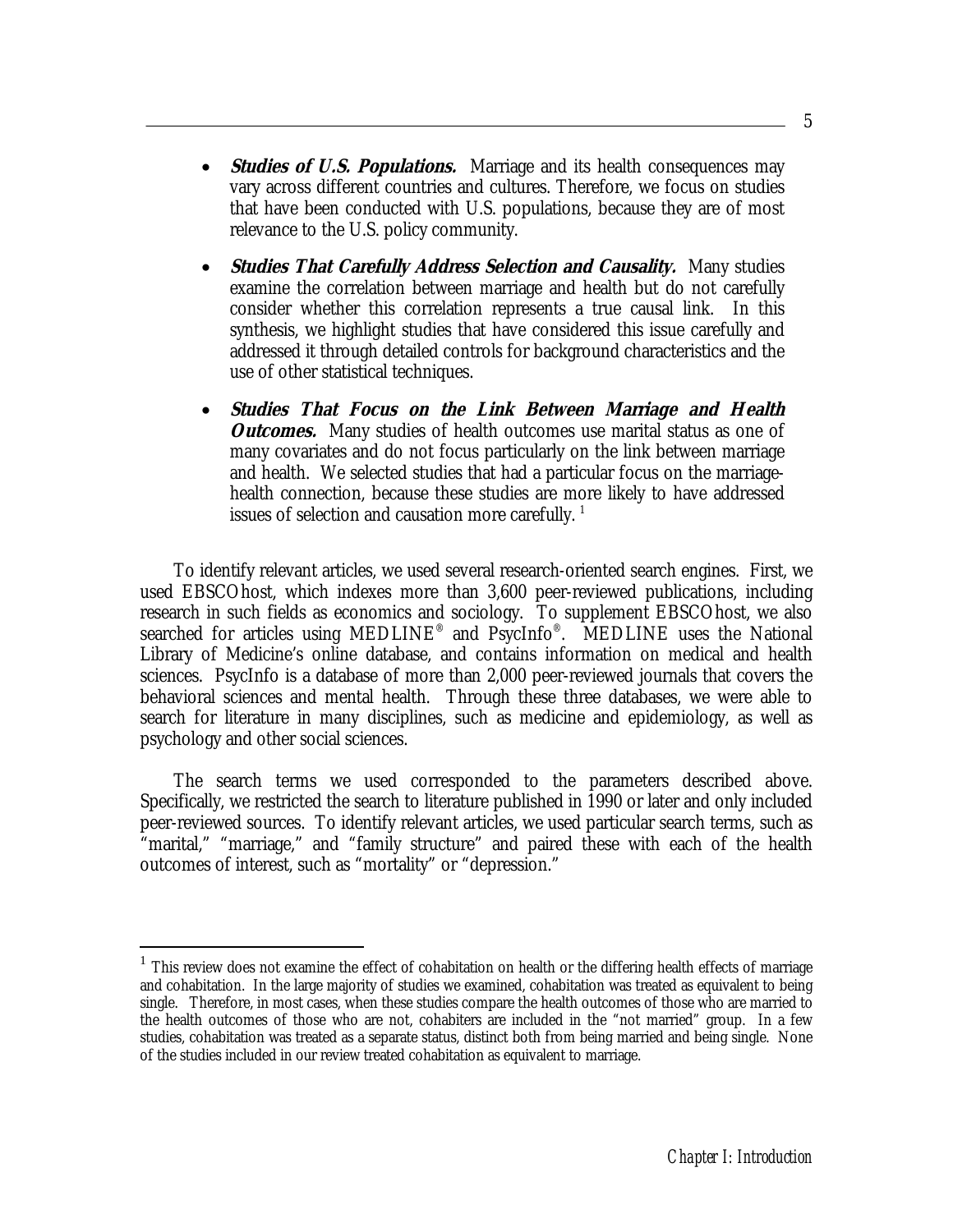6

#### **OVERVIEW OF THE SYNTHESIS**

 In the rest of this report, we discuss the recent research on marriage and selected health outcomes. In each chapter, we discuss what is currently known about the potential effects of marriage on each set of health outcomes, highlighting the research with the strongest methodologies. We note any relevant gender or racial differences, discuss possible discrepant findings, and, when appropriate, offer explanations for why the discrepancies may have occurred.

 We begin with a review of the research evidence concerning the effects of marriage on health-related behaviors. In Chapter II, we focus on the effects of marriage on four sets of health behavior outcomes: (1) drinking and marijuana use, (2) smoking, (3) bodyweight, and (4) exercise. We focus our review on studies that use longitudinal data and relate changes in marital status to changes in various health behaviors, because these analyses provide more compelling evidence of a causal link between marriage and these behaviors. We find that there is substantial research evidence suggesting that, for young adults, marriage reduces heavy alcohol consumption for both men and women, as well as substantial evidence for young men of a reduction in marijuana use associated with marriage. There is also strong evidence suggesting that both men and women experience modest weight gain during marriage. The evidence on marriage's effect on physical activity is more limited, but it suggests that marriage leads to reductions in exercise, particularly for men. There is no consistent evidence of an effect of marriage on smoking.

 In Chapter III, we examine the links between marriage and health care access and use. We consider three main health care outcomes: (1) health insurance status, (2) health care use, and (3) health care costs. The best studies in this area relate transitions in marital status to subsequent changes in either access to care or patterns of health care use. Studies show that transitions out of marriage often lead to loss of health insurance coverage particularly for women—as people lose access to a spouse's health insurance plan. Studies of the effect of marriage on health care use and cost suggest that marriage may reduce health care costs through its effects on the number of doctor visits, the length of hospital stays, and the likelihood of nursing home admissions. Researchers conclude that married people particularly married men—may spend less time in the hospital and in nursing homes because their spouses can provide informal care for them at home.

 In Chapter IV, we examine the effect of marriage on mental health, focusing on depressive symptoms. The link between depressive symptoms and marital status is especially well studied, with research covering many decades. Recent work consistently indicates that—for both men and women—marital entry decreases depressive symptoms while marital dissolution increases them. Similarly, those who are stably married report fewer depressive symptoms than do similar adults who are stably unmarried—even after controlling for baseline health—which also suggests that marriage reduces the prevalence of depressive symptoms.

In Chapter V, we examine the effect of marriage on physical health and longevity. In general, however, this research has used estimation techniques that do not fully address the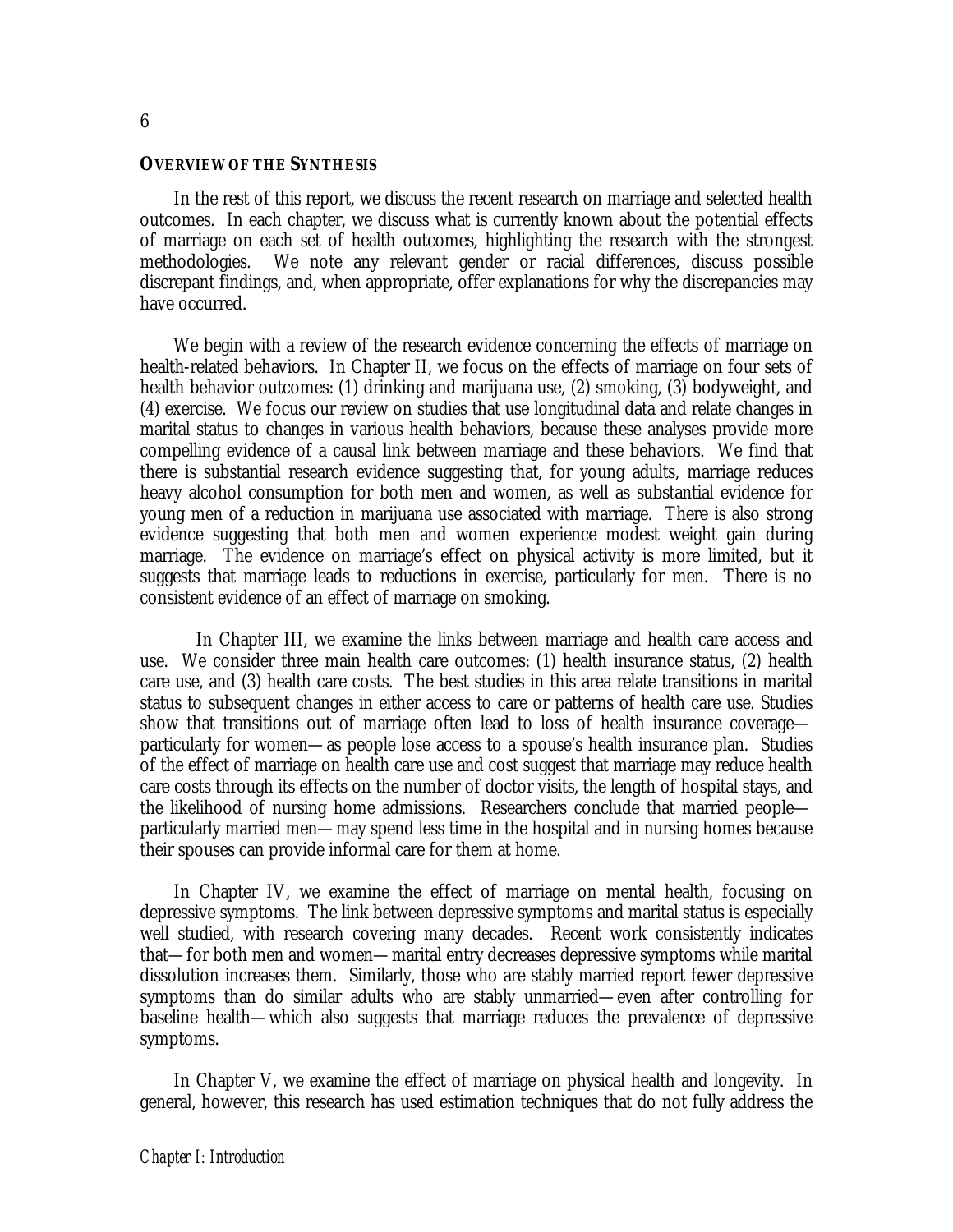potential selection of healthier people into marriage. Therefore, the current research offers limited evidence on the effects of marriage on general physical health or specific physical health outcomes. Limited evidence suggests that transitions into and out of marriage are related to changes in men's self-rated health and that divorce has a significant negative effect on women's physical health; however, these findings are based on a limited range of physical health indicators and do not adequately assess the possible long-term effects of marriage on general physical health status. We also examine the effects of marriage on longevity. The pattern that married people live longer has been found for more than 100 years and across many countries. Isolating and controlling for the effect of selection is a challenge, however, and many studies are unable to address it adequately. Unlike the other health outcomes we examine in our review, the strongest evidence of an effect of marriage on longevity comes more from the robustness of the relationship across a wide range of studies than from the particular results of any single study.

 In Chapter VI, we switch our focus from the health effects of marriage on those who are married to examine the possible intergenerational health effects of marriage. particular, we review the evidence on the possible long-term consequences of marriage for the physical health outcomes of a couple's children. Due, in part, to the relatively limited availability of data linking parental marital status in childhood with adult physical health outcomes, the research in this area is generally more speculative and based on less rigorous statistical methods than most of the other evidence featured in this review. The studies that are available, however, suggest that growing up with two parents does improve long-term physical health outcomes, particularly for men.

 In Chapter VII, the concluding chapter, we summarize the findings presented in Chapters II through VI to provide a cogent description of the current state of research. We also discuss the gaps and limitations in the research literature, as well as logical next steps for future research. By laying out the strengths and weaknesses of existing work, we aim to provide a document that accurately and clearly portrays the current state of knowledge on the linkages between marriage and health.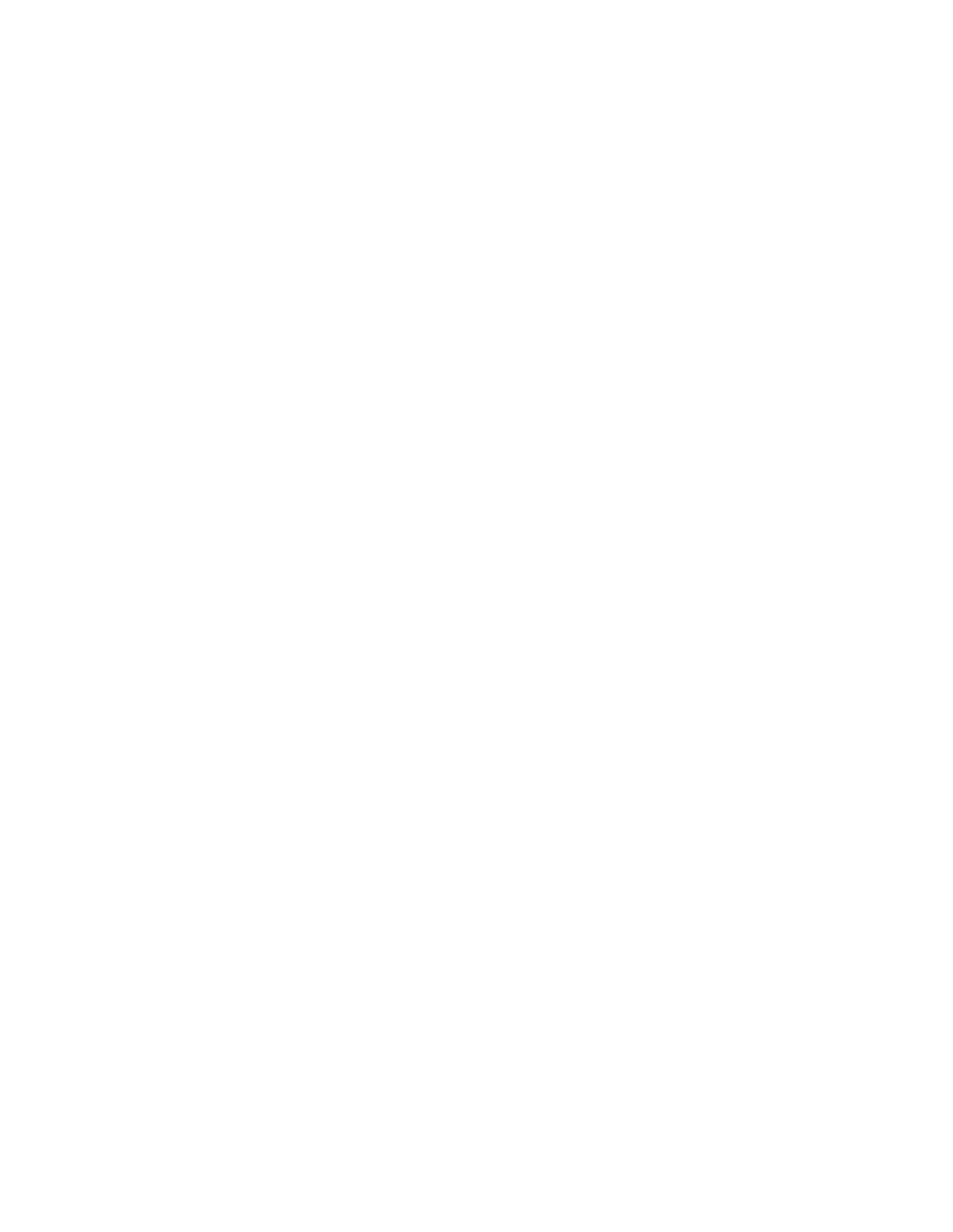### **C HAPTER II**

# **T HE E FFECTS OF M ARRIAGE ON H EALTH B EHAVIORS**

ne important way in which marriage may influence a person's health is through its effect on health-related behaviors, such as alcohol consumption, drug use, cigarette smoking, diet, and exercise. Marriage may affect these kinds of behaviors in a The important way in which marriage may influence a person's health is through its effect on health-related behaviors, such as alcohol consumption, drug use, cigarette smoking, diet, and exercise. Marriage may affect these new responsibilities and social norms associated with marriage may encourage people to give up certain behaviors considered incompatible with married life, such as heavy drinking or drug use. In addition, marriage may have a substantial influence on how adults spend their time—reducing the amount of time spent socializing with friends, for example. These changes may lead to a reduction in alcohol consumption, if marriage causes people to be less likely to go out to social events that involve drinking. If the responsibilities of family life reduce the time available for exercise, these changes may also lead to a reduction in the amount of physical activity. Having a spouse to monitor one's behavior may encourage healthier living habits—such as a better diet, less heavy drinking, and more physical activity. On the other hand, married adults may be less concerned than single adults with physical attractiveness, making them less worried about their weight and the amount of exercise they get.

 In this chapter, we review the recent research evidence concerning the effect of marriage on these health behaviors. The best studies in this area use longitudinal data and examine how transitions into and out of marriage affect these behaviors. Studies of this type provide the most compelling evidence of a causal relationship between marriage and health behaviors because sample members in effect serve as their own control group (since these behaviors are observed both before and after marriage). By focusing on how changes in marital status relate to changes in health behaviors, these studies adjust for background differences that do not change. The strongest studies of this type examine whether the changes in health behaviors occur near the time of the marital transition, because this provides more compelling evidence of a causal link between the change in marital status and the changes in these behaviors. For this reason, we focus our review on studies that use longitudinal data and can link the timing of marital transitions closely to the timing of changes in behavior. Studies relying on this methodology require large sample sizes so that they will have enough sample members who change marital status during the follow-up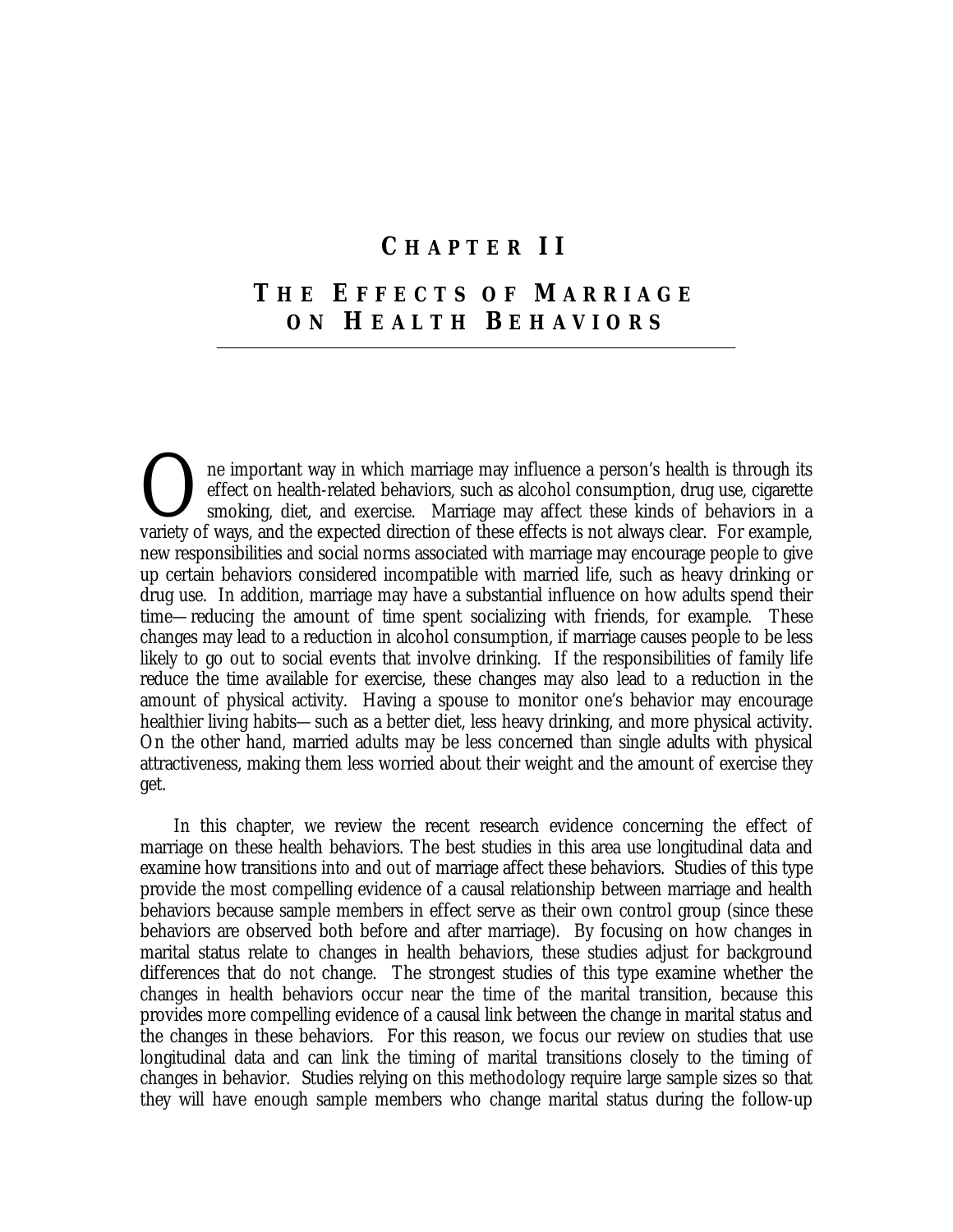$10 -$ 

period to estimate these effects precisely. Therefore, we restrict our review to studies using large data sets with substantial numbers of sample members who experience marital transitions. In addition, we restrict our review to studies completed since 1990 and that involve U.S. populations.

We begin by reviewing the research evidence concerning the link between marriage and alcohol consumption and drug use. We then review the research evidence concerning the potential effect of marriage on smoking. Next, we discuss the research concerning marriage and body weight. We end the chapter with a review of the evidence on marriage's effect on physical activity.

#### **EFFECTS OF MARRIAGE ON ALCOHOL AND DRUG USE**

Much of the recent research concerning the connection between marriage and health behaviors has examined the effect of marriage on alcohol use. These studies have examined the effects of transitions both into and out of marriage on alcohol consumption, and the effects of marriage on both the likelihood of heavy drinking and on the overall level of alcohol consumption. Most research in this area has focused on younger adults and the effect of entry into first marriage on their alcohol use. Less research has been done on the effects of marriage on the alcohol consumption of older Americans, and studies that have been completed on older populations are based on nonrepresentative samples. A few recent studies have also examined the effects of marriage on marijuana use. These studies have focused exclusively on these effects among younger adults, in part because drug use is more common among younger adults.

#### **Effects Among Younger Americans**

One of the most rigorous recent studies of the effects of marriage on the substance use of younger Americans was conducted by Duncan et al. (2006) and uses data from a large, nationally representative sample drawn from the National Longitudinal Survey of Youth (NLSY). This study examines the effect of transitions into first marriage on marijuana use and binge drinking (defined by these researchers as having had six or more drinks in one day) during the past month. Data for this study were collected from 1979 through 2000, when most sample members were in their 20s or 30s. Their statistical models examine the change in the likelihood of binge drinking and marijuana use during the 24-month period from one year before first marriage to one year after it. Their models are estimated separately for men and women and control for age, race, education, calendar year, and the presence of children under age 10 in the household.

Duncan and his colleagues find that, for both men and women, the frequency of binge drinking declines substantially during this 24-month window just before and just after first marriage. For men, their estimates suggest a drop in the likelihood of engaging in binge drinking around the time of marriage from 50 to 45 percent. For women, their results suggest a drop from 27 to 22 percent. This lower rate of binge drinking relative to what would have been expected if these young adults had not married persists for both men and women beyond the first year of marriage. However, the likelihood of binge drinking does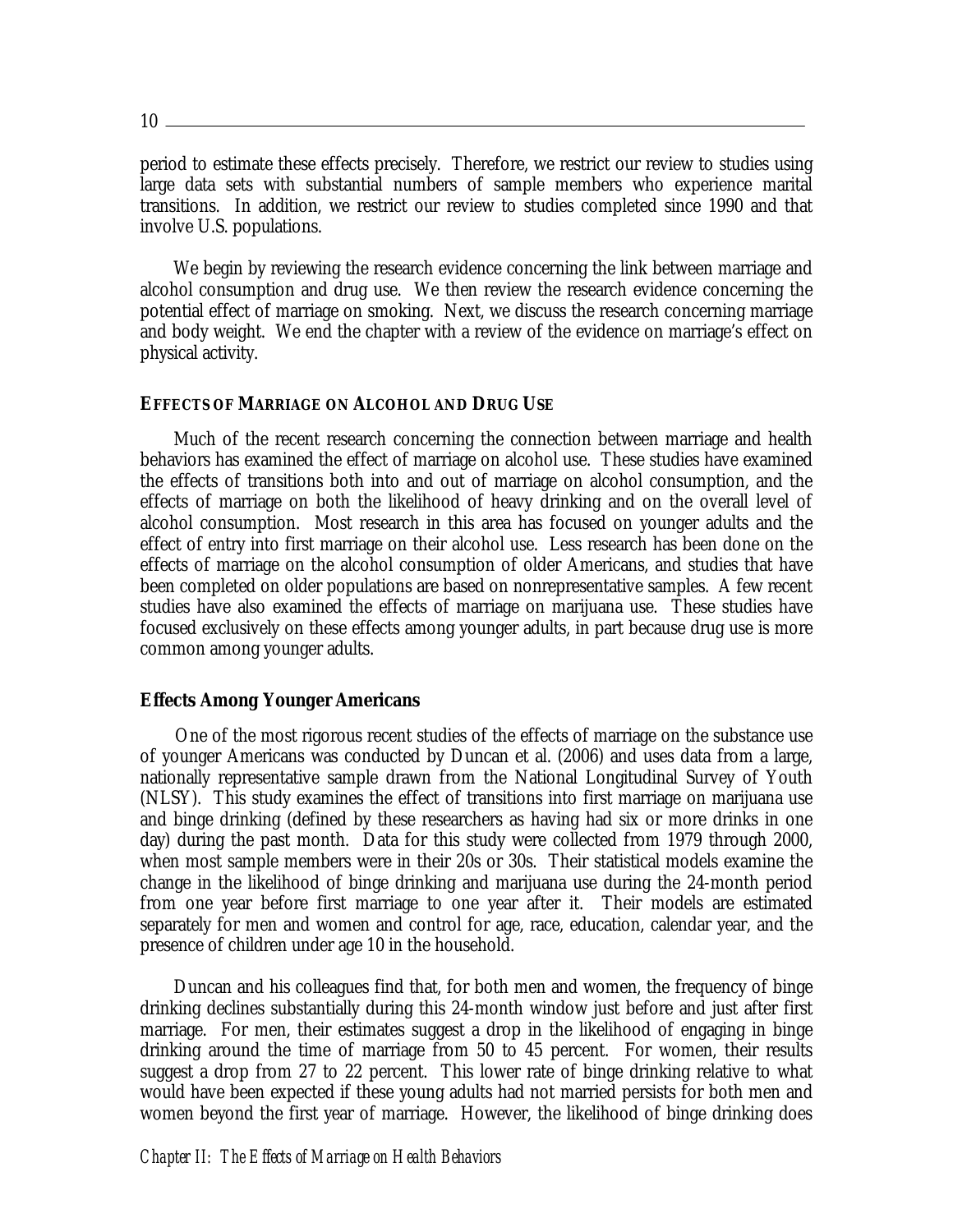not continue to decline with more years of marriage. Duncan and his colleagues find that these declines in binge drinking around the time of first marriage are similar for African Americans and whites, as well as for those with higher and lower levels of education.

The Duncan et al. study also finds significant reductions in marijuana use associated with entry into first marriage for men. These researchers estimate that, among men, entry into first marriage is associated with a drop in the likelihood of having used marijuana in the past month from 19 to 12 percent. However, the study finds no significant effect of marriage on the marijuana use of young women (who, in general, have substantially lower rates of marijuana use than do young men). As with the effects on binge drinking, the Duncan et al. study finds that these patterns are similar for African Americans and whites.

Several earlier studies also used NLSY data to examine the connection between marriage and alcohol consumption and found results similar to those from the Duncan et al. study. For example, Curran and his colleagues (1998) use these data to examine how the transition into first marriage affects the average weekly consumption of alcoholic beverages, which they define as the number of beers, glasses of wine, or drinks of liquor consumed in the seven days prior to the survey. The Curran et al. study restricts the sample to those who were at least 21 years old in 1982, roughly the oldest half of the NLSY cohort. They use data from the 1982 to 1985 waves of the NLSY, when this cohort was in their mid-20s.

As in the Duncan et al. study, Curran and his colleagues use a statistical methodology that allows them to closely link the timing of declines in alcohol consumption with the timing of marital transitions, permitting them to test the causal nature of the relationship between marriage and alcohol consumption more carefully. Using a latent growth curve analysis, these researchers find that total alcohol consumption declines more rapidly around the time of first marriage than it does for similar individuals who do not marry and that this effect is similar for men and women. In an earlier study using NLSY data from the mid-1980s, Miller-Tutzauer and her colleagues (1991) use similar analytic methods and also find that the transition into first marriage is associated with a significant decline in alcohol consumption for both men and women.

As in the Duncan et al. study, Curran and his colleagues test whether the effect of entry into first marriage on alcohol consumption is different for African Americans and whites. However, unlike the Duncan et al. study, which finds similar marriage effects for African Americans and whites, Curran and his colleagues find that, although the entry into a first marriage is associated with a significant decline in alcohol consumption for both African Americans and whites, this decline is significantly smaller for African Americans.

There are several possible reasons for the difference in these results across the two studies. First, the two studies use different measures of alcohol consumption. The Curran et al. study examines average weekly consumption, whereas the Duncan et al. study examines frequency of binge drinking. Marriage may have a similar effect for African Americans and whites on the likelihood of binge drinking but different effects on their average level of alcohol consumption. Second, the Duncan et al. study uses a longer follow-up period than does the Curran et al. study, allowing these researchers to examine the effects of first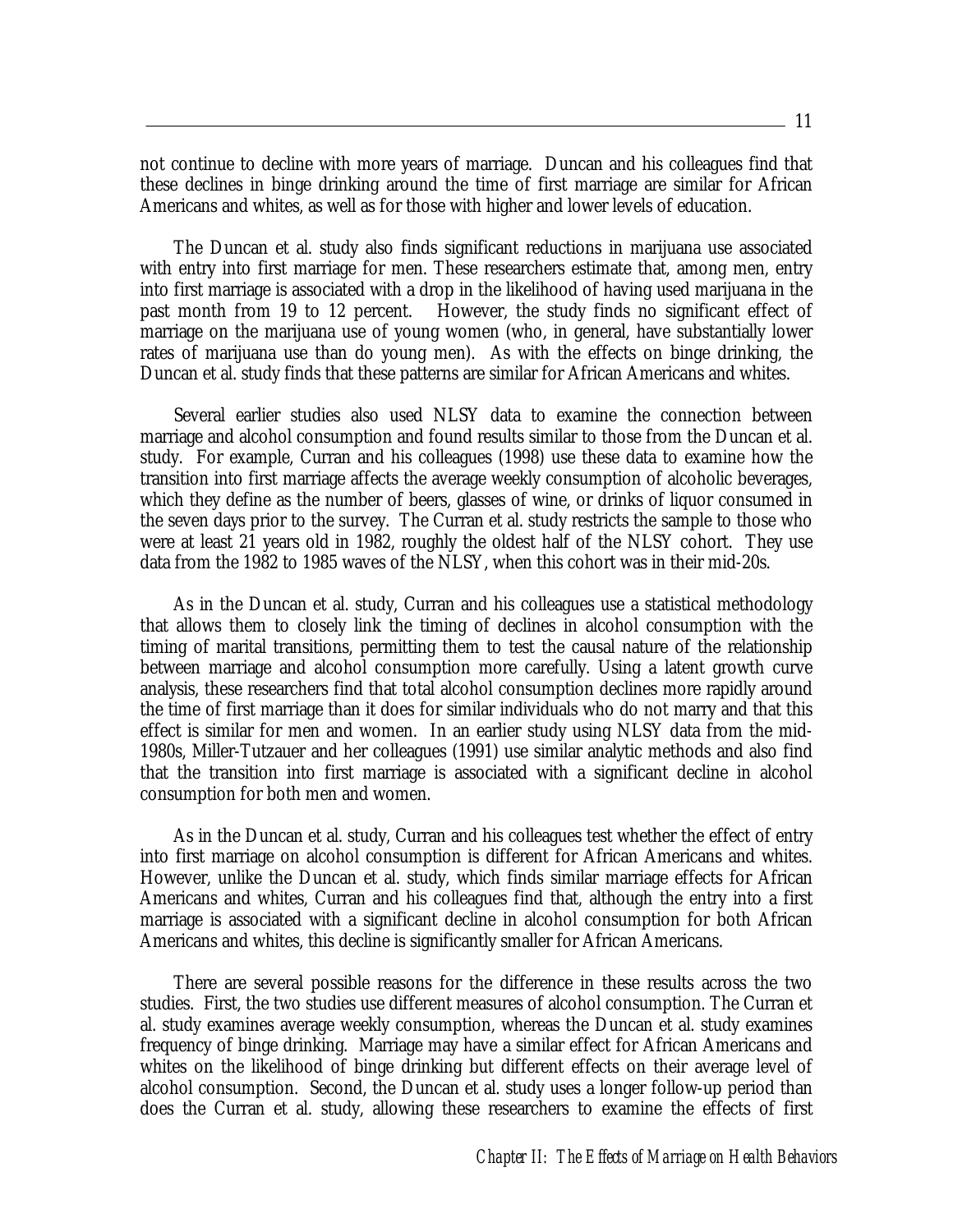marriage on alcohol consumption for people who marry for the first time as late as their mid-30s, while the Curran et al. study examines only those who married by their mid-20s. Including a wider age range for first marriage may make the results for African Americans and whites more similar. In spite of these differing results concerning whether the marriage effect on alcohol consumption is the same for African Americans and whites, both studies consistently find that entry into first marriage is associated with a reduction in alcohol consumption for both African Americans and whites, as well as for both men and women.

Bachman and his colleagues (1997) use a different nationally representative data set to examine the link between marriage and substance use among young adults and reach similar conclusions. These researchers analyze data from the Monitoring the Future (MTF) project, which tracks a nationally representative sample of successive cohorts of high school seniors beginning with the class of 1976. The Bachman et al. study uses data for the graduating classes of 1976 to 1994.

As with studies analyzing NLSY data, the Bachman et al. study finds that the frequency of heavy alcohol use among young adults declines around the time of entry into first marriage and that this result is similar for men and women. These researchers also find that being engaged reduces heavy alcohol use for both men and women, with the effect of being engaged somewhat smaller than the effect of being married. Moreover, this study finds that heavy alcohol use increases at the time of divorce for both men and women and that the magnitude of this increase in heavy drinking is similar to the decline in heavy drinking associated with marriage.

These researchers also find substantial declines in marijuana use around the time of first marriage for both men and women. However, the declines in marijuana use associated with marriage are substantially larger for men. Similar to their results for heavy drinking, these researchers find that being engaged also reduces marijuana use; however, it has a smaller effect than being married. The Bachman et al. study also finds increases in marijuana use associated with divorce for both men and women.

Additional analyses by these authors indicate that much of the negative effect of marriage on marijuana and heavy alcohol use is due to the negative effect marriage has on the frequency of going out at night for social events (Bachman et al. 2002). The effect of marriage on general attitudes toward drinking and the kinds of friends people have also appear to play a role in marriage's negative effect on substance use.

#### **Effects Among Older Americans**

The effect of marital transitions on the substance use of older Americans has been studied much less extensively than it has for younger adults. No nationally representative rigorous evidence (in other words, evidence based on a large, longitudinal sample that can closely align the timing of changes in substance use with marital transitions) on the link between marriage and substance use among older Americans is currently available. However, two recent rigorous studies of the effects of marriage on the health behaviors of health professionals—one of men and the other of women—by researchers at the Harvard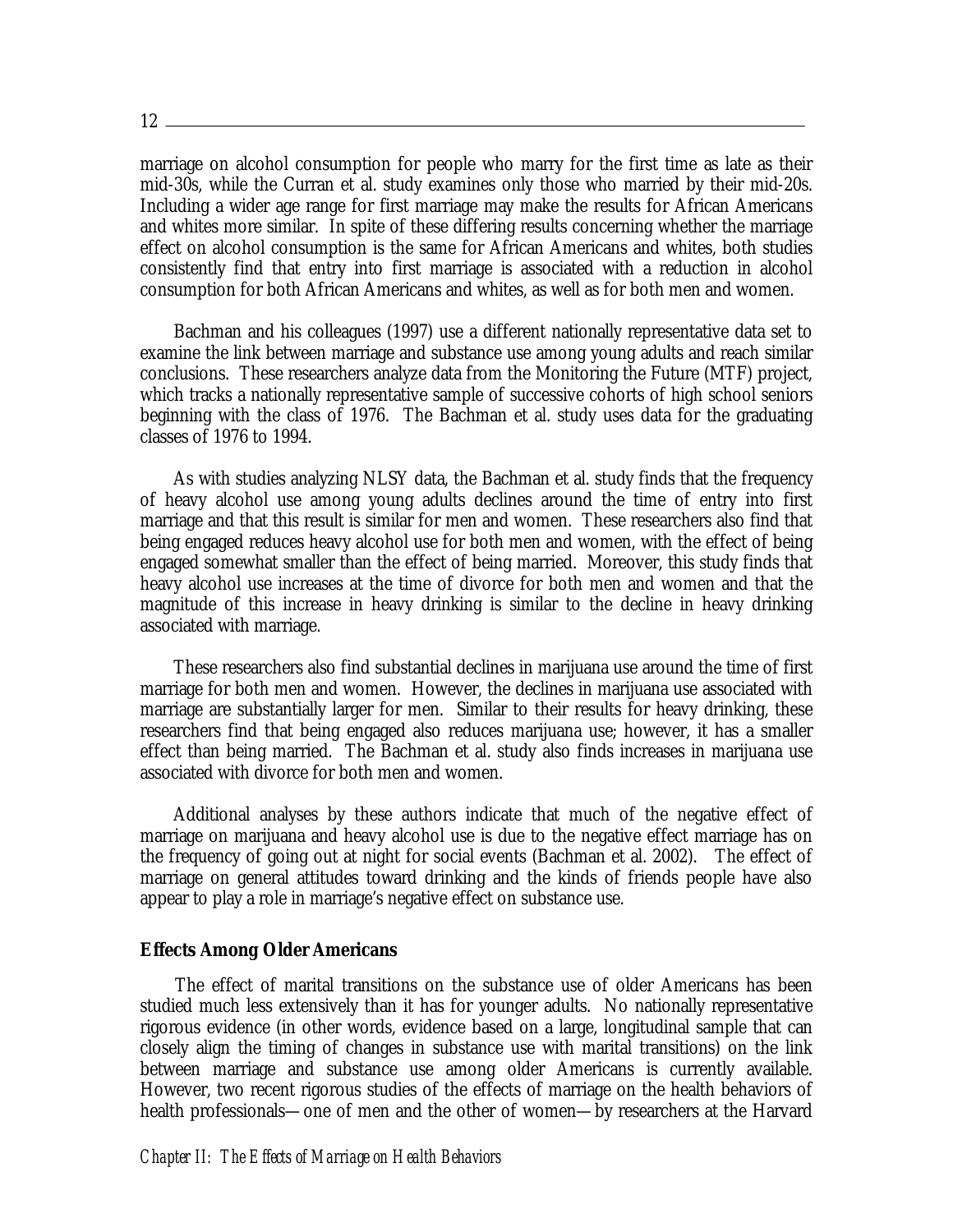School of Public Health provide evidence on the effect of marriage on the alcohol consumption of older Americans—albeit on a nonrepresentative sample. Health professionals in particular may respond differently from other adults to marriage in terms of changing their health behaviors, so these results may not be consistent with what would be observed in a study of the general population. Even so, these studies represent the best evidence currently available on the effect of marriage on the health behaviors of older Americans. These studies examine the effects of marital transitions on alcohol consumption, but they do not examine the effects of marriage on drug use.

 The Harvard study of male health professionals examines a large sample of dentists, veterinarians, pharmacists, optometrists, and other health specialists who were ages 40 to 75 in 1986 (Eng et al. 2005). The study examines their marital transitions (remarriage, divorce, and widowhood) over a four-year period and relates those transitions to changes in their alcohol consumption over the same time period. These researchers find that becoming widowed is associated with an increase in alcohol consumption of an additional half serving per week—a six percent increase in the amount of alcohol consumed. In contrast, remarriage and divorce do not have statistically significant effects on alcohol consumption.

The Harvard study of female health professionals uses a similar methodology and examines a large sample of nurses who were ages 46 to 71 in 1992 (Lee et al. 2005). The results of this study show no clear patterns of the effect of marriage on alcohol consumption. In addition, because the researchers conducted their analysis separately for initial abstainers and initial drinkers, the results are somewhat difficult to interpret. Among those who did not drink at all at baseline, widowhood is associated with a significant increase in the likelihood of beginning to drink. However, remarriage also is associated with an increased likelihood of drinking among initial abstainers, while divorce has no effect. Among those who did drink initially, widowhood and divorce are associated with decreases in alcohol consumption (with the effect of divorce just missing statistical significance), while remarriage has no effect.

#### **Summary of the Evidence on Marriage and Substance Use**

The link between marriage and substance use has been studied most extensively among younger adults. Recent research in this area consistently finds that entry into first marriage is associated with a significant decline in heavy drinking and overall alcohol consumption among young adults and that the effect of marriage on alcohol use is similar for men and women. For drug use, recent studies suggest a significant negative effect of entry into marriage on the marijuana use of young men and a smaller (and possibly insignificant) effect of marriage entry on the marijuana use of young women. In addition, entry into first marriage is associated with a decline in alcohol consumption and marijuana use for both African Americans and whites. However, some research suggests this effect is smaller for African Americans, while other research indicates that the effects of marriage on substance use are similar for these two racial groups. Less research has been done examining the effects of marriage exits on the substance use of young adults. However, the research that has been done suggests that exiting marriage increases alcohol consumption and marijuana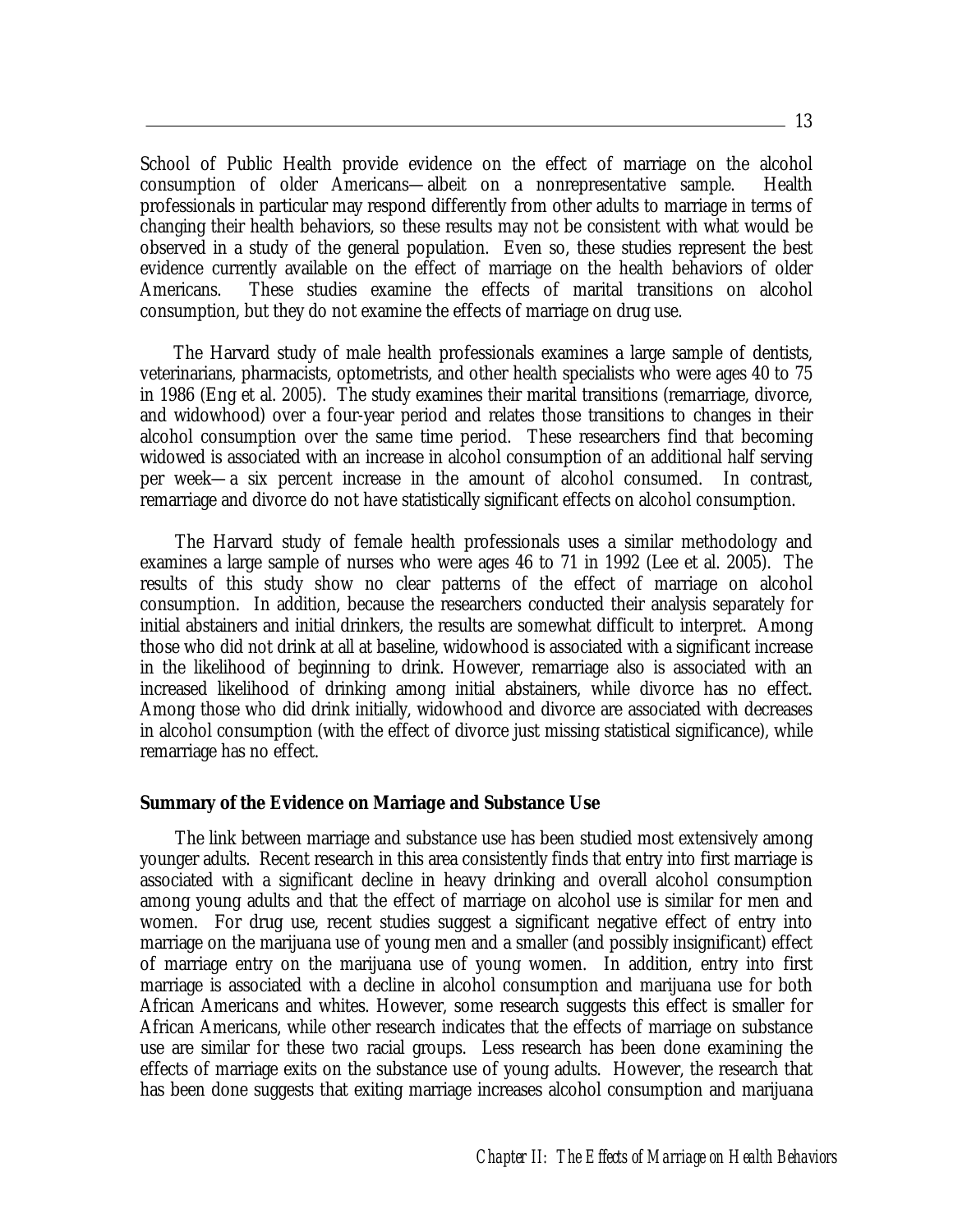14

use for both men and women and that the magnitude of the increase is similar to the magnitude of the decrease associated with marriage entry for young adults.

The evidence on the effect of marriage on the substance use of older Americans is more limited, and it is based on nonrepresentative samples. For older men, the evidence suggests that widowhood is associated with increased drinking, while other marital transitions have no effect on alcohol consumption. For older women, the evidence on the effects of marriage on alcohol consumption is mixed, with no clear patterns emerging. These results are based on nonrepresentative samples of health professionals and may not generalize to the full population of Americans. Therefore, understanding more fully the effects of marital transitions on the substance use of older Americans would be a useful goal of future research.

#### **EFFECTS OF MARRIAGE ON SMOKING**

 Relatively little rigorous research has been done in recent years on the link between marriage and smoking in U.S. populations. In addition, the research that has been done has yielded limited evidence that marriage reduces cigarette smoking. For example, the Duncan et al. study (2006) (discussed in the previous section), which examines NLSY data, finds no evidence that entry into first marriage reduces the likelihood of smoking or the number of cigarettes smoked for young men. Moreover, this study finds that entry into first marriage is associated with a significant *increase* in the likelihood of smoking for women.

 The Bachman et al. (1997) study (also discussed in the previous section), which analyzes MTF data, also examines the relationship between smoking and marital transitions among young adults. These researchers also find little or no evidence of an effect of entry into first marriage on smoking. In contrast, they find that, for both young men and women, divorce leads to a fairly substantial increase in the likelihood of smoking, while remarriage after divorce leads to a similarly large decline in the likelihood of smoking.

 The two studies of health professionals described in the previous section also examine the effects of marriage on smoking. The Eng et al. study (2005), which examines the effects of marriage on the health behaviors of older male health professionals, finds no significant effects on cigarette smoking of divorce, widowhood, or remarriage. In contrast, the Lee et al. study (2005), which examines the effects of marriage on the health behaviors of a cohort of older female nurses, finds that marriage is associated with a reduced likelihood of smoking. In particular, among those women who smoked initially, widowhood reduced the likelihood of quitting, while remarriage increased this likelihood. Similarly, among those who did not smoke initially, both divorce and widowhood increased the likelihood of starting to smoke.

 The few recent rigorous studies that have examined the effects of marriage on smoking find limited evidence of a reduction in smoking associated with marriage. These studies find some evidence that marriage may reduce smoking among older women, as well as among younger adults who divorce. Among other groups, the available evidence suggests either that marriage has no effect on smoking or, in one case, that marriage may increase smoking.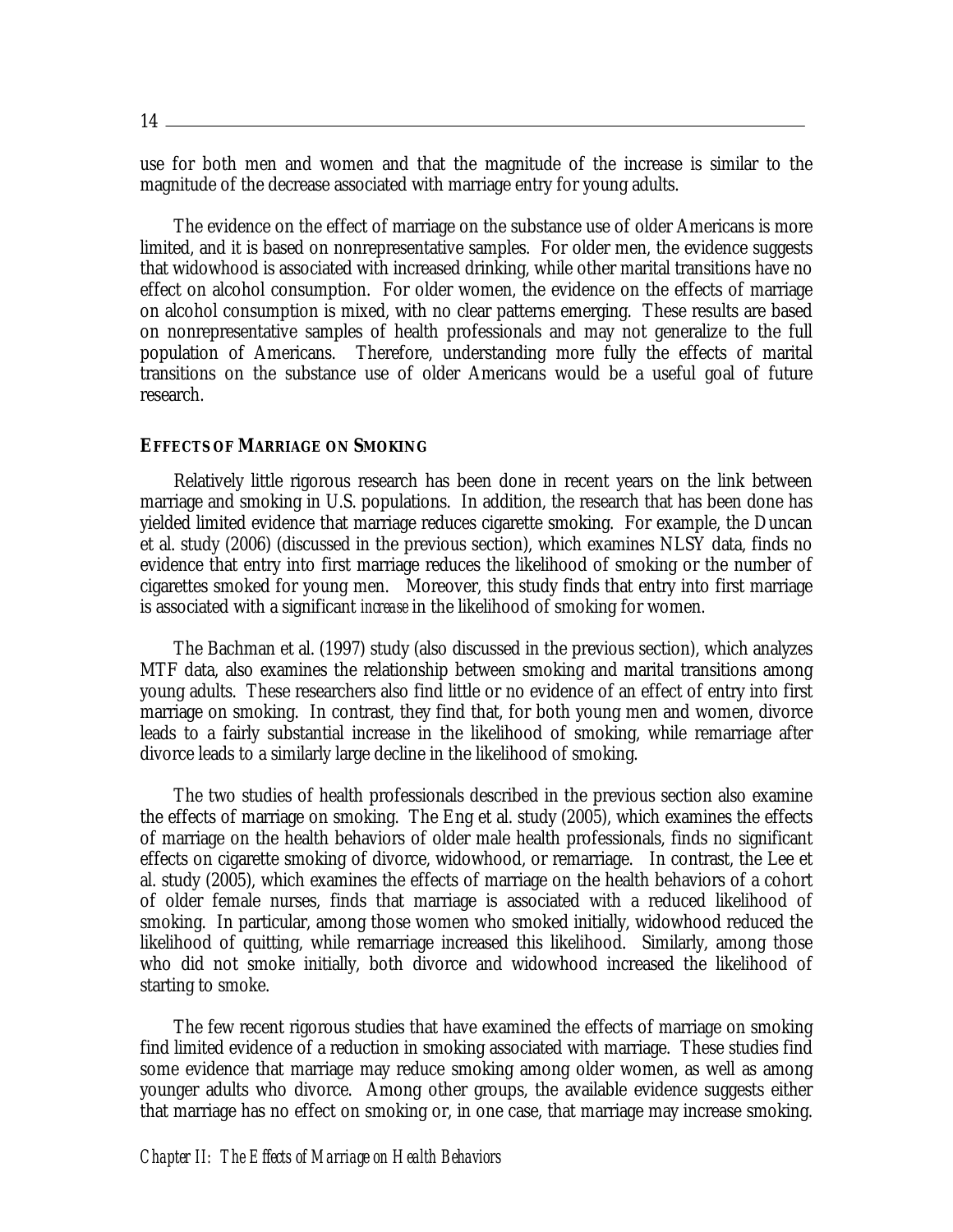The fairly limited and conflicting evidence on the effects of marriage on smoking makes this an important topic for future research to examine further.

#### **EFFECTS OF MARRIAGE ON BODY WEIGHT**

 Several recent rigorous studies of U.S. populations have examined the effects of marriage on body weight. The strongest studies in this area (in other words, those based on longitudinal data and large samples) consistently indicate that marriage is associated with a small weight increase for both men and women. In this section, we summarize the evidence from the most rigorous recent studies on this topic based on U.S. samples.

#### **Studies of Nationally Representative Samples**

Some of the strongest evidence concerning an effect of marriage on body weight comes from several studies that have analyzed data from the National Health and Nutrition Examination Survey I (NHANES-I). This nationally representative survey was originally conducted from 1971 to 1975; a follow-up survey with this sample was conducted approximately 10 years later. These data are particularly well suited for examining issues concerning body weight because weight was measured directly at both baseline and followup and is not based on self-reports.

 Kahn and his colleagues conducted two studies using NHANES-I data—one of men and the other of women—that examined the effect of marriage on body weight (Kahn and Williamson 1990; Kahn et al. 1991). These researchers restrict their samples to those who were 25 to 44 years old at baseline. These studies find that—for both men and women transitions into marriage were associated with statistically significant weight gain over the 10 year follow-up period relative to what would have been expected if they had remained unmarried. Similarly, for both men and women, transitions out of marriage were associated with statistically significant weight loss, relative to what would have been expected if they had remained stably married. However, for both men and women, the weight changes associated with these marital transitions are small. In their analyses of both men and women, these researchers' estimates suggest a change in body weight associated with a change in marital status of less than five pounds over a 10-year period.

 Sobal and his colleagues (2003) reanalyzed the NHANES-I data examining a broader age range of adults than was included in the studies by Kahn and his colleagues. Sobal et al. studied people who were ages 17 to 74 at baseline and found results similar to those of these earlier studies. As in the earlier studies, they find a connection between marriage and body weight for both men and women. In addition, as with the earlier analyses of NHANES-I, they find that changes in marital status are associated with changes in body weight of less than five pounds.

#### **Studies of Nonrepresentative Samples**

Additional evidence of the effect of marriage on body weight is available from studies of nonrepresentative samples. For example, Jeffery and Rick (2002) examine data from the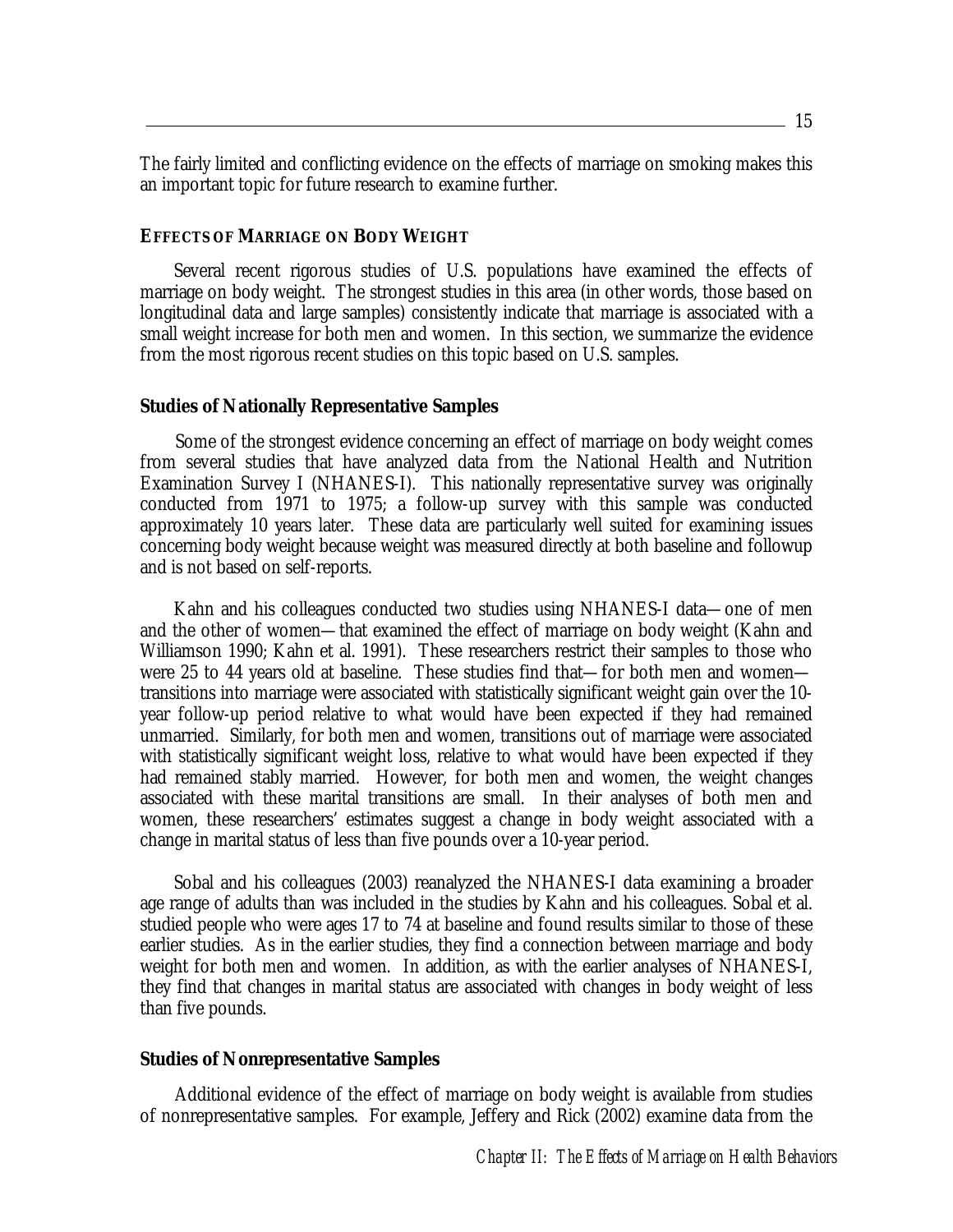Healthy Worker Project, which surveyed a sample of employed adults in the Minneapolis-St. Paul metropolitan area from 1987 to 1991 and again two years later. As in NHANES-I, these data include direct (rather than self-reported) measures of weight and height at baseline and followup. These researchers find that—relative to those who experienced no change in marital status—transitions into marriage were associated with increases in body weight over a two-year follow-up period for both men and women (although this effect is only statistically significant for women), while transitions into marriage were associated with statistically significant weight increases for both men and women. These results suggest a somewhat stronger effect of marriage on body weight for women than on men and somewhat stronger effects than those found in studies using the nationally representative NHANES-I data. Even so, their estimates suggest a relatively small effect of marriage on weight. For a woman of average weight and height, their results suggest that getting married is associated with a weight increase of about six pounds over the study's two-year follow-up period. Their estimated effects on body weight of transitions out of marriage for women, as well as both transitions into and out of marriage for men, are somewhat smaller (about two to four pounds).

 The two studies of health professionals described earlier in this chapter also examine the effects of marriage on body weight (Eng et al. 2005; Lee et al. 2005). Consistent with other studies examining this issue, these studies find that marriage is associated with weight gain for both men and women and that the magnitude of this effect is small. In particular, these studies find that, among older health professionals, transitions out of marriage are associated with a statistically significant decline in weight over the four-year follow-up period (relative to those who remained married), while transitions into marriage are associated with a statistically significant weight increase (relative to those who remained unmarried). As in the Jeffery and Rick study, these researchers find that these effects are somewhat larger for women. As in the earlier studies, their results suggest that—for both men and women—the change in weight associated with a change in marital status is small—less than five pounds over a four-year period.

 Both these studies of health professionals also examine the effects of marital transitions on diet. For both men and women, they find some evidence that those who are married eat better—in particular, that they eat more vegetables. However, these studies also find that those who are married eat more starches (such as refined grains and potatoes), which may explain, in part, the weight gain associated with marriage.

#### **Summary of the Evidence on Marriage and Weight**

Evidence from several recent rigorous studies suggests that marriage is associated with modest weight gain for both men and women. In addition, there is some evidence that the effect of marriage on body weight may be larger for women. For both men and women, the estimates from these studies suggest relatively modest weight gain associated with marriage—in most cases, an increase of less than five pounds. Therefore, although substantial increases in body weight are associated with many adverse health outcomes, these modest weight increases may be too small to have substantial effects on a person's overall health.

#### *Chapter II: The Effects of Marriage on Health Behaviors*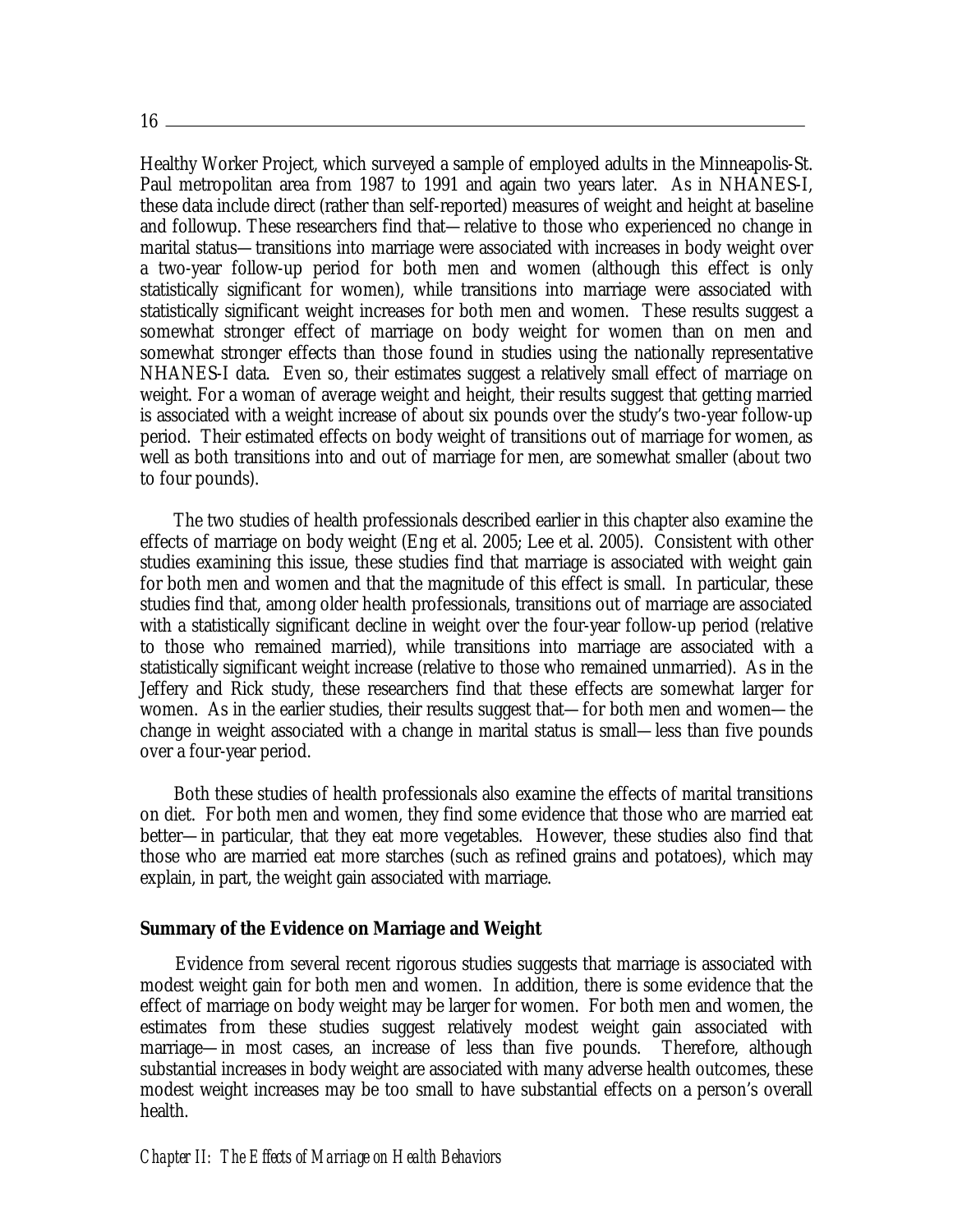#### **EFFECTS OF MARRIAGE ON PHYSICAL ACTIVITY**

 Relatively little research using longitudinal samples has been done in recent years on the link between marriage and physical activity. The only recent studies of this type conducted on U.S. populations are the two studies of health professionals described earlier, which examine the effects of transitions into and out of marriage on the level of physical activity among older adults (Eng et al. 2005; Lee et al. 2005). These studies measured physical activity by asking respondents to report the typical amount of time they spent in various aerobic activities during the past year. This information was then converted to metabolic equivalents (METs), a standard unit measuring the amount of energy expended through these activities.

 Both studies find some evidence that marriage is associated with lower levels of physical activity. For example, the study of male health professionals finds that remarriage leads to a significant decline in the level of physical activity relative to those who are otherwise similar but remain unmarried, while divorce and widowhood have no effect. The study of female health professionals also provides some evidence that marriage reduces the level of physical activity; however, it finds a somewhat different pattern of results. In particular, these researchers find that, among older women, divorce is associated with an increase in physical activity, while remarriage and widowhood have no effect.

 A recent study by Nomaguchi and Bianchi (2004) uses cross-sectional data to examine the relationship between marriage and physical activity. In particular, they analyze detailed time use data collected in 2000 as part of the National Health Interview Survey, a large, nationally representative sample. Because this study is not based on longitudinal analysis relating changes in marital status to changes in levels of physical activity—it is not able to control as carefully for differences between those who are married and those who are not. These researchers adjust their estimates for the presence of young children, hours of work, age, ethnicity, education, and income. However, they cannot adjust for unobserved differences between married and unmarried people that do not vary over time, as longitudinal studies can. Therefore, their results should be interpreted more cautiously than those of the other studies discussed in this chapter.

 Nomaguchi and Bianchi find that married men spend substantially less time exercising than their unmarried counterparts. Their estimates suggest that married men exercise about an hour and 15 minutes less each week (or 30 percent less) than do similar unmarried men. Marriage is also associated with less time spent exercising for women; however, the difference for women between those who are married and those who are not is much smaller than it is for men. Nomaguchi and Bianchi find that married women exercise about 20 minutes less each week (or 15 percent less) than do similar unmarried women.

 Part of these substantial differences in time spent exercising between those who are married and those who are not may arise because those who particularly enjoy spending time in individual activities such as exercise may be less likely to marry. However, Nomaguchi and Bianchi also find that married men exercise substantially less than similar widowed men,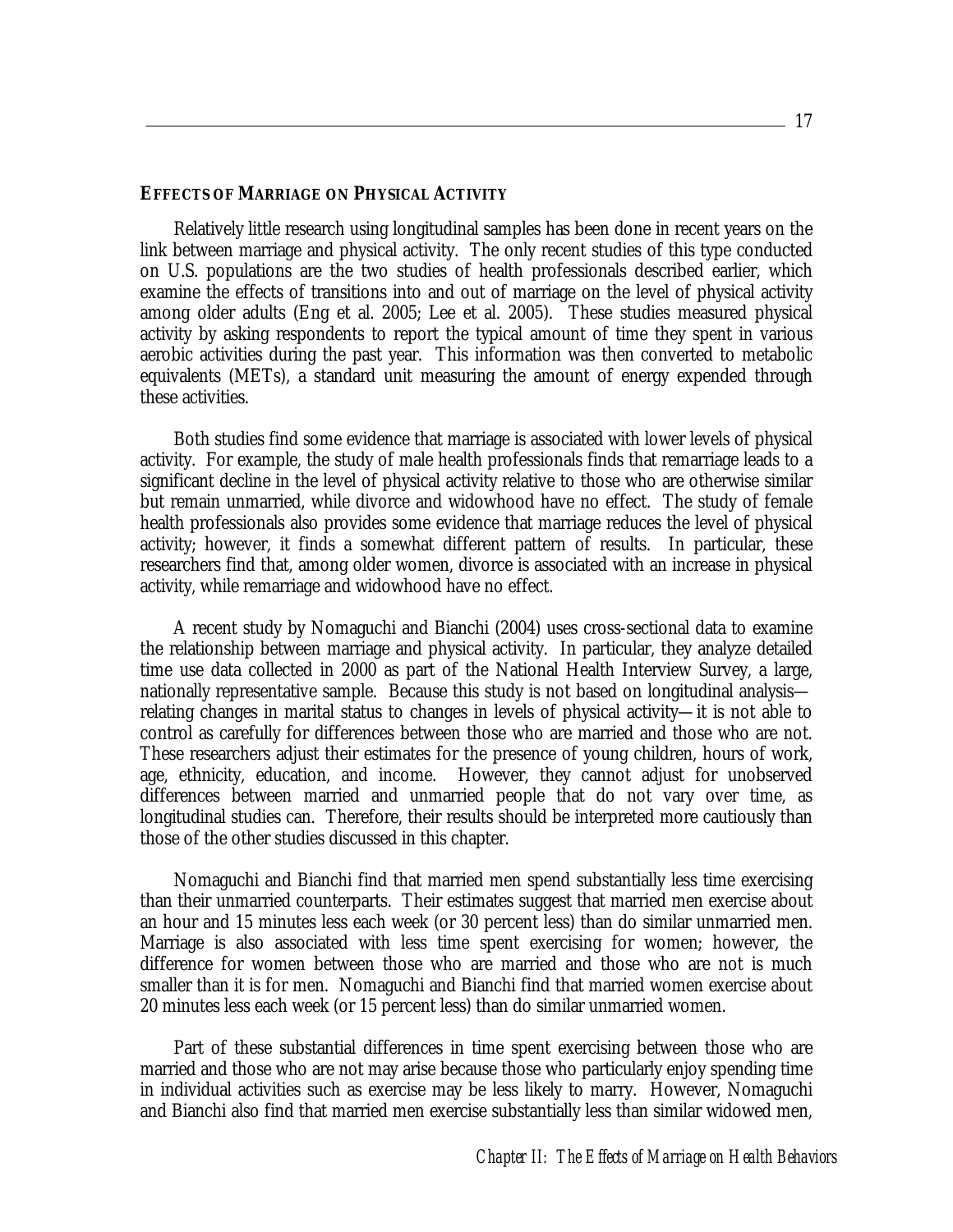$18 \equiv$ 

a difference that seems unlikely to be due to unobserved differences between these two groups. Therefore, their results suggest that the lower rate of exercise among those who are married—particularly married men—relative to those who are not represents, at least in part, a causal relationship between marriage and exercise.

#### **SUMMARY OF RESULTS**

 Recent research suggests that marriage has significant effects on the health behaviors of both men and women. However, the pattern of these effects is mixed—with marriage associated with healthier behaviors in some cases and less healthy behaviors in others. In particular, recent studies consistently indicate that for young adults marriage reduces alcohol use for both men and women. Although the research is less extensive, marriage is also associated with reduced marijuana use for young men; however, it appears to have smaller effects on the drug use of young women. In contrast, studies of marriage and smoking reveal no consistent pattern of results and suggest that marriage may have little or no influence on this health behavior.

 Unlike the studies of alcohol and drug use, studies of the effect of marriage on weight and physical activity suggest that marriage may have negative effects on healthy behaviors. In particular, evidence from rigorous research studies consistently indicates that marriage leads to modest weight increases for both men and women. The research on the effects of marriage on physical activity is less extensive and conclusive. However, the available evidence suggests that marriage leads to reductions in physical activity—particularly for men.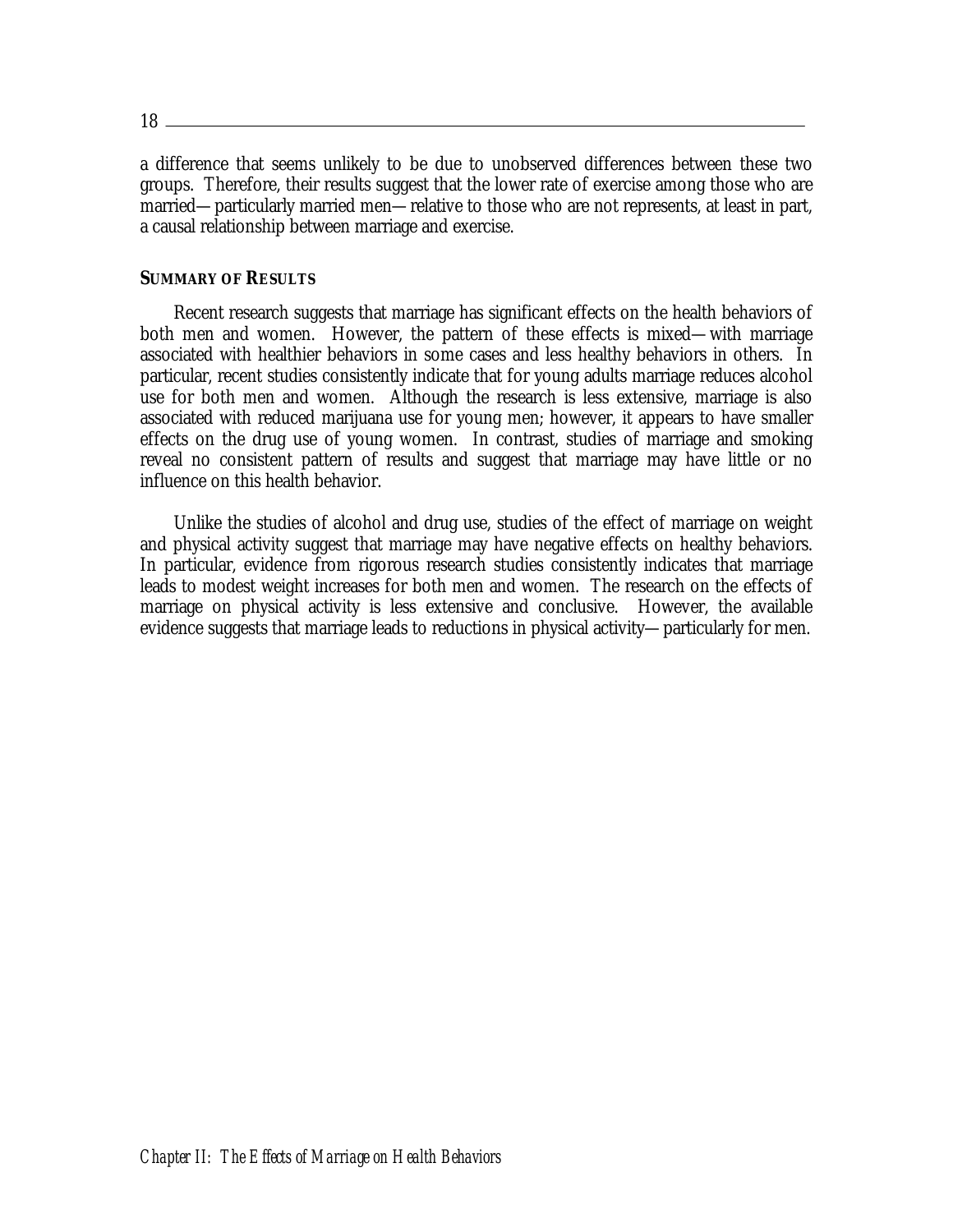### **C HAPTER III**

# **T HE E FFECTS OF M ARRIAGE ON H EALTHCARE A CCESS , U S E , AND C OSTS**

T<br>
The effects of marriage on health care access and use may also contribute to the overall<br>
offects of marriage on health For symple, just as approach in fluores health effects of marriage on health. For example, just as spouses may influence healthrelated behaviors such as diet and alcohol use, they might also encourage the use of preventive health services such as cancer screenings or regular physical exams. Marriage might improve access to care by increasing the material resources available to purchase care or by providing access to a spouse's health insurance policy. To the extent that marriage affects patterns of health care access and use, it might also have consequences for an individual's health care costs. **T** 

 In this chapter, we review evidence on the effects of marriage on three main health care outcomes: (1) health insurance status, (2) health care use, and (3) health care costs. We focus on these outcomes because they capture an individual's main interactions with the formal health care system at different points in adulthood and at varying levels of health and illness, from the point of acquiring health insurance and seeking preventive health services to the more intensive care and high health care costs associated with health decline and old age.

 As in the previous chapter on health behaviors, we focus on evidence from longitudinal studies. The studies we review examine how transitions into and out of marriage lead to subsequent changes in patterns of health care access and use. Studies of marital transitions provide the most rigorous evidence on the links between marriage and health care outcomes because they help separate the effect of marriage from the effects of unchanging personal characteristics. Studies of marital transitions also help distinguish the causal effect of marriage from the effect of people selecting into marriage on the basis of health care behaviors or access to care.

#### **HEALTH INSURANCE STATUS**

 Marriage may improve access to health care by increasing access to health insurance. For unmarried people without a regular source of insurance, marriage often affords the opportunity to become insured as a dependent on a spouse's health insurance policy. The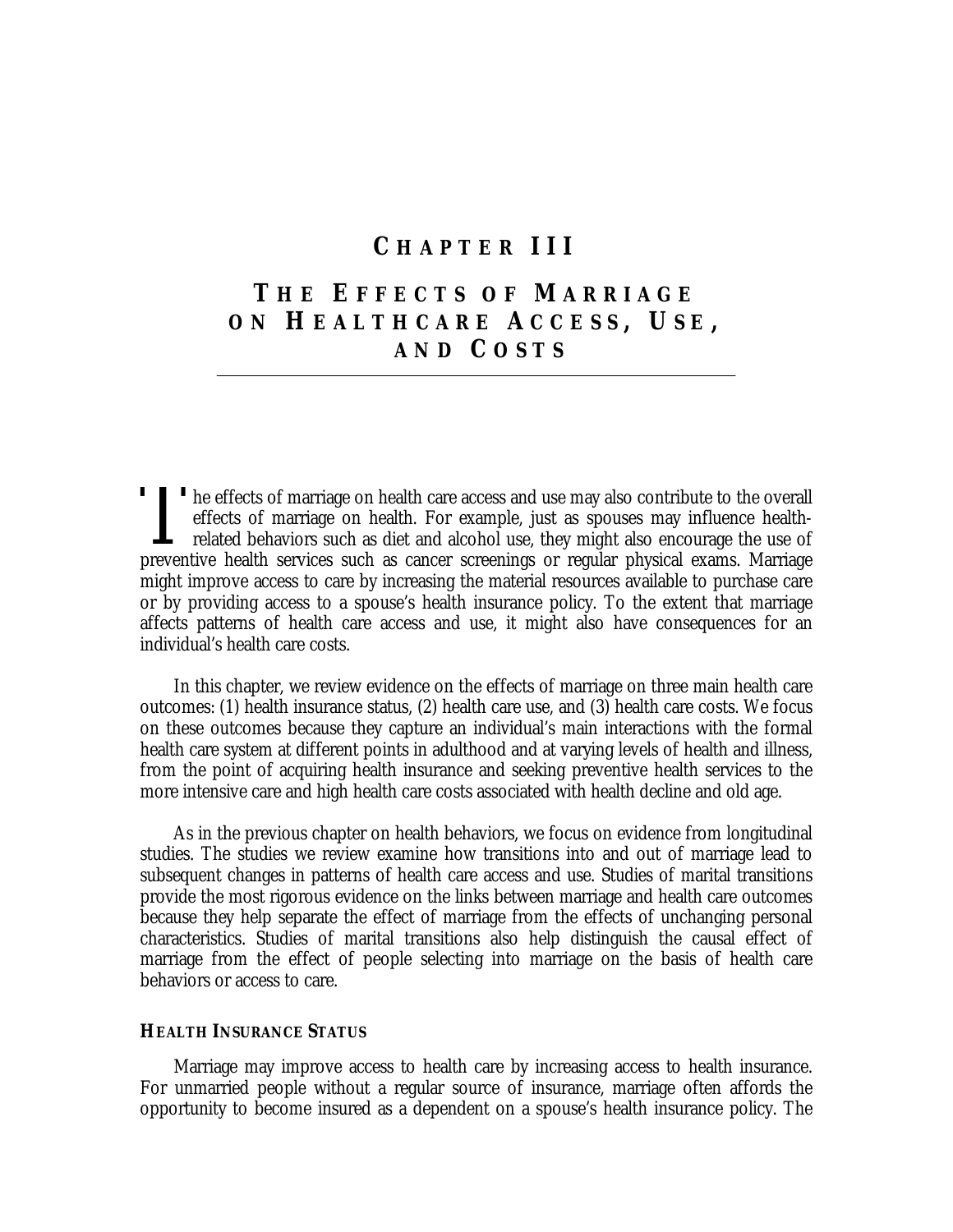$20 -$ 

option of dependent coverage also provides some protection against becoming uninsured in the event of a job loss, a career change, or the decision to stop working to return to school or raise children. Even when both members of a couple have their own source of insurance, marriage improves access to care by providing some freedom to combine health plans or to choose the best option among several plans.

 Much of the research on marriage and health insurance coverage consists of basic descriptive analyses comparing differences in insurance rates among married and unmarried people. These studies show that, among working-age adults, married men and women are more likely than those who are unmarried to have health insurance (Jovanovic et al. 2003; Meyer and Pavalko 1996). These studies also find that married adults are more likely to have employer-sponsored insurance than unmarried adults are and are less likely to have government-sponsored insurance through programs like Medicaid. However, such basic descriptive comparisons do not control for background differences between those who are married and those who are not and, therefore, do not adequately assess the effect of marriage on insurance coverage. Most research in this area focuses on patterns of insurance coverage among working-age adults, because marriage becomes a relatively less important determinant of insurance coverage after age 65, when both married and unmarried people become eligible for public health insurance through the Medicare program. Studies also tend to focus more on women's insurance coverage than on men's, because women depend relatively more on dependent spousal coverage as a source of health insurance, as we discuss below.

 Some of the most compelling evidence on the links between marriage and health insurance coverage comes from a longitudinal study by Short (1998). This study uses survey data for a large national sample of men and women in the 1990-1992 panel of the Survey of Income and Program Participation (SIPP) to examine how transitions out of marriage affect the chances of becoming uninsured in the following eight months. Like most studies in this area, Short's study focuses on patterns of insurance coverage among working-age adults (ages 19 to 64), excluding any young adults who qualify as dependents on a parent's insurance policy. The study examines trends separately for men and women.

 The study finds that, for both men and women, transitions out of marriage frequently lead to the loss of private health insurance. The chances of becoming uninsured in the eight months after the loss of a spouse are 23 percent for married women and 14 percent for married men. These figures include spousal losses due to widowhood, separation, or divorce. The study does not report the chances of becoming uninsured over a similar eight-month period for people who remained in stable marriages. However, focusing on changes in insurance coverage over a longer two-year period, the study finds that the chances of becoming uninsured are about 10 percent for married men and 8 percent for married women, suggesting that martial disruption increases the risk of insurance loss and that the effect appears particularly large for women. The larger effect of marital disruption for women suggests that wives depend relatively more on their husbands for health insurance than husbands depend on their wives. In gauging the relative importance of marriage in relation to other determinants of insurance coverage, the study finds that married women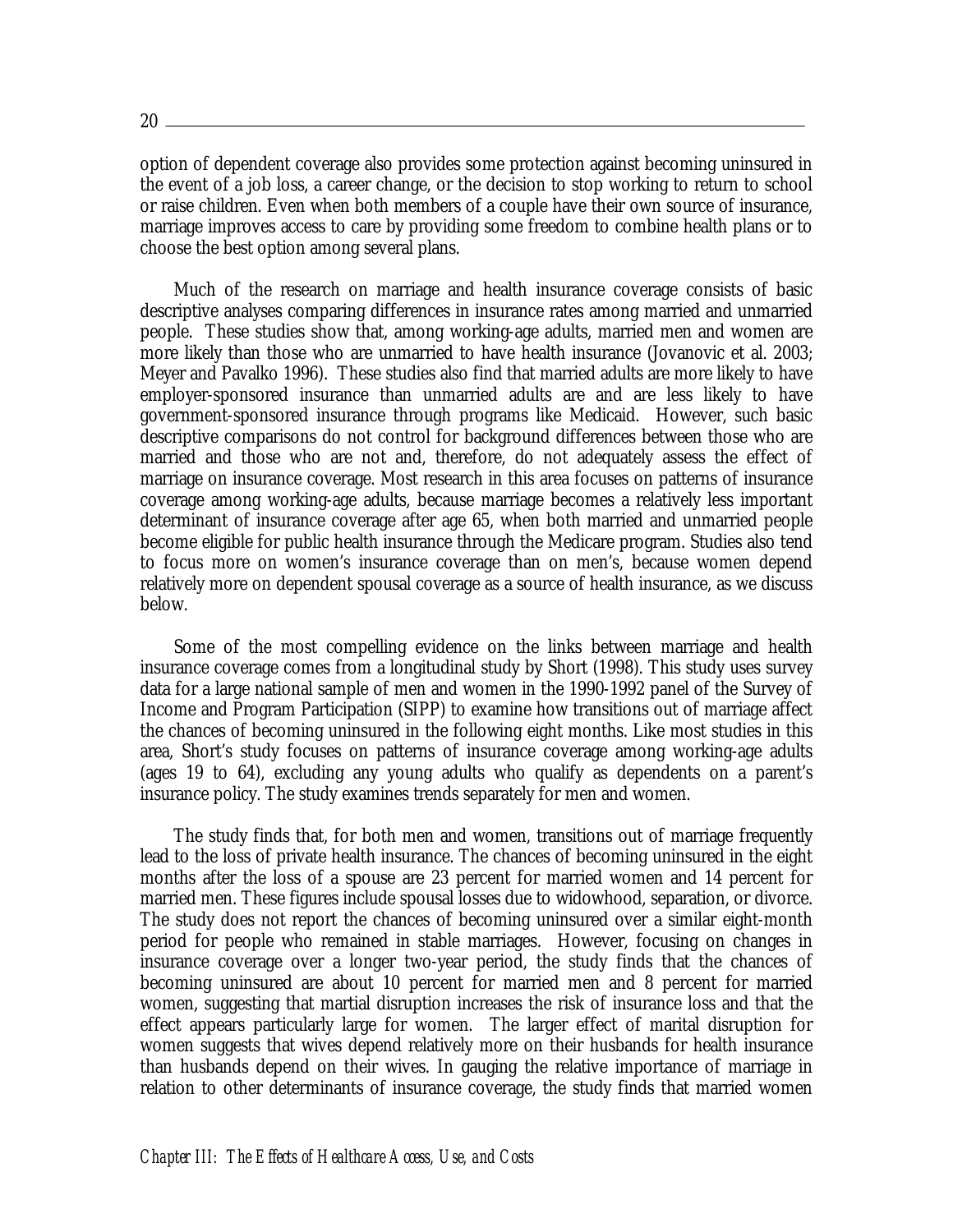have about the same chances of becoming uninsured after a marital dissolution as after a job change in the family.

 However, the study also finds that the chances of becoming uninsured after a family member's job change also vary by marital status. For example, results show that married women have about a 16 percent chance of becoming uninsured after they or their husbands lose their jobs, but that single women have about a 34 percent chance of becoming uninsured after a job loss. Single women are at greater risk of becoming uninsured after a job loss in part because they cannot fall back on dependent coverage through a spouse's policy. The study did not examine whether marriage has a similar protective effect among men who lose their jobs.

#### **HEALTH CARE USE**

 Other research shows that, in addition to improving access to health care (as measured by access to health insurance), marriage shapes patterns of health care use. Spouses can influence health care use by monitoring a partner's behaviors, helping a partner navigate the formal health care system to find appropriate and high-quality care, and providing basic social support services (such as transportation to doctors' appointments) and informal postoperative care after surgeries or other medical procedures. To the extent that married people view keeping in good health as part of their overall commitment to marriage, they might also have more motivation to seek necessary health care services.

 The strongest evidence on marriage and health care use focuses on two main types of services: (1) preventive health services, and (2) hospital care. Research on the effects of marriage on preventive health services is fairly limited and focuses mostly on the connection between marriage and the use of cancer screenings. Research on hospital care focuses on a wider range of outcomes, including frequency of hospital stays, length of hospital stays, and quality of hospital care. Most of this research focuses on patterns of health care use among older adults, most likely because health care use increases as people age.

#### **Preventive Health Services**

There is no rigorous evidence in nationally representative data that links transitions in marital status to changes in the use of preventive health services. Instead, the best evidence in this area comes from the Harvard study of female health professionals described in Chapter II (Lee et al. 2005). In addition to providing evidence on the health behaviors discussed in the previous chapter, the study provides evidence on the links between marriage and women's use of breast cancer screenings.

 The study uses longitudinal data for a large nationwide sample of nurses to relate changes in marital status over a four-year period to women's decisions to skip regular mammograms. The women ranged in age from 46 to 71 at the beginning of the study period. To account for possible differences among women in their willingness to seek care or other factors predictive of health care use, the study focuses only on women who reported having received a mammogram in the two years preceding the study period. The study's statistical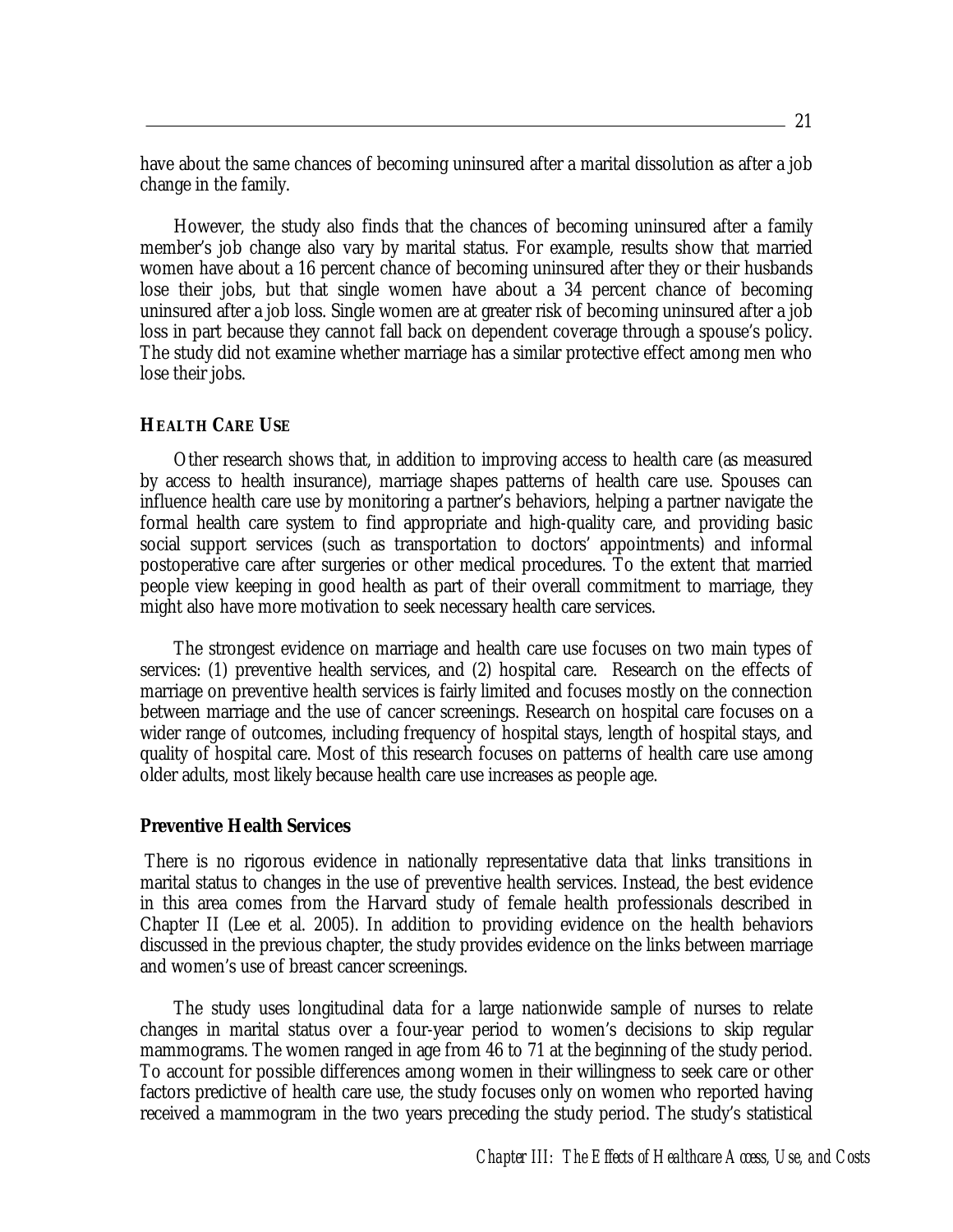models also control for age, employment status, and preexisting chronic health conditions and health risk behaviors.

 The study finds that transitions out of marriage due to either widowhood or divorce increase women's odds of skipping regular breast cancer screenings. Widowhood increases the odds by roughly 24 percent, divorce by roughly 27 percent. For women previously widowed or divorced, the study finds no evidence that remarriage reduces the odds of skipping regular breast cancer screenings relative to remaining unmarried. The finding of an effect on the likelihood of cancer screening for marital dissolution but not for marital reentry suggests that these patterns may not reflect only the increased likelihood of cancer screenings for those who are married. Instead, the trauma associated with the loss of a spouse may play an important role in the likelihood of skipping these screenings.

 Limited evidence from other studies in this area suggests that similar results hold for other types of cancer screenings, for broader and more representative samples of the U.S. population, and for both men's and women's health care use (see, for example, Goodwin et al. 1987; Osborne et al. 2005). However, this evidence consists largely of basic descriptive comparisons that do not adequately account for the effects on health care use of other personal characteristics. Thus, an important area for future research is to extend the analysis of marriage and preventive health services to broader samples of the population and a wider range of health services.

#### **Hospital Care**

<u>.</u>

Other studies show that marriage also affects the use of more intensive health services like hospital care. Some of the most compelling evidence on marriage and hospital care comes from a recent study by Iwashyna and Christakis (2003), which uses administrative records for more than 600,000 newly diagnosed, seriously ill Medicare beneficiaries to examine the effects of marriage on hospital choice, length of hospital stay, and quality of hospital care as measured by early readmission. Members of the study sample are all over age 65, with an average age of just over 79.

 Unlike the other studies we review in this section, the Iwashyna and Christakis study uses cross-sectional, rather than longitudinal, data. Even so, we feature this study because it uses other rigorous statistical methods to help separate the effect of marriage on hospital care from the effects of other related personal characteristics. For example, to account for the possibility that married people are more likely to live in areas with higher quality hospitals or that the effect of marriage on hospital care varies depending on the number and type of hospitals available in a local area, the study uses multilevel regression models that adjust for a patient's local county of residence.<sup>1</sup> The study uses a similar method to assess the effect of marriage on length of hospital stay and quality of hospital care controlling for

 $1$  In effect, these models estimate the relationship between marriage and hospital care separately for each local county represented in the data, and then average these county-specific relationships to yield the overall relationship for the entire study sample.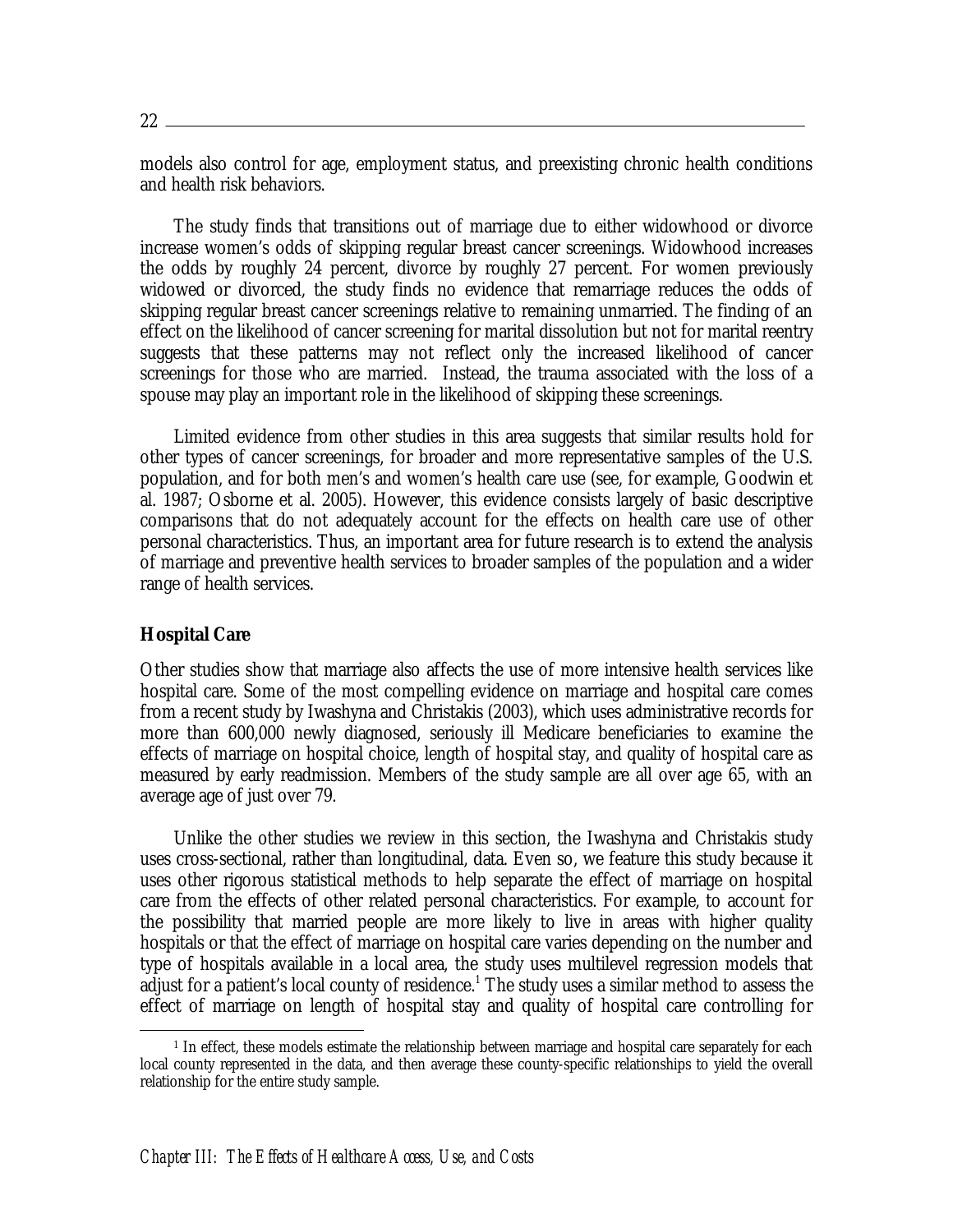hospital choice. Differences in health insurance are not a major concern in this study, because the patients in the study sample all received the same source of public insurance through the Medicare program. The study adjusts for differences in health between married and unmarried people by comparing patterns of hospital use only among people with similar health problems. The study also adjusts for basic demographic characteristics such as age and race; however, it cannot adjust for individual income, education, or other socioeconomic characteristics, because this information is not included in the Medicare data. The study also examines possible gender differences in the effect of marriage on hospital care.

 The study finds that, compared with widows, married people receive care in higherquality hospitals. This relationship holds for several measures of hospital quality, including the hospital's placement on national rankings of hospital performance, the presence of a residency program in the hospital, and the hospital's score on a broad index of medical technology. The study also finds that married people have shorter average hospital stays but do not receive significantly higher-quality hospital care (as measured by early readmission), controlling for hospital choice.

 The findings for hospital choice may reflect the help married men and women receive from their spouses in navigating the formal health care system and choosing a high-quality health care provider. Married people may also have more economic resources to afford care in high-quality hospitals. The effect of marriage on length of hospital stay likely reflects the ability of spouses to reduce the need for long hospital stays by providing informal care at home. However, even with shorter average hospitals stays, married people receive hospital care that is similar in quality to the care received by those with longer hospital stays and are not at higher risk for early readmission.

 The study finds no major gender differences in the effect of marriage on either hospital choice or quality of hospital care (controlling for hospital choice). However, there are significant gender differences in the effect of marriage on length of hospital stay, such that the relationship is strongest for men. For men, the effect of marriage on length of hospital stay is similar in size to the effect of being seven years younger. In other words, married men have the same average length of hospital stay as widowed men who are seven years younger. For women, the effect of marriage on length of hospital stay is similar to the effect of being three years younger. The fact that the effect is stronger for men suggests that wives are more likely than husbands to provide the types of informal home care necessary to shorten the length of hospital stays.

 However, little evidence exists that marriage affects the frequency of hospital stays. For example, Wolinsky and Johnson (1992) use data from the 1984 and 1986 waves of the national Longitudinal Study of Aging (LSOA) to examine the effect of widowhood on a range of measures of health services use, including hospital stays. The study sample consists of more than 4,000 men and women ages 70 and older. The study compares the frequency of hospitals stays among married and recently widowed adults at the end of the two-year study period, adjusting for differences in hospital use at the beginning of the period. The study also adjusts for differences in health status, insurance coverage, and basic social and demographic factors like gender, race, and education level.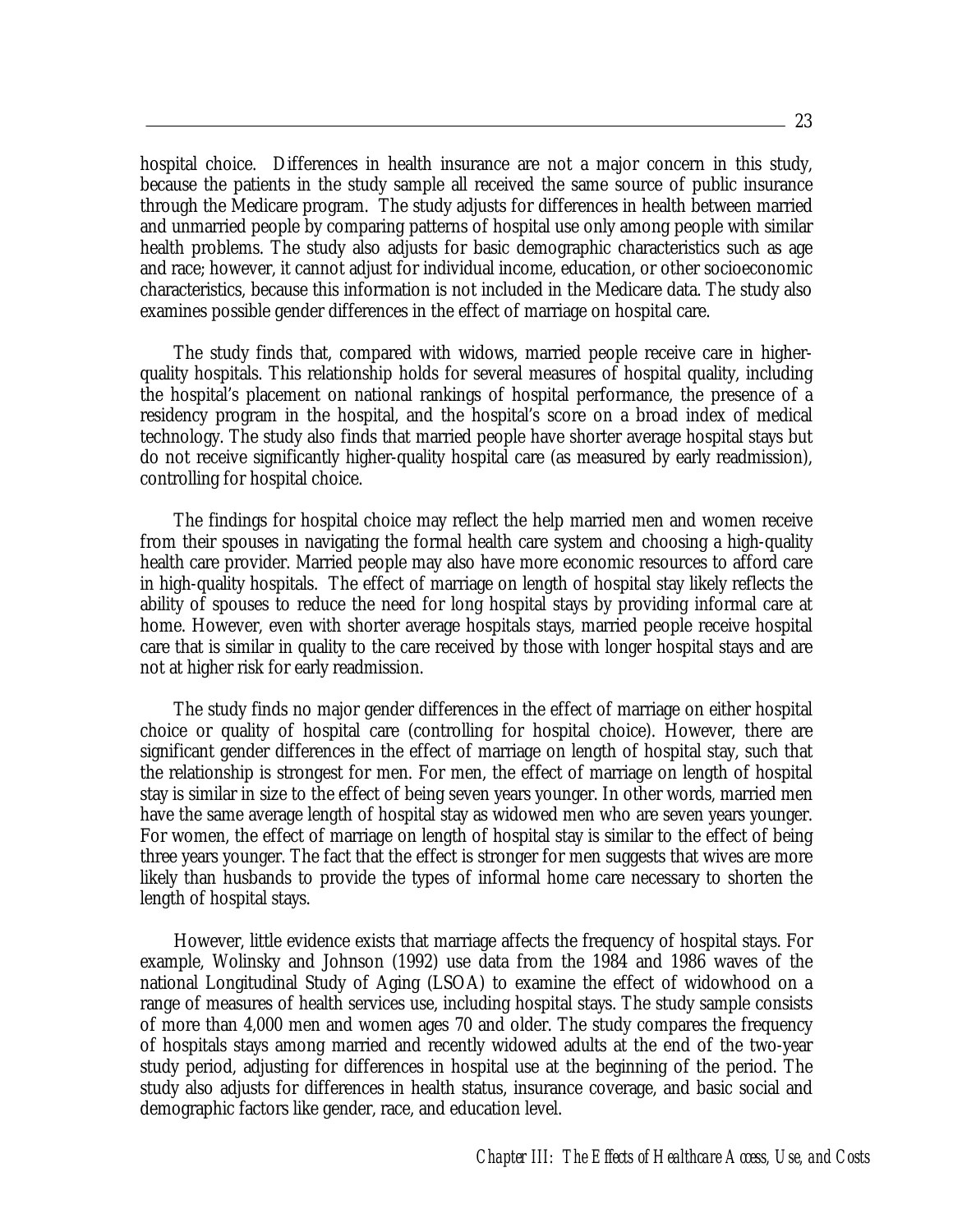The study finds no significant effect of widowhood on the frequency of hospital stays. Rather, it finds that older adults are equally likely to need occasional hospital care, regardless of marital status. These findings do not run counter to the evidence presented in the Iwashyna and Christakis study. Rather, they help specify how spouses influence the use of hospital care. In particular, the results of these studies suggest that spouses affect hospital care less by reducing the occasional need for such care than by influencing the type and length of care received when the need arises. Other national studies similarly show little relation between marriage and frequency of hospital stays (see, for example, Prigerson et al. 2000, described below).

#### **HEALTH CARE COSTS**

 Given evidence that marriage affects health care access and use, it follows that marriage may also affect a person's total health care costs. There is currently little direct research evidence showing a causal effect of marriage on health care costs among the U.S. population. However, it is possible to draw some conclusions about the links between marriage and health care costs through indirect evidence from studies of the effect of marriage on the use nursing home care and other high-cost health services.

 Some of the best evidence on the effects of marriage on health care costs comes from a study by Prigerson et al. (2000). This study uses nationally representative data from the longitudinal Americans' Changing Lives study to examine the effect of marriage and widowhood on health care costs over a three-year period from 1986 to 1989. The study examines how changes in health care costs over the three-year study period relate to transitions out of marriage. The study focuses on adults at least 50 years old and combines data for men and women to increase the sample size. The study finds that, relative to men and women who became widowed during the study period, those who remained married had significantly lower annual health care costs in the last year of the study, controlling for the level of annual costs observed at the beginning of the study. The study estimates the total gap in annual health care costs in the last year of the study as roughly \$443 in 1989 dollars.

 Study participants were not asked directly about the amount they spent on health care costs. Rather, researchers inferred costs by estimating the average cost of four common types of health services that study participants used and reported: (1) physician visits, (2) psychiatrist visits, (3) nursing home stays, and (4) hospital stays. The study finds that married men and women reported significantly fewer physician visits than did widowers and had lower rates of nursing home stays, and that these differences in turn largely explain the gap in total health care costs. The study finds no significant differences between those who are widowed and those who are married in the frequency of psychiatrist visits or hospital stays; however, the study does not examine the effect of marital status on the length of hospital stay, as the Iwashyna and Christakis (2003) study described earlier does. Marriage might also lower health care costs by shortening the average length of hospital stays—thus creating another potential source of cost savings not captured by the Prigerson et al. study.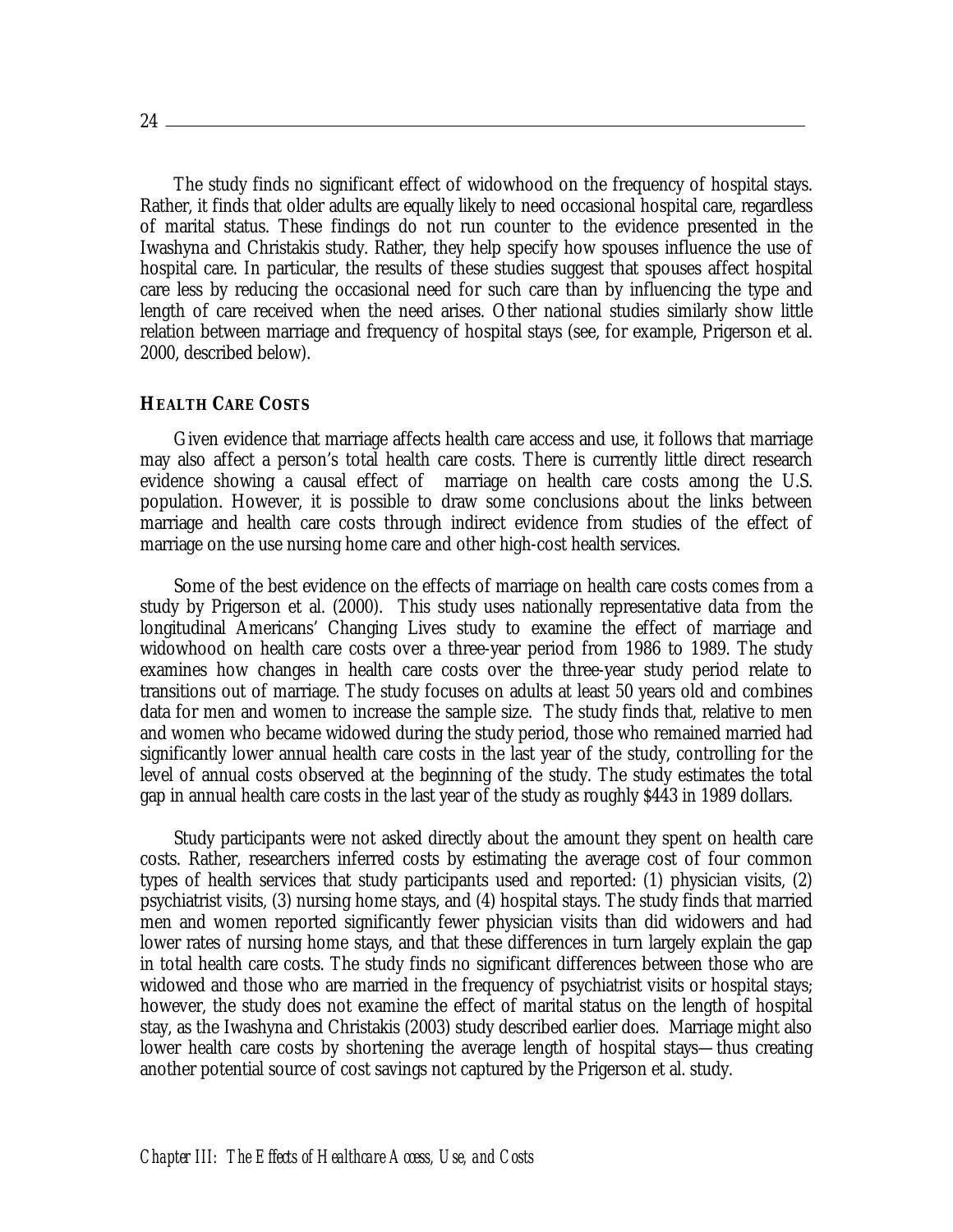Other studies provide indirect evidence on the effect of marriage on health care costs by showing that married people often replace expensive end-of-life care with more informal care at home. For example, Freedman (1996) finds that marriage reduces the risk of nursing home admission among older men and women by roughly 50 percent. This study tracks the nursing home use of a sample of 2,606 older men and women in New Haven, Connecticut, from 1982 to 1989. The statistical analyses use event history regression models that estimate the effect of marriage on the risk of nursing home admission after adjusting for differences in gender, ethnicity, income, and the presence of adult siblings or children in the household. Additional analyses test for gender differences in the effect of marriage on nursing home use.

 Results of the study show that, for both men and women, the risk of nursing home admission increases with age, but it is significantly lower at all ages among married men and women than among singles. The effect of marriage on nursing home use is slightly greater for men than women. Although these specific results apply only to a particular local sample of older men and women, other studies show similar effects of marriage on nursing home use in nationally representative data (see, for example, Wolinsky and Johnson 1992, described earlier in this chapter). Given the high costs of nursing home care, it follows that marriage should also reduce health care costs for end-of-life care. However, there is no currently rigorous evidence available testing this hypothesis with nationally representative data.

#### **SUMMARY OF RESULTS**

 The evidence to date suggests that marriage does indeed affect patterns of health care access and use. In particular, research shows that married people have better access to private health insurance, have shorter average hospital stays, receive care in higher-quality hospitals, are less likely to receive end-of-life care in nursing homes or other institutional settings, and may incur lower health care costs. Limited evidence from non-representative samples of health care professionals also suggests that married people may be more likely to use preventive health services like cancer screenings.

 Studies find similar effects of marriage on health care outcomes for both men and women. However, the strength of these effects varies by gender. For outcomes related to the provision of informal care and basic social support services—namely, length of hospital stay and risk of nursing home admission—the effect of marriage is stronger for men than for women. However, for outcomes related to health insurance coverage, the effect of marriage is stronger for women.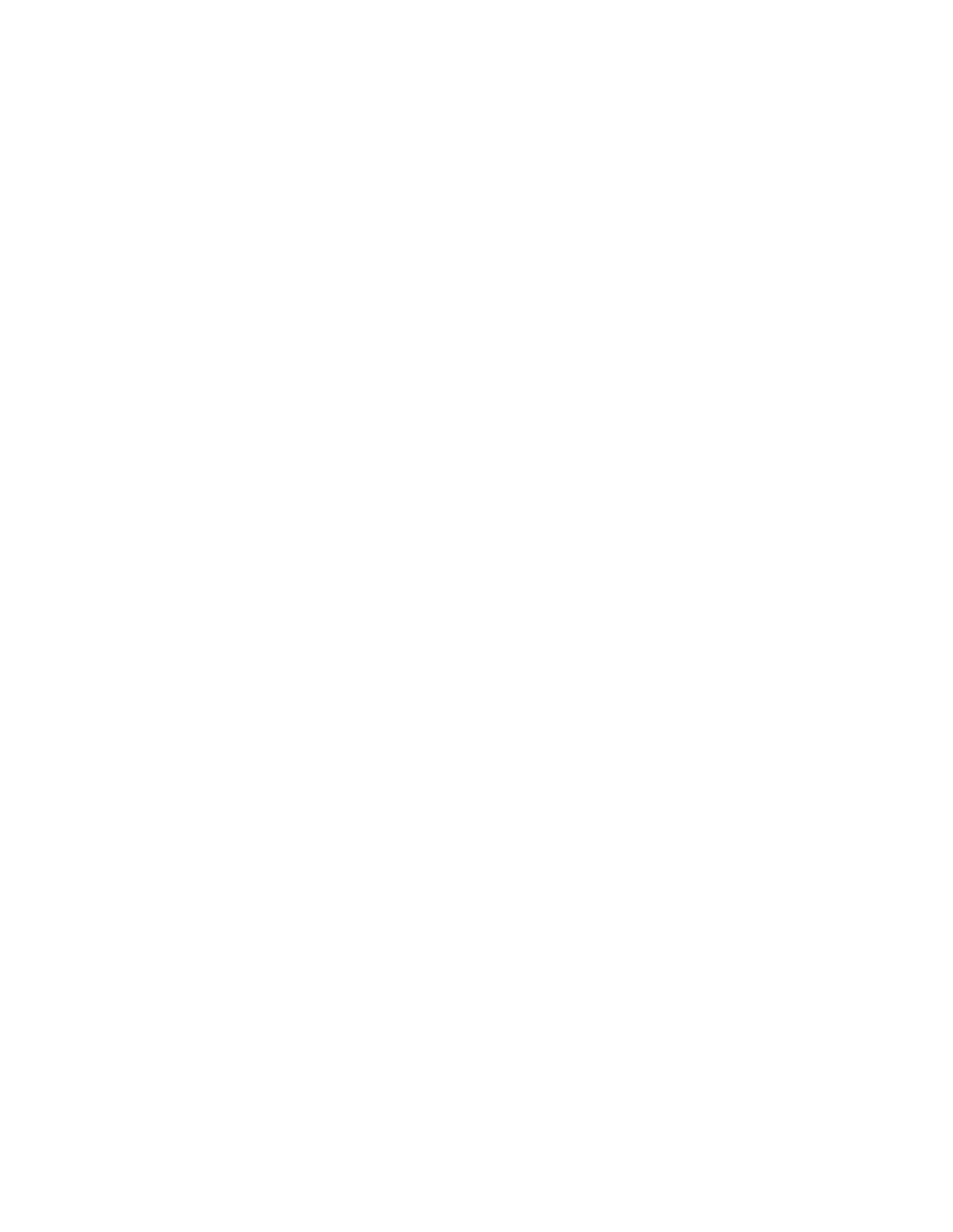### **C HAPTER IV**

# **T HE E FFECTS OF M ARRIAGE ON M ENTAL H EALTH**

arriage may have important influences on mental health. A happy marriage may provide substantial emotional benefits. For many people, marriage creates an important sense of identity and self-worth (Gove et al. 1990). Moreover, a spouse may provide emotional intimacy and support, fulfilling an essential human need for connection (House et al. 1988). Consequently, married people may be happier, more satisfied, and less depressed than those who are unmarried. These emotional benefits may, in turn, improve their physical health, by reducing the toll stress, depression, and other mental health problems can take on physical well-being. M

In this chapter, we focus on one particular dimension of mental health—depressive symptoms. This focus is appropriate, for several reasons. First, depression is one of the most common psychiatric disorders and can be highly debilitating (Kessler et al. 1994; Menaghan and Lieberman 1986; Turner and Lloyd 1999). Second, depression is highly correlated with physical health outcomes (Ross et al. 1990), as well as other psychiatric disorders (Kessler et al. 1994), making it of particular interest for our review. Finally, because of their malleability, depressive symptoms may be particularly sensitive and responsive to marriage and changes in marital status, increasing the likelihood of finding significant effects of marriage on this health outcome.

We begin this chapter by discussing how marriage can be both a cause and an effect of mental health status and the challenges that poses for estimating the effect of marriage on mental health outcomes. We then summarize four recent studies of the effect of marriage on depressive symptoms, all four of which use the same large, longitudinal, and nationally representative research sample. Next, we summarize the findings of several other recent studies that examine the effect of marriage and marital transitions on depressive symptoms. We end the chapter by summarizing results across all these studies.

#### **THE LINK BETWEEN MARRIAGE AND MENTAL HEALTH**

Marital status may both affect mental health and be affected by it. In particular, marriage may reduce depressive symptoms through its effects on social support and intimate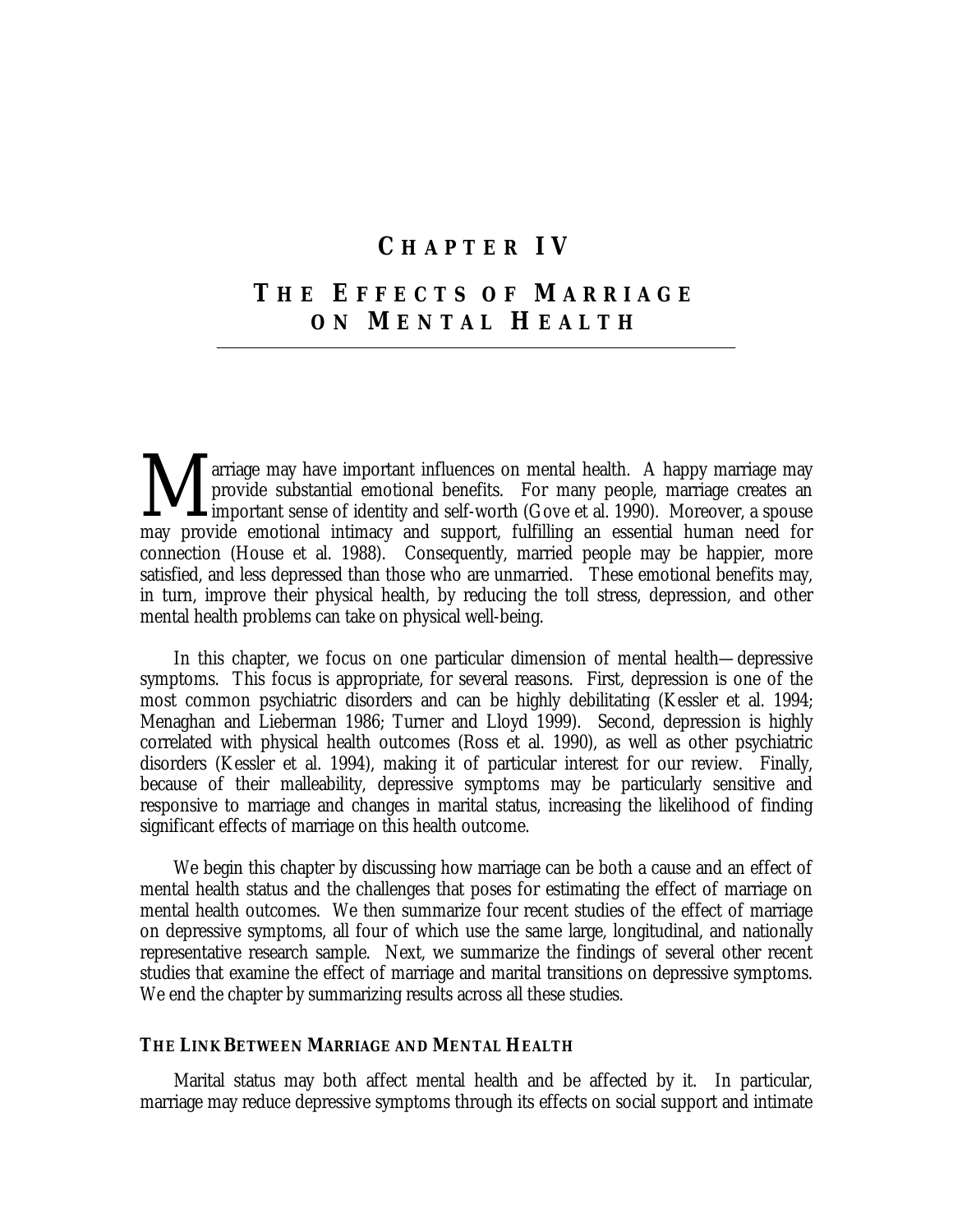connection. It is also possible, however, that those with fewer depressive symptoms may be more likely to get and stay married, because they may be viewed as more attractive marriage partners. Moreover, this selection of less depressed people into marriage may explain all or part of the correlation between marital status and depression. Therefore, only studies that carefully address and control for selection can provide persuasive evidence of a causal effect of marriage on depressive symptoms.

In general, studies relying on cross-sectional data cannot isolate the effect of marriage on depressive symptoms, because these studies cannot adequately control for the differences in background characteristics between those who marry and those who do not. Studies that use longitudinal data are better able to control for possible selection of those with better mental health into marriage in one of two ways: (1) by controlling for measures of baseline mental health, or (2) by focusing on changes in depressive symptoms associated with transitions into or out of marriage.

Even studies based on longitudinal data can have limitations, however. For example, in some studies of this type, controls for "baseline" mental health may involve measures from an arbitrary point (often the first year of data collection) that may have occurred before marriage for some sample members and many years after marriage for others. Controlling for baseline health in this way may cause some of the positive impacts of marriage on alleviating depressive symptoms to be obscured. In particular, if the positive effect of marriage on mental health is cumulative, using a baseline measure of mental health collected after some sample members have married will generate estimates of the effect of marriage on depressive symptoms that omit the potential benefits of marriage from these earlier years.

 Focusing on the effects of marital transitions eliminates this potential problem but may introduce others. Moreover, these potential problems may bias estimates of the effect of marriage in both positive and negative directions. For example, depressive symptoms may rise before a marital breakup as the quality of the marriage declines. Therefore, the change in depressive symptoms from a period shortly before the divorce to a period shortly after may underestimate the effect of the change in marital status on this outcome, because the effect of the divorce on these symptoms began before the divorce occurred. Similarly, improvements in mental health may occur in the period leading up to a marriage, because the person may have already entered into a committed and happy relationship and thus be experiencing mental health benefits. In this case, the change in depressive symptoms around the time of marital entry may underestimate the effect of marriage on depressive symptoms.

 Focusing on marital transitions may also lead to an overestimation of the effect of marriage on depressive symptoms. The mental health benefits of marriage may be most pronounced in the early years of marriage and may diminish over time. Similarly, divorce and widowhood could cause a spike in depressive symptoms (which later moderate), as people must contend with upheaval and loss. Focusing on the periods immediately after these marital status changes may overstate the long-term impact of these transitions on depressive symptoms.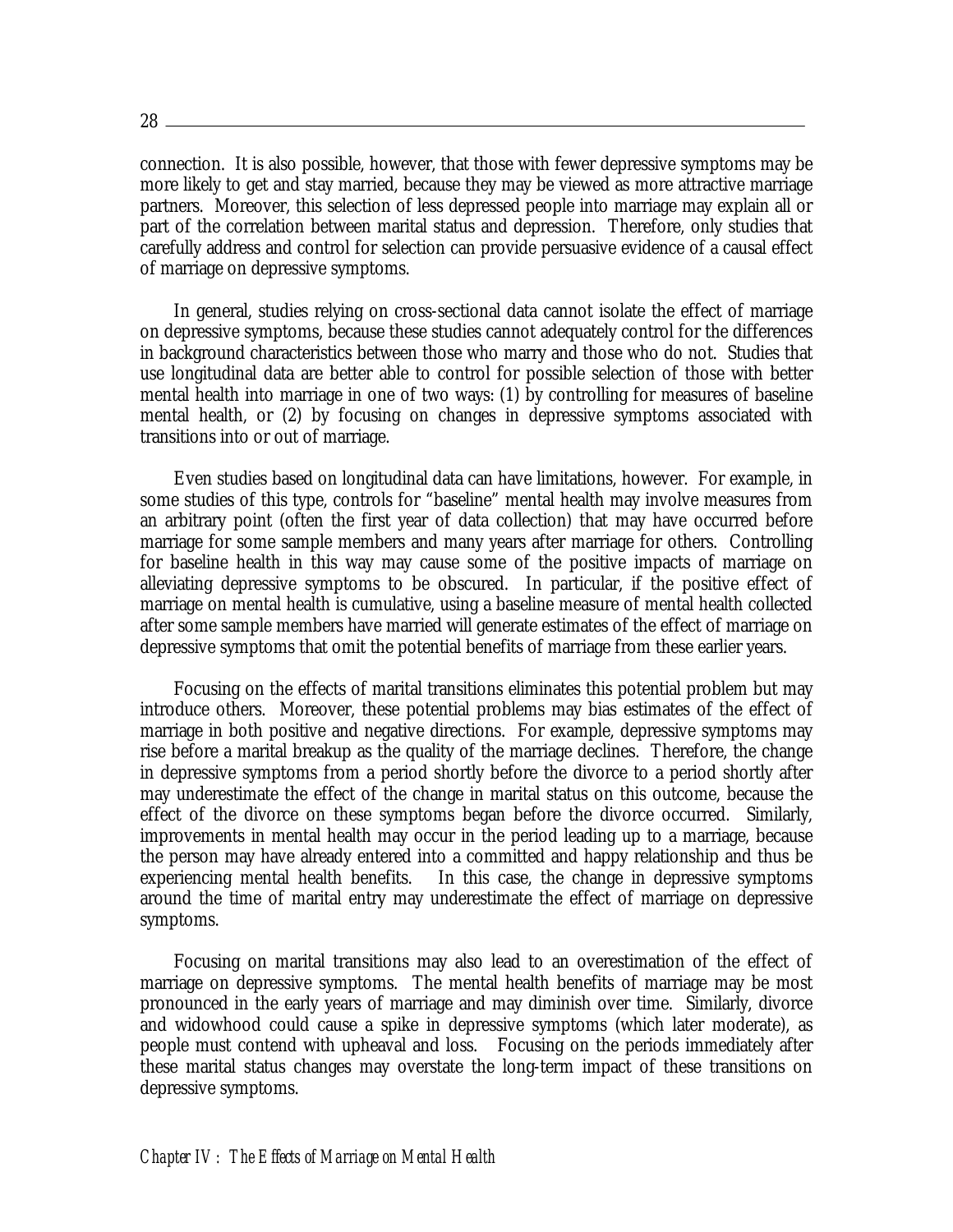Some researchers have compared the mental health of those who are stably married (for example, over a five-year period) to those who remain unmarried for a number of years to estimate the "steady-state" effect of marriage on depressive symptoms. Unless adequate controls for baseline mental health are used, however, this methodology suffers from the same limitations as cross-sectional analysis, because those with better mental health may be more likely than others to get and stay married.

 In this review, we focus on studies that estimate the effects of marriage on depressive symptoms by either (1) examining the link between marital transitions and depression, or (2) using controls for baseline mental health and comparing the depressive symptoms of those in stable marital states. Although these techniques are imperfect, the results are highly suggestive of the effects of marriage. In particular, these studies consistently find that transitions into marriage are associated with reductions in depressive symptoms, while transitions out of marriage are associated with increases in them.

#### **RESULTS FROM THE NATIONAL SURVEY OF FAMILIES AND HOUSEHOLDS**

 Few data sets offer longitudinal data on marital status and depressive symptoms. The National Survey of Families and Households (NSFH), a nationally representative sample with two waves of data collection (1988-1989 and 1992-1994), is a rare exception. For this reason, many researchers have used it to examine the potential effects of marriage on depressive symptoms. Among the many studies that have used NSFH data to examine the link between marriage and depression, we have selected four recent ones that use strong methodologies that focus on the effects of marital transitions. These studies also compare the depressive symptoms of the stably married to those of the stably unmarried to provide additional evidence of whether marriage affects the prevalence of depressive symptoms. To highlight that these studies all use the same data set—and therefore do not offer wholly independent verification of a link between marriage and depression—we discuss the findings of these four studies together. Table IV.1 summarizes these studies and their results.

 To measure the prevalence of depressive symptoms, these studies all use the Center for Epidemiological Studies-Depression (CES-D) index, a count of various depressive symptoms from the past week.<sup>1</sup> In addition, they all use both waves of the NSFH and control for baseline CES-D scores. Other covariates differ somewhat across the studies, though all include control variables associated with depressive symptoms. As Table IV.1 illustrates, the studies also vary somewhat in how they define their samples and which groups they compare to each other when determining the influence of marriage on depressive symptoms.

<u>.</u>

<sup>&</sup>lt;sup>1</sup> The CES-D is a commonly used scale that discriminates between clinical and general depression, is sensitive to levels of severity, and has adequate test-retest reliability (Radloff 1977).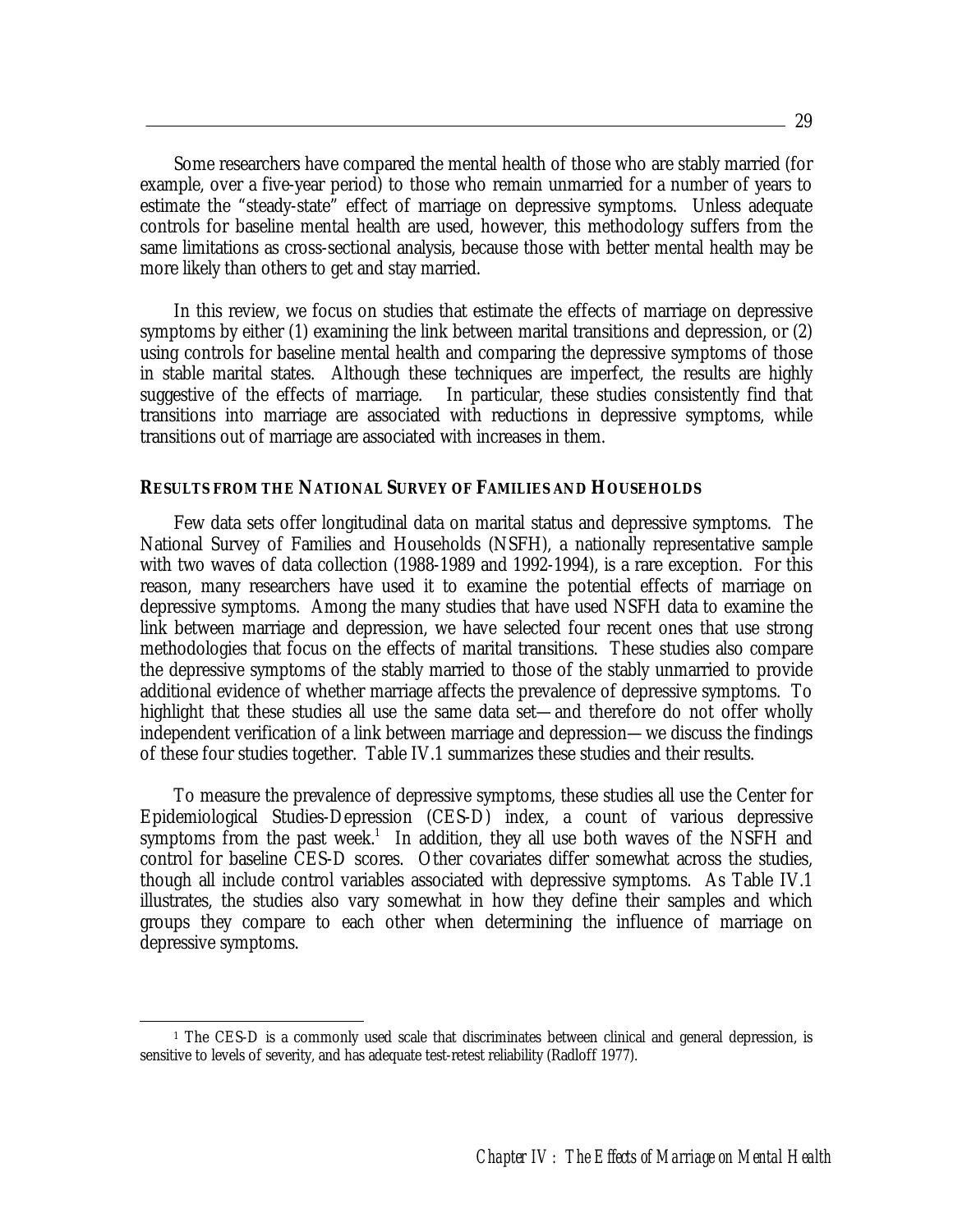| <b>Study</b>               | <b>Analytic Sample</b>                                                                                                   | <b>Comparisons</b>                                                                                             | <b>Reference</b><br>Group                                                                                             | <b>Conclusions</b>                                                                                                                                                                                                                   |
|----------------------------|--------------------------------------------------------------------------------------------------------------------------|----------------------------------------------------------------------------------------------------------------|-----------------------------------------------------------------------------------------------------------------------|--------------------------------------------------------------------------------------------------------------------------------------------------------------------------------------------------------------------------------------|
| Kim and<br>McKenry<br>2002 | Those with one<br>marital or<br>cohabitation<br>transition (excluding<br>widowhood), those<br>75 years old or<br>younger | Eight marital<br>status and<br>cohabiting groups<br>(for example,<br>never married<br>cohabitors who<br>marry) | Continuously<br>married                                                                                               | Remaining divorced<br>and transitioning to<br>divorce increases<br>CES-D; entry into first<br>marriage decreases<br>CES-D. Baseline<br>CES-D not<br>associated with<br>divorce.                                                      |
| Lamb et al.<br>2003        | Never married or<br>cohabiting by wave<br>1 and ages 18 to<br>35. Only one<br>transition between<br>waves 1 and 2        | Those who<br>entered cohabiting<br>or marital<br>relationship by<br>Wave II                                    | Continuously<br>unpartnered                                                                                           | Entry into marriage<br>decreases CES-D,<br>more so for those<br>who do not cohabit<br>before marriage.                                                                                                                               |
| Marks and<br>Lambert 1998  | At wave 1, 19 to 34<br>or 40 to 60 years<br>old                                                                          | 10 marital status<br>categories,<br>including those<br>with more than<br>one transition                        | Continuously<br>unmarried                                                                                             | Being continuously<br>unmarried leads to<br>greater increase in<br>CES-D. Transitioning<br>to divorce increases<br>CES-D. Effects may<br>be stronger for<br>younger people.<br><b>Entering first</b><br>marriage decreases<br>CES-D. |
| <b>Simon 2002</b>          | No restrictions                                                                                                          | Marital loss,<br>marital gain                                                                                  | Continuously<br>married (for<br>marital loss<br>effect);<br>continuously<br>unmarried (for<br>marital gain<br>effect) | Marital loss increases<br>CES-D, more for<br>women. Marital gain<br>decreases CES-D.<br>though not for<br>widowed. CES-D<br>associated with later<br>divorce.                                                                        |

#### **Table VI.I. Selected Studies Using The National Survey of Families and Households to Examine the Effects of Marriage On Depressive Symptoms**

 These studies consistently indicate that marriage is associated with reductions in depressive symptoms. The fact that these studies reach similar conclusions suggests that this result is robust to variations in the choice of covariates, the particular estimation technique used, and the specific sample included in the analysis. We summarize the findings of these studies here:

• *Marital entry decreases depressive symptoms.* This result holds whether the comparison group is the continuously married (Kim and McKenry 2002; Marks and Lambert 1998) or the continuously unmarried (Lamb et al. 2003; Simon

 $30 -$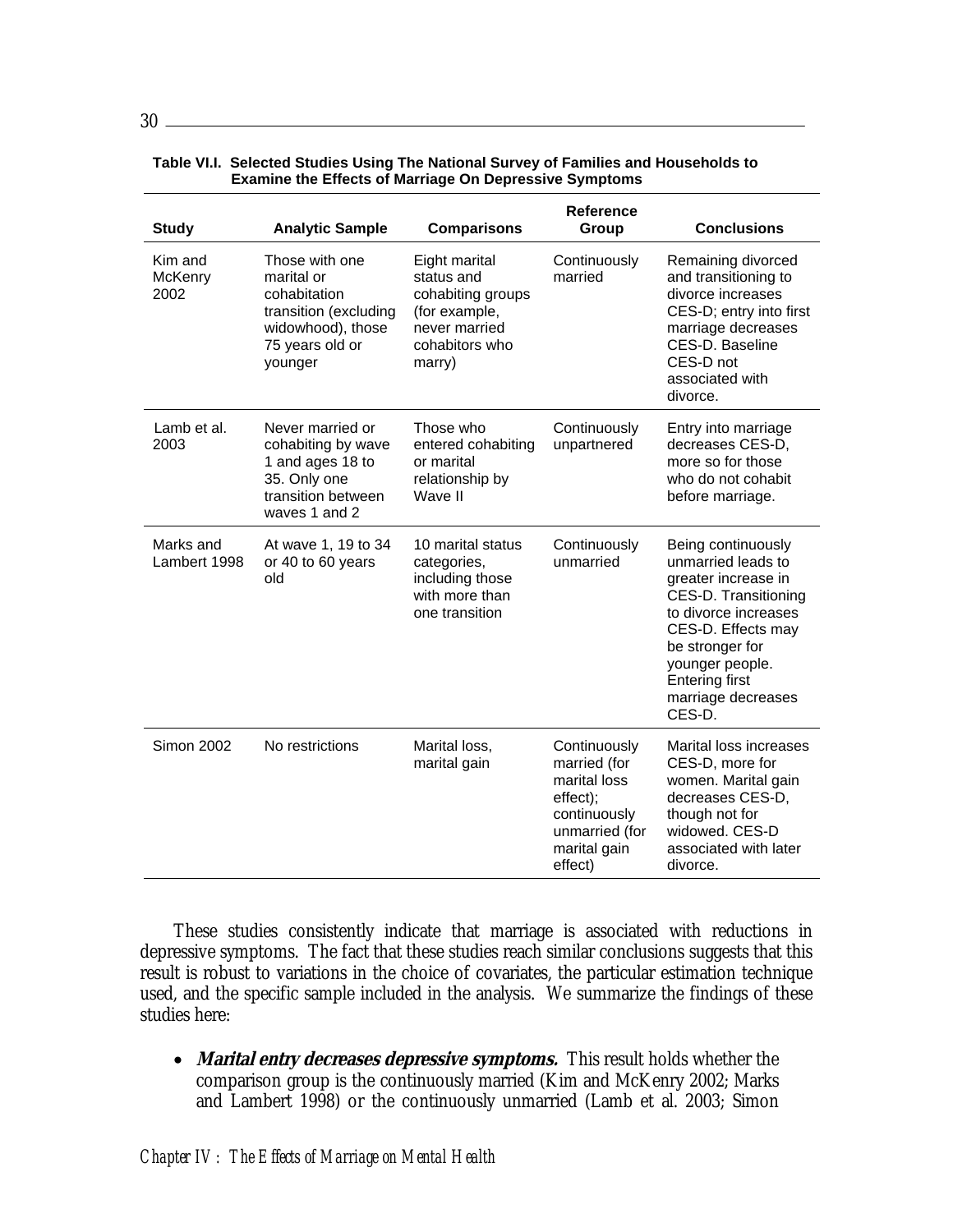2002). There is some evidence, however, that remarriage is less beneficial than first marriage (Kim and McKenry 2002) and that marriage preceded by cohabitation also is less beneficial (Kim and McKenry 2002; Lamb et al. 2003).

- **Marital dissolution increases depressive symptoms, particularly for**  *women.* Marital loss increases depressive symptoms, relative to the increases experienced among those who remain married (Kim and McKenry 2002; Marks and Lambert 1998; Simon 2002). Furthermore, two of the studies suggest that the impact is greater for women than men (Marks and Lambert 1998; Simon 2002). However, another finds no gender difference (Kim and McKenry 2002).
- **Those who are stably unmarried experience larger increases in depressive symptoms than do those who are stably married.** Those who remained unmarried over the five-year follow-up period experienced larger increases in depressive symptoms than did similar people who were stably married over this period (Kim and McKenry 2002; Marks and Lambert 1998; Simon 2002).
- **Depressive symptoms do not affect the likelihood of marriage.** These studies consistently find that the initial prevalence of depressive symptoms does not affect the likelihood of marrying over the five-year follow-up period (Kim and McKenry 2002; Lamb et al. 2003; Simon 2002). The results were mixed, however, concerning whether those with more depressive symptoms were more likely to divorce, with one study finding that depressive symptoms increased the odds of divorce (Simon 2002) and another finding no effect (Kim and McKenry 2002).

#### **RESULTS FROM ADDITIONAL DATA SOURCES**

 Although the studies of NSFH discussed in the previous section consistently point to an effect of marriage on the prevalence of depressive symptoms, it is important to examine the link between marriage and depression in other data sets to test the robustness of this result. Therefore, in this section, we summarize results from three other recent studies that use different data sets to examine the effect of marriage on depressive symptoms. One of these studies uses a different national sample; the other two use regional samples. To adjust for the possible selection of those with better mental health into marriage, these studies all use longitudinal data and control for baseline mental health.

 Horwitz and his colleagues (1996) examine a sample of New Jersey adolescents and young adults and compare the depressive symptoms of those who were continuously never married over a seven-year follow-up period to those who entered marriage during this period. Consistent with the NSFH studies, they find that, after controlling for prior symptoms, those who married and stayed married had significantly fewer depressive symptoms than similar people who did not marry. Unlike the NSFH studies however, the Horwitz et al. study finds that only men experience reductions in depressive symptoms associated with marriage; the study finds no significant effect of marital entry on the depressive symptoms of women.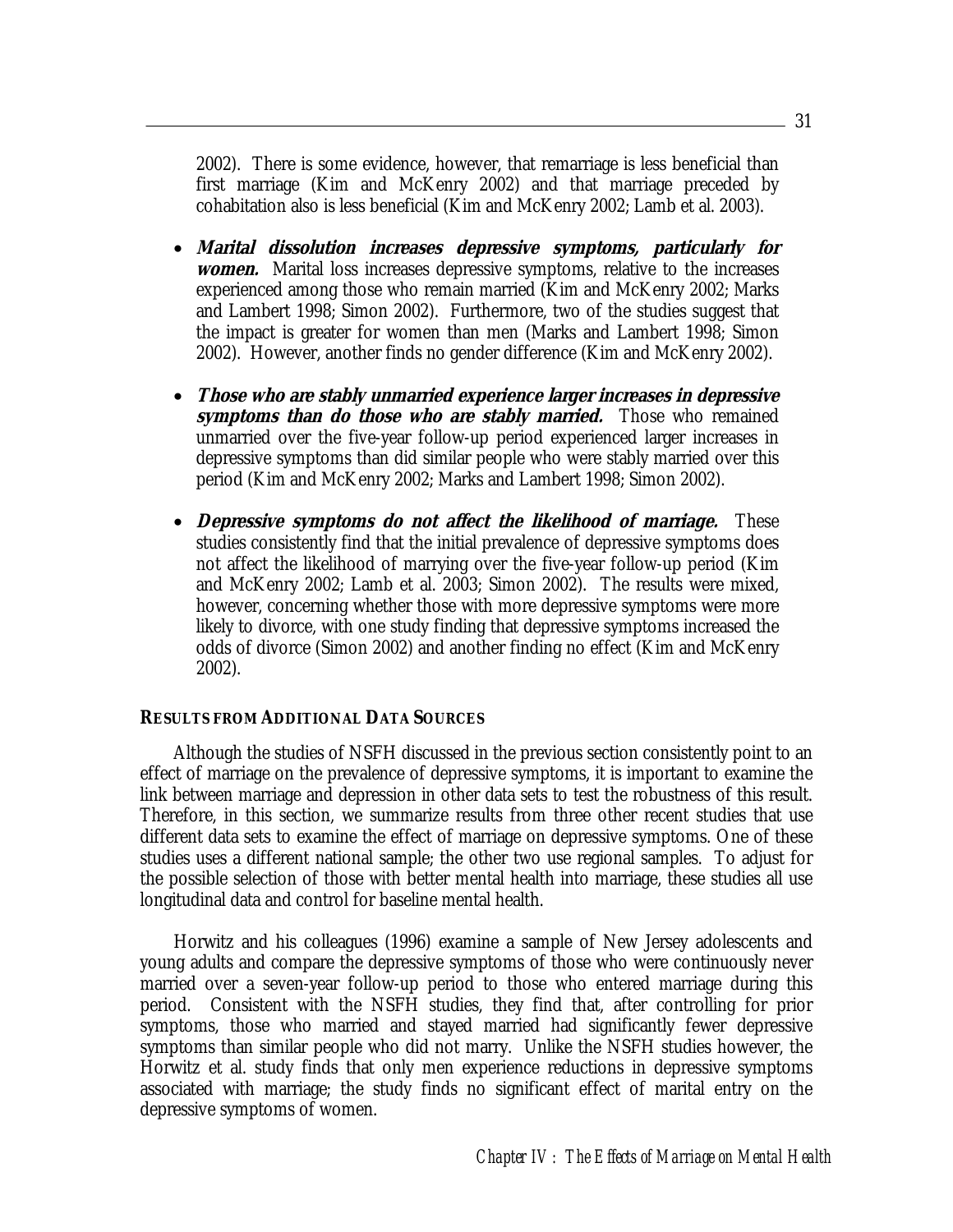Johnson and Wu (2002) analyze data from a national probability sample of married adults to examine the effects of divorce on psychological distress. The data set, which tracked sample members over a 12-year period through four rounds of data collection, is representative of all married adults ages 19 to 55 in 1980. Johnson and Wu find that levels of unhappiness and distress increased in the years before divorce and remained elevated after dissolution. These patterns are similar for men and women.

 Aseltine and Kessler (1993) examine a sample of married adults in the Detroit area to look at the effects of divorce on depressive symptoms. They find that those who divorced experienced larger increases in symptoms of distress than did similar sample members who remained married. These researchers control for prior depressive symptoms. Therefore, they may underestimate the effect of marital dissolution on depressive symptoms, if these symptoms increase in anticipation of the divorce. Unlike the Johnson and Wu study, the Aseltine and Kessler study finds that the effect of divorce on depressive symptoms is greater for women.

 Both these studies find that the effect of divorce on depressive symptoms is long-lasting and does not appear to be a temporary "spike" in symptoms. Aseltine and Kessler (1993) find that depressive symptoms remain higher than pre-breakup levels up to three years after marital dissolution. Similarly, Johnson and Wu (2002) conclude that the number of years following disruption does not significantly reduce distress levels. The authors argue that the chronic stressors and strains associated with divorce, such as loss of a partner's income or single parenting, lead to long-term distress. Accordingly, these authors find that distress levels decline only upon remarriage or the formation of a cohabiting relationship (Johnson and Wu 2002).

#### **SUMMARY OF RESULTS**

 The current research suggests that marriage—particularly transitions into and out of marriage—affects depressive symptoms for both men and women. In particular, marital entry decreases depressive symptoms, while marital dissolution increases them. Studies suggest that increases in depressive symptoms after divorce are long-lasting and that the prevalence of these symptoms remains elevated years after the marital breakup. In addition, studies that compare the mental health of stably married adults to those who are stably unmarried find that those who remain stably married have fewer depressive symptoms (and smaller increases in these symptoms over time) than do similar adults who remain stably unmarried—even after controlling for baseline mental health. Moreover, studies based on national data find little evidence that those with fewer depressive symptoms are more likely to marry, suggesting that studies comparing the depressive symptoms of the stably married to the stably unmarried should produce reasonable estimates of the effect of marriage on depressive symptoms.

 More research—based on additional longitudinal data sets that offer more detailed histories of mental health changes and changes in marital status—is needed to confirm these patterns. To the best of our knowledge, however, more detailed national data are not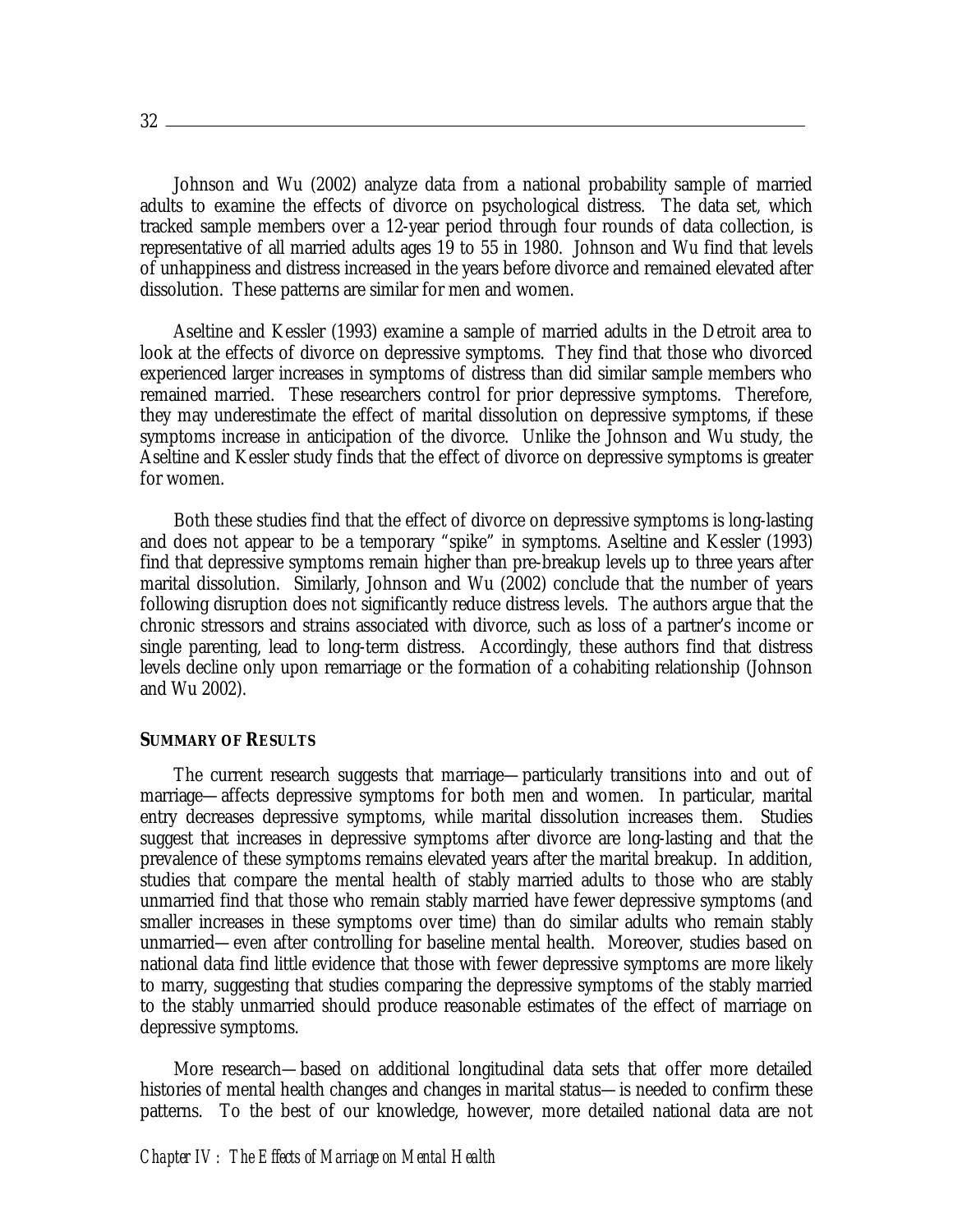currently available. Nonetheless, the research that is currently available tells a consistent story—that, for both men and women, being married reduces the prevalence of depressive symptoms.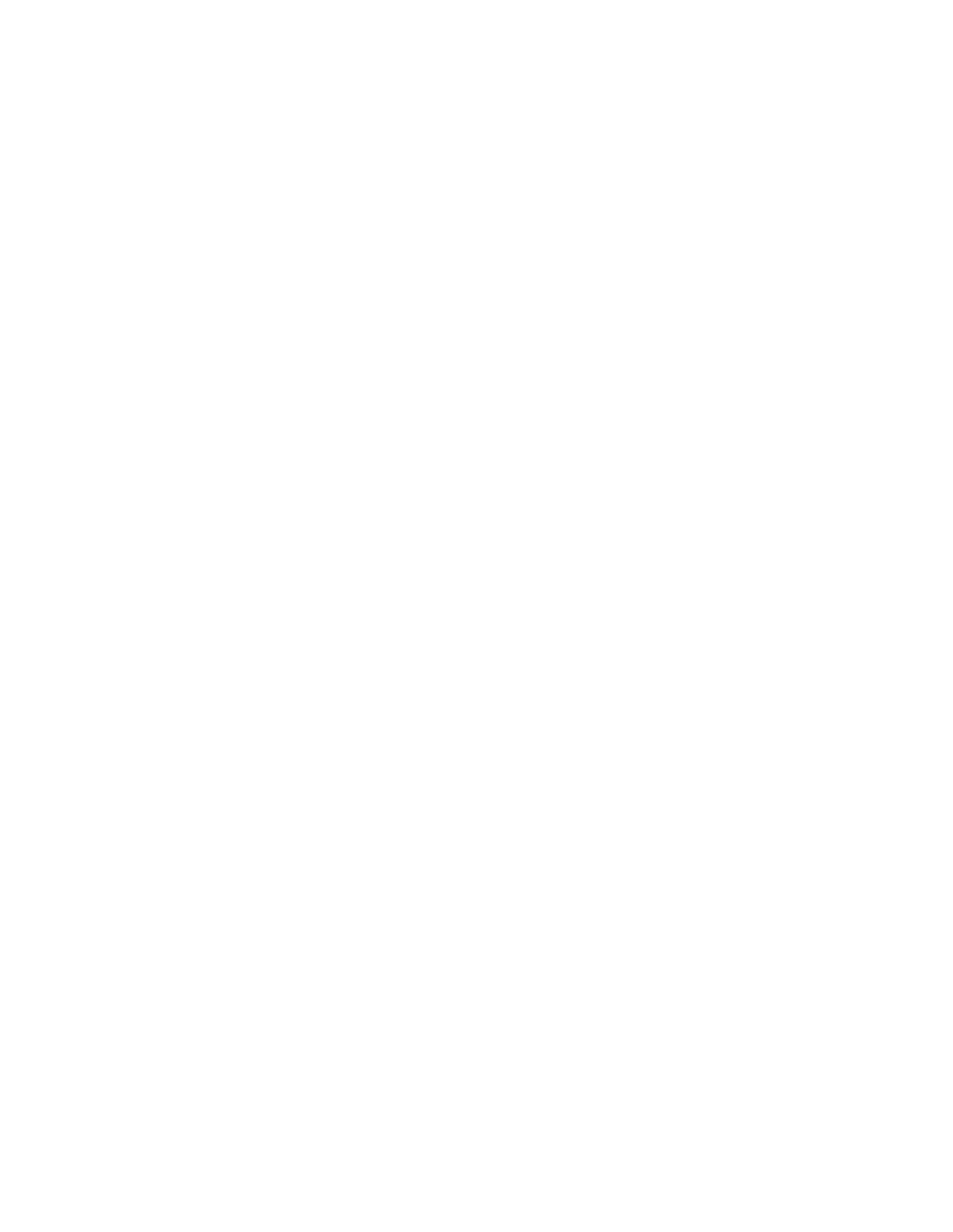### **C HAPTER V**

# **T HE E FFECTS OF M ARRIAGE ON P HYSICAL H EALTH AND L ONGEVITY**

The research evidence discussed in earlier chapters suggests that marriage (1) reduces<br>
certain health risk behaviors (in particular, heavy drinking); (2) improves access to<br>
health insurance; and (3) improves mental healt certain health risk behaviors (in particular, heavy drinking); (2) improves access to **L** health insurance; and (3) improves mental health (in particular, reducing depressive symptoms). Therefore, it follows that marriage may also have benefits for physical health and longevity. Indeed, studies consistently show that married people live longer and enjoy better physical health than unmarried people. This relationship has been found for more than 100 years (Murray 2000), for both men and women (Kaplan and Kronick 2006), in different countries (Brockmann and Klein 2004; Gardner and Oswald 2004; Hu and Goldman 1990; Manzoli et al. 2007; Matthews and Gump 2002), and for a wide range of measures of health and illness (Gore et al. 2005; Gove 1973; Krongrad et al. 1996).

 However, much of the research evidence in this area is based on simple descriptive analyses that do not adequately distinguish the causal effect of marriage from the possible effects of healthier people selecting into marriage. This is partly because many of the methods researchers have developed to separate these effects (for example, relating transitions in marital status to subsequent changes in health behaviors or outcomes) do not easily transfer to studies of physical health and longevity. For example, because a person's longevity is undetermined until the very end of life, it is impossible to assess how longevity changes in response to a transition in marital status. Likewise, whereas a change in marital status might have an immediate effect on a person's health risk behaviors, health insurance status, or mental health, the possible consequences for most physical health outcomes (for example, the chances of developing a certain disease or chronic health condition) likely unfold over a longer time frame and would not be apparent in the period immediately after a transition into or out of marriage.

 In this chapter, we review recent research evidence on the effects of marriage on physical health and longevity. We begin by reviewing evidence on the links between marriage and physical health, focusing on the few rigorous studies that relate transitions into or out of marriage to changes in physical health. Because few studies meet this criterion, however, we also review selected descriptive evidence to broaden the range of physical health outcomes covered. We then review evidence on the links between marriage and longevity. Although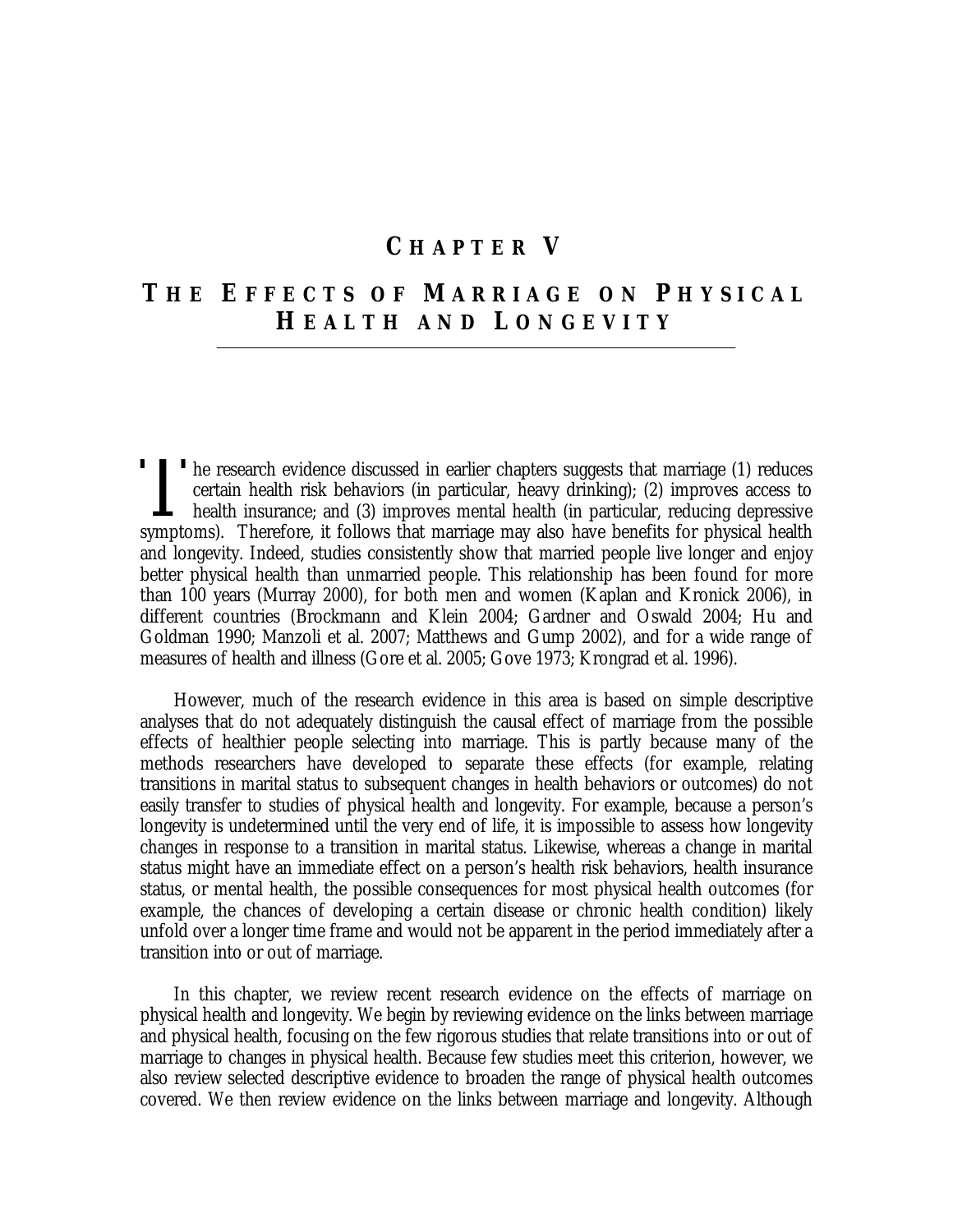$36 -$ 

many studies document a relationship between marriage and increased longevity, most consist of basic descriptive comparisons of differences in mortality rates between married and unmarried people over study periods of 10 to 20 years. We provide a brief overview of the main findings from this research, then turn to the few studies that use more rigorous methods to distinguish the causal effect of marriage from possible selection effects. A main conclusion of this chapter is that the research evidence on the effects of marriage on physical health is more speculative than the evidence on the effects of marriage on health risk behaviors, health insurance status, and mental health.

#### **MARRIAGE AND PHYSICAL HEALTH**

 Little rigorous research evidence exists on the effect of marriage on physical health. Many studies suggest that poor marital quality can have a significant negative impact on physical health (for a review, see Kiecolt-Glaser and Newton 2001); however, few assess the effect of marriage itself. As with other health outcomes discussed in earlier chapters, the best studies in this area relate transitions into or out of marriage to subsequent changes in physical health. However, by concentrating on changes in physical health in the period immediately after a transition in marital status, these studies focus more on the short-term effects of marriage than on possible long-term effects. Because physical health problems become more common with age, studies in this area also focus more on the effect of transitions out of marriage for older adults (often widowhood) than the effect of transitions into marriage for younger adults. In this section, we summarize a few of the best studies of the links between marriage and physical health. Most of the studies we review suggest at least some benefit of marriage for physical health, but possible gender differences in the relationship remain unclear.

#### **Effects on General Physical Health Status**

A recent study by Williams and Umberson (2004) provides some of the most rigorous evidence on the effect of marriage on physical health. This study uses longitudinal data from the nationally representative Americans' Changing Lives (ACL) study to examine the effects of transitions into and out of marriage on changes in physical health. The data for the study were collected over an eight-year period from 1986 to 1994, when the sample members ranged in age from 24 to over 90. Like many studies in this area, the Williams and Umberson study measures physical health with a simple survey question that asks sample members to rate their health on a five-point scale ranging from "poor" to "excellent." The study's statistical models estimate the effects of marital transitions separately by gender and age group and include additional baseline controls for race, education, income, and employment.

 Results of the study suggest that, regardless of age, the effects of marital transitions on self-rated health are generally larger for men than women. For both older and younger men, the transition into first marriage is associated with a significant improvement in self-rated health. For example, estimates show that, for men, the chances of reporting "very good" or "excellent" health improve significantly with the transition into first marriage. This positive effect persists through at least the first five years of marriage and applies equally to men of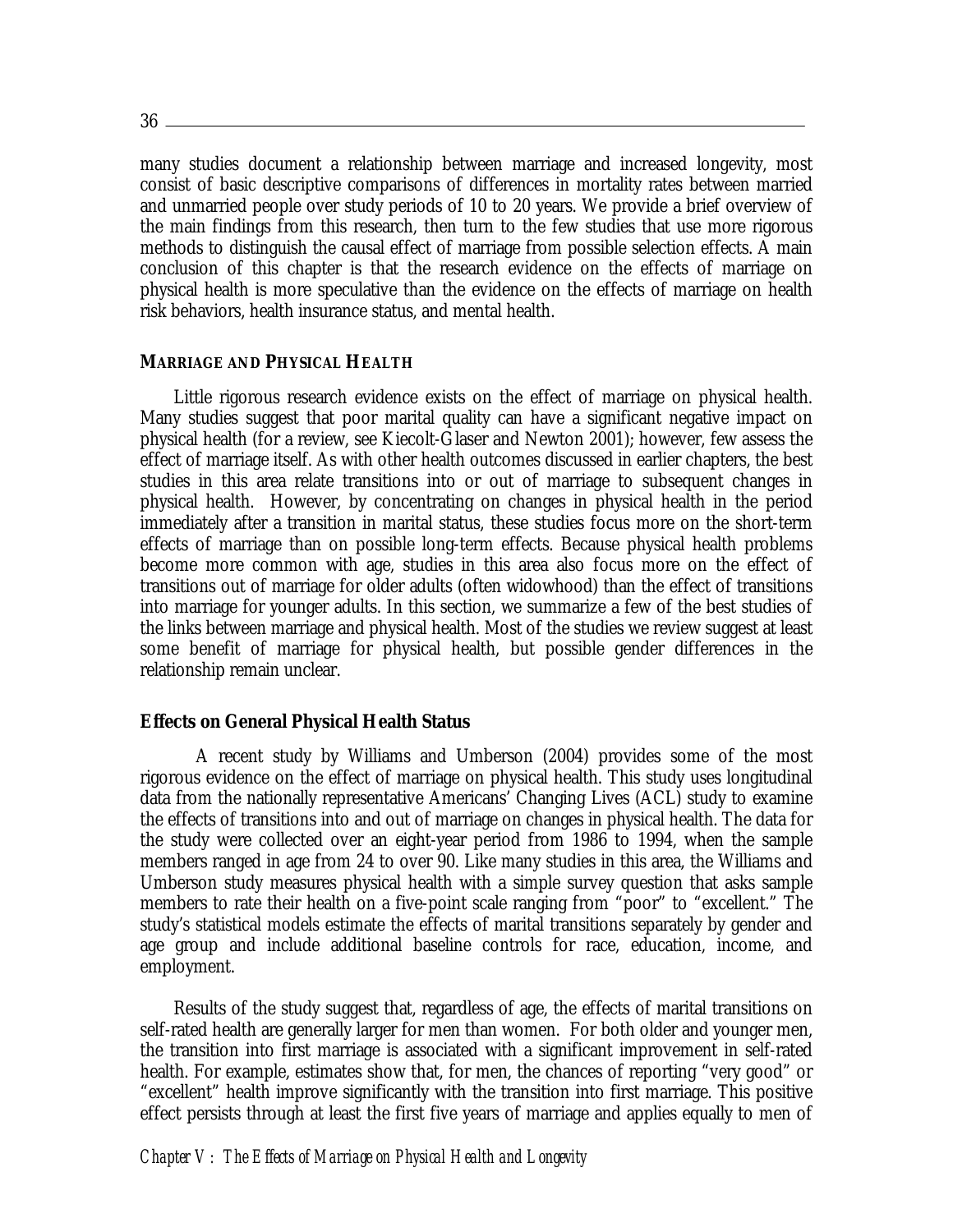all ages. In contrast, the study shows that marital dissolution has a significant negative effect on men's self-rated health, but only for men over age 50. For older men, self-rated health declines in connection with divorce. For younger men, however, divorce is associated with a modest improvement in self-rated health. Additional estimates show that, for older men, widowhood also has a significant negative effect on self-rated health.

 For women, the study finds little evidence that transitions either into or out of marriage are related to changes in self-rated health, regardless of age. The transition into first marriage is associated with a small, statistically insignificant improvement in women's self-rated health. The study finds no relationship between marital dissolution and women's self-rated health. It does find some limited evidence of a positive effect of remarriage on self-rated health. However, this remarriage effect is only statistically significant for women under age 40, who are much less likely than older women to be entering a second marriage.

 It is possible that, by using changes in self-rated health as a proxy for changes in physical health, the Williams and Umberson study understates the true causal effect of marriage on physical health and, thus, that the link between marriage and physical health is stronger than these results suggest. Although self-rated health is highly correlated with more objective physical health indicators, such as blood pressure, disability, and longevity (Ferraro and Farmer 1999), changes in self-rated health may be a poor proxy for changes in physical health. This could happen if, for example, people tend to rate their health in the same category from year to year, even as their health declines with age. Consistent with this possibility, in the Williams and Umberson study, most of the sample members rate their health as either very good or excellent (the top two categories), and the percentage of sample members reporting very good or excellent health declines only slightly with age. This pattern suggests that trends in self-rated health may not reflect more subtle changes in respondents' underlying physical health status, and that a more refined health indicator might show a significant effect of marriage on women's physical health and a stronger effect of marriage on men's physical health.

#### **Effects on Other Measures of Physical Health**

 Other recent studies address this limitation by focusing on alternative physical health indicators. For example, the study by Prigerson et al. (2000), described briefly in Chapter III, uses longitudinal data from the ACL study to relate transitions in marital status to changes in (1) chronic health conditions (for example, arthritis, hypertension, and heart disease); and (2) limitations in physical functioning (for example, difficulty walking or getting around the house). Unlike the study by Williams and Umberson, the study by Prigerson et al. focuses only on the transition out of marriage due to widowhood. Because widowhood is uncommon among younger adults, the study also limits its analysis to men and women at least 50 years old at the beginning of the study period. To increase the sample size, the study combines data for men and women. The study's statistical models include baseline adjustments for age, gender, socioeconomic status, and mental health.

 Their results suggest that widowhood is associated with increased limitation in physical functioning and an increased number of chronic health conditions. For example, adjusting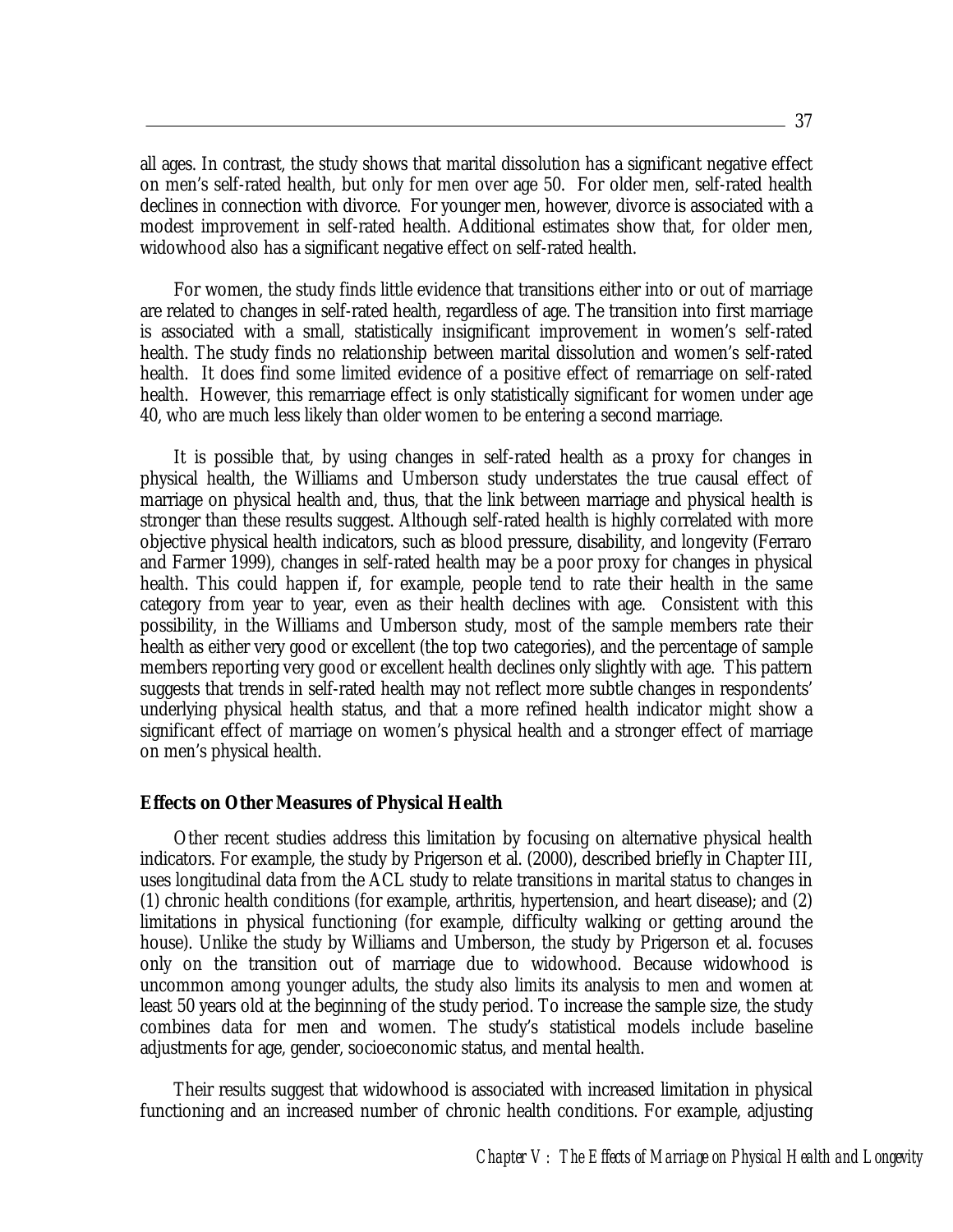```
38
```
for the initial prevalence of these conditions, these researchers find that men and women who become widowed suffer from an average of 2.2 chronic health conditions at the end of the follow-up period, compared with an average of 1.8 chronic conditions among similar sample members who remain married. These results are similar to the estimates Williams and Umberson report for the effect of widowhood on men's self-rated health. However, because the study by Prigerson et al. does not report estimates separately by gender, it is unclear whether their results are due mostly to the effect of widowhood on men's health or, instead, apply equally to both men and women.

 A recent study by Lorenz et al. (2006) focuses more specifically on the links between marriage and women's physical health by examining the effect of divorce on 10-year trends in physical health among a local sample of roughly 400 rural women in the state of Iowa. The study does not include men. The data for the study were collected throughout the 1990s, when most of the women were in their 40s. The study compares trends in physical health for a group of women who were recently divorced at the beginning of the study period with trends for a similar group of women who were married throughout the study period. Physical health is measured with a basic count of specific illnesses (for example, common colds or sore throats) and health conditions (for example, asthma or diabetes) experienced in the one-year period immediately preceding each survey interview.

 The study finds a significant effect of divorce on 10-year trends in women's physical health. Estimates show that physical health did not significantly differ between married and recently divorced women at the beginning of the study period, controlling for baseline differences in age, education, and income. By the end of the period, however, the divorced women reported significantly worse physical health than the women who had remained married.

 Because the social and economic consequences of divorce likely differ for women living in rural Iowa than for women living in other parts of the country, these findings may not generalize to the broader national population of women. The effect of divorce on physical health might also be different for men. However, the homogeneity of the study sample has the advantage of reducing the need to adjust for a detailed list of baseline characteristics and helps distinguish the effect of divorce from the effects of other personal characteristics. The results of this study also have implications for the Williams and Umberson study described earlier. In particular, by showing that divorce has a significant effect on women's physical health as measured by reports of specific illnesses and conditions, the results of this study support the possibility that the measure of self-rated health featured in the Williams and Umberson study may not be specific enough to find a significant effect of marriage on women's physical health.

 Finally, a recent study by Zhang and Hayward (2006) examines the effect of marriage on the risk of cardiovascular disease, a leading cause of death in the United States for both men and women. The study is based on longitudinal data from the nationally representative Health and Retirement Survey, which has tracked a large sample of men and women in their 50s and 60s since the early 1990s. The data were collected through interviews conducted every two years over an eight-year study period. The study examines the association between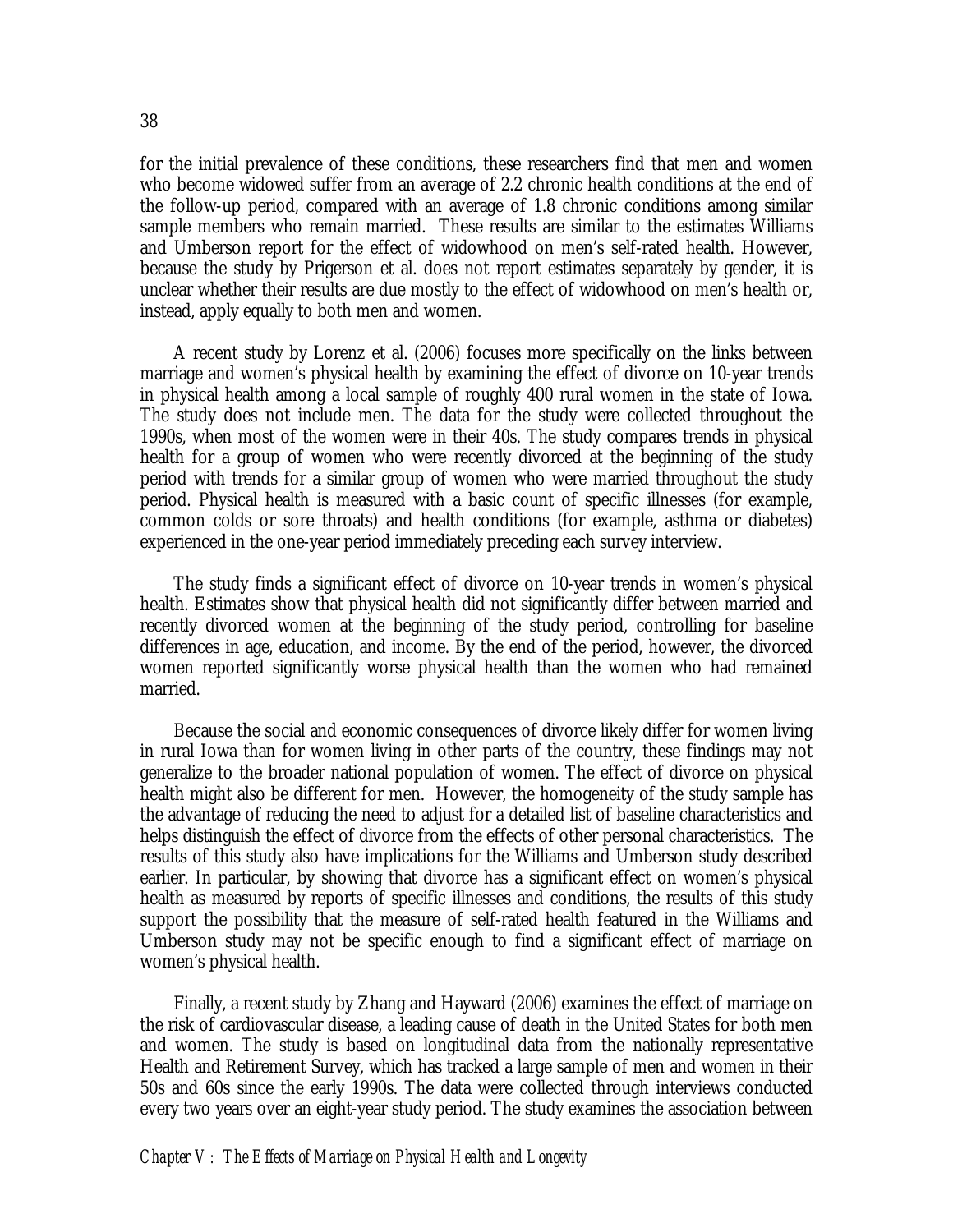marriage and the risk of developing cardiovascular disease, controlling for basic demographic characteristics like race and age. To calculate this association, the study relates concurrent measures of marital status and cardiovascular disease assessed at each wave of the survey. By assessing marital status at each wave, the study can account for any changes in marital status occurring during the study period. However, because marital status and cardiovascular disease are always measured concurrently, the study cannot distinguish the causal effect of marriage from possible selection effects. Even so, we include the study in our review because there is so little evidence on the effects of marriage on specific indicators of physical health.

 For men, the study finds no evidence of a relationship between marriage and risk of cardiovascular disease. For women, however, the results indicate that marital status is significantly associated with risk of cardiovascular disease. In particular, the study finds that risk of cardiovascular disease is about 60 percent higher for divorced women than it is for women in their first marriage and about 30 percent higher for widows than for women in their first marriage. However, because the study's statistical models measure marital status and cardiovascular disease concurrently, it is unclear whether these differences represent a causal effect of marriage or whether they represent the effect of cardiovascular disease in causing marital stress and disruption. Moreover, because the study does not adjust for initial health status prior to the assessment of either marital status or cardiovascular disease, it is also possible that the results represent the effect of poor initial health status in causing both marital disruptions and increased risk of cardiovascular disease.

#### **MARRIAGE AND LONGEVITY**

 There are many more studies of the links between marriage and longevity than of the links between marriage and physical health. For example, studies have documented a relationship between marriage and longevity for both men and women (Kaplan and Kronick 2006); in the United States, as well as in several European and Asian countries (Manzoli et al. 2007); using historical marriage and mortality records, as well as more recent survey data (Murray 2000); and for a range of specific causes of death, including homicides, suicides, accidents, cardiovascular disease, infectious diseases like AIDS, and certain types of cancers (Gore et al. 2005; Kaplan and Kronick 2006; Krongrad et al. 2006).

 However, the research evidence in this area is generally less rigorous than the research reviewed in earlier chapters, in part because it is impossible to relate transitions into and out of marriage to changes in longevity. In addition, researchers have had little success in developing other statistical methods to adequately distinguish the causal effect of marriage on longevity from the possible effects of selection into marriage on the basis of physical health or other personal characteristics. In this section, we summarize some of the main descriptive results in this area, as well as more limited results from the few studies that attempt to separate the protective effect of marriage from the effects of selection into marriage.

 A recent review article by Manzoli et al. (2007) summarizes much of the research evidence on the links between marriage and longevity published since the mid-1990s. Their review focuses mostly on analyses of older adults (at least 65 years old) but includes analyses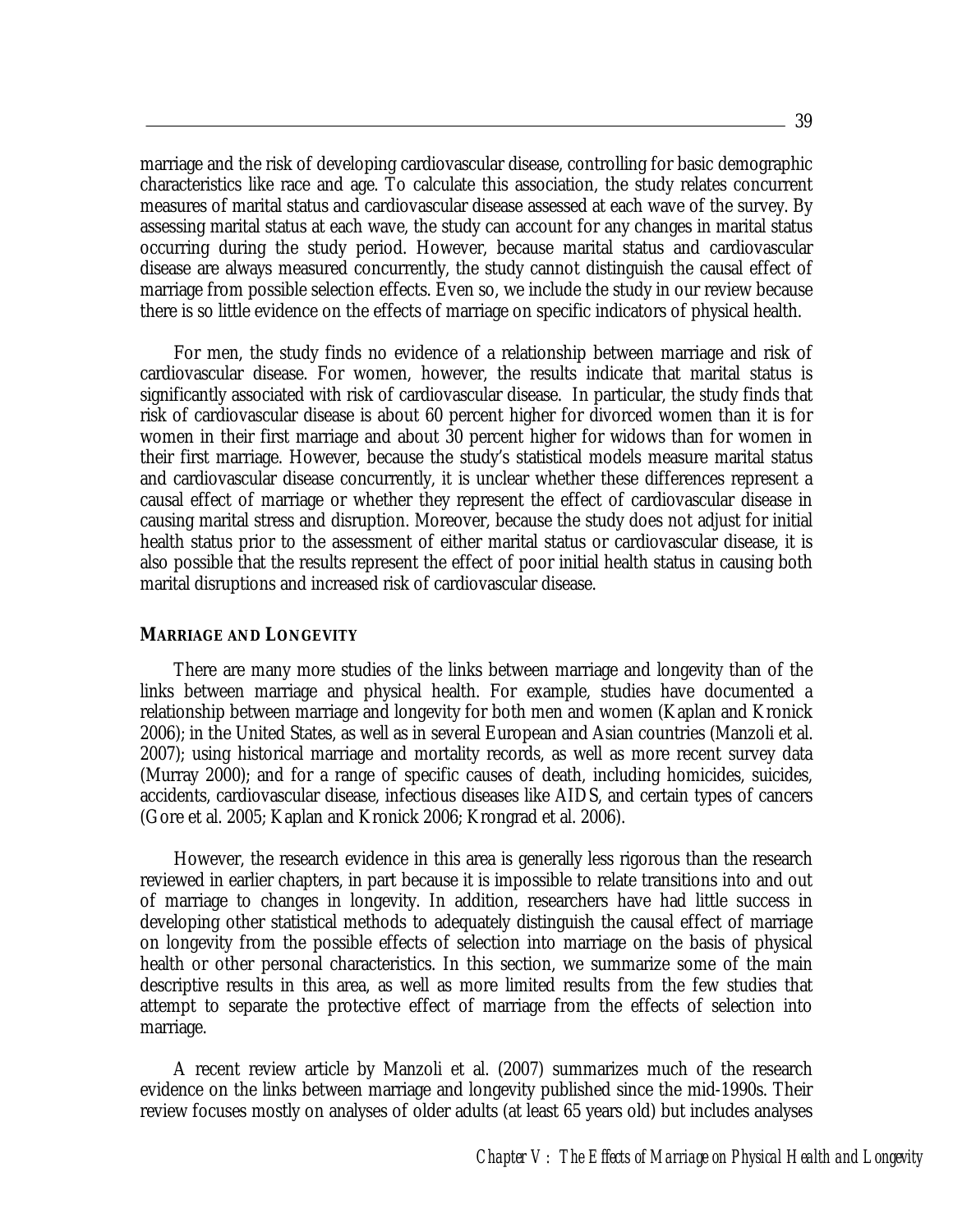of both domestic and foreign study samples. The review is limited to studies meeting some minimum research standards, such as controlling for age and gender. Using these criteria, Manzoli et al. identify 53 independent estimates of the effect of marriage on longevity from a total of 40 different studies. Of the 53 estimates included in the review, 18 are based on data for U.S. study samples.

 The studies included in the review all estimate the effect of marriage on longevity by comparing mortality rates between married and unmarried people over study periods ranging from 3 to 21 years. On average, the studies show that mortality rates are about 18 percent lower for married people than unmarried people over the different study periods. Not all of the studies estimate the effect of marriage separately by gender. However, of the studies that do examine gender differences, the results show no major differences between men and women in the average effect of marriage on longevity.

 A recent study by Kaplan and Kronick (2006) provides more detailed evidence on the links between marriage and longevity for the U.S. population. This study uses data from the nationally representative National Health Interview Survey to examine the effect of marriage on longevity over an eight-year period beginning in 1989. The sample members include both men and women and range in age from 19 to over 85. The study's statistical procedures use marital status at baseline to predict the odds of mortality during the eight-year follow-up period, adjusting for baseline differences in age, gender, race, education, income, and selfrated health.

 Results of the study show that the odds of mortality are 39 percent higher for widows than for married people, 27 percent higher for those divorced or separated, and 58 percent higher for the never married. These figures are similar to those reported in an early study by Sorlie et al. (1995). Additional analyses show that the difference between the married and never married is larger for younger men than younger women but similar for both genders at older ages. The study does not report gender differences in the results for those who are divorced or widowed. Controlling for baseline health status helps reduce the possible bias caused by the selection of healthier people into marriage; however, it may also control for some of the health benefits of marriage and, thus, suppress the total effect of marriage on longevity. By not adjusting for changes in marital status, the study also likely misclassifies marital status at the time of death for some members of the study sample.

 A more rigorous study by Lillard and Panis (1996) reports similar results using data from the longitudinal Panel Study of Income Dynamics. This study estimates the effects of marriage on men's longevity from 1984 to 1990. Sample members ranged in age from under 40 to over 80 when the data were collected. The study's statistical models examine the effect of marriage on men's mortality over the six-year follow-up period, controlling for baseline differences in race, age, and education, as well as for changes in marital status. The study compares the effect of marriage before and after controlling for (1) baseline differences in self-rated health (as measured on a five-point scale ranging from "poor" to "excellent"); and (2) an adjustment for selection into marriage that uses other information in the data to predict the effect of health and other personal characteristics on individual transitions into and out of marriage.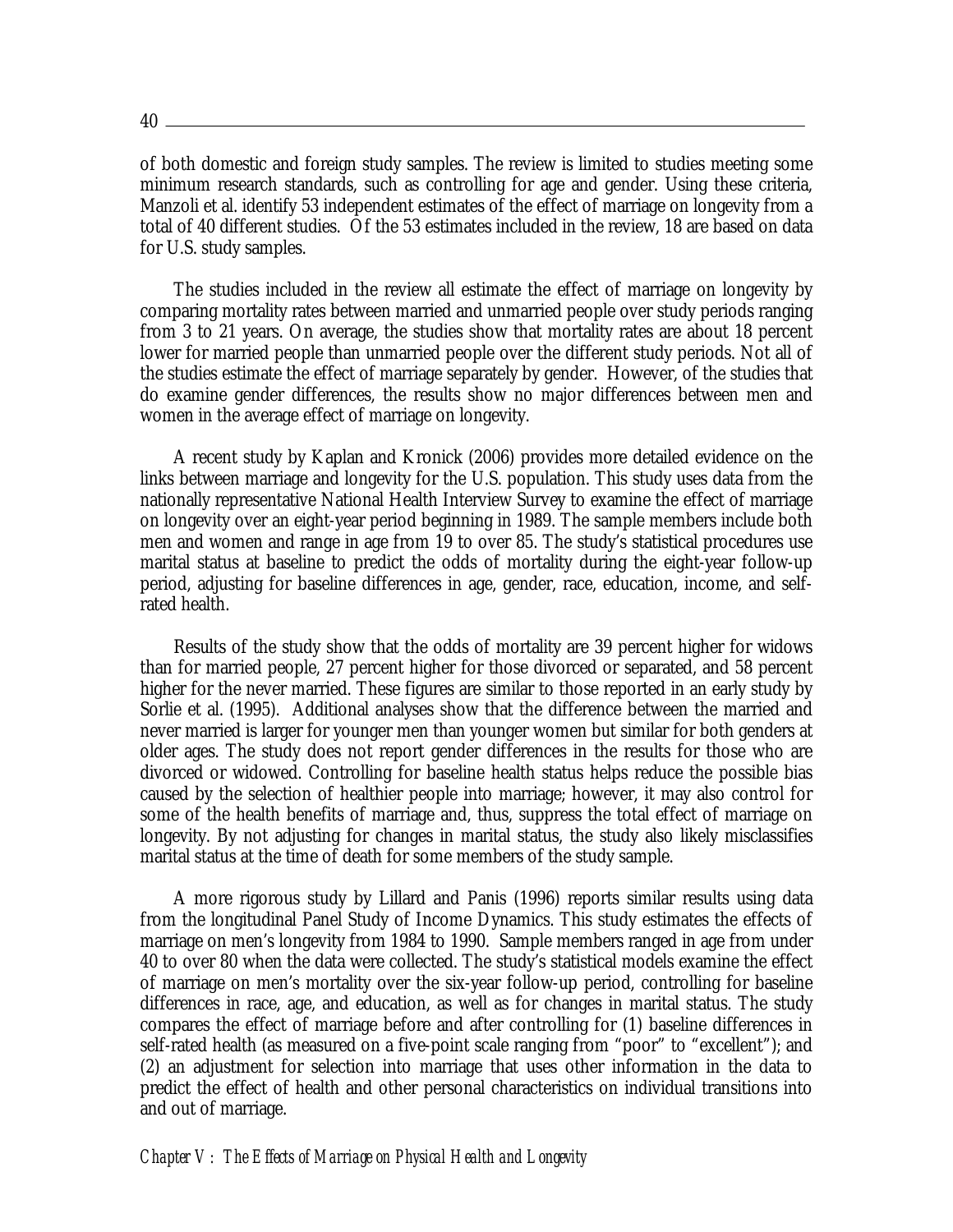The study finds that the risk of mortality over the six-year study period was significantly lower for married men than for divorced, widowed, and never-married men, controlling for baseline demographic characteristics and changes in marital status. After controlling for baseline differences in self-rated health and the adjustment for selection into marriage, the study finds no significant difference between married and divorced men, but the gap between married men and both widowed and never-married men remains statistically significant.

 A later study by Murray (2000) provides more rigorous evidence on the effect of marriage on longevity, but only for a highly select study sample. This study uses historical data for a select group of male Amherst College graduates born in the mid-19th century. One of the main strengths of the study is that the data include height and weight measurements for the men before they were married, as well as follow-up information on marital histories and eventual longevity. By using the weight and height information as a proxy for physical health before entry into first marriage, the study can estimate the effect of marriage on subsequent longevity while controlling for possible selection into marriage on the basis of physical health. Results of the study show that marriage reduces the conditional risk of men's mortality at any given any age by about 15 percent, controlling for premarital health and weight. The unique characteristics of the study sample caution against generalizing these results to other populations. The relationship between marriage and longevity might also be different for women, as well as for more recent cohorts. Even so, the study is important because it provides some of the only rigorous evidence showing that the apparent effect of marriage on longevity does not primarily reflect selection of healthier people into marriage.

#### **CONCLUSIONS AND LIMITATIONS**

 The research evidence on the links between marriage on physical health and longevity is more limited than the evidence discussed in earlier chapters concerning the effects of marriage on other health outcomes. Few studies have used nationally representative data to rigorously assess the effect of marriage on physical health outcomes, and studies of the effect of marriage on longevity often rely on descriptive methods that do not adequately control for the possible selection of healthier people into marriage. Examining the effects of marriage on these outcomes by examining the effects of marital transitions is one useful strategy for addressing selection. However, measures of physical health generally do not lend themselves well to this technique.

 Limited evidence from studies of physical health show a significant effect of transitions into and out of marriage on 5-year trends in men's self-rated health and a significant effect of divorce on 10-year trends in women's physical health. One study also shows an effect of widowhood on men's and women's chronic health conditions and ability to perform basic physical activities. There is little evidence on the links between marriage and specific health conditions or diseases, with the exception of one study that suggests a possible link between marriage and the risk of cardiovascular disease for women; however, the study finds no such effect for men. Therefore, the existing research evidence in this area is limited to a narrow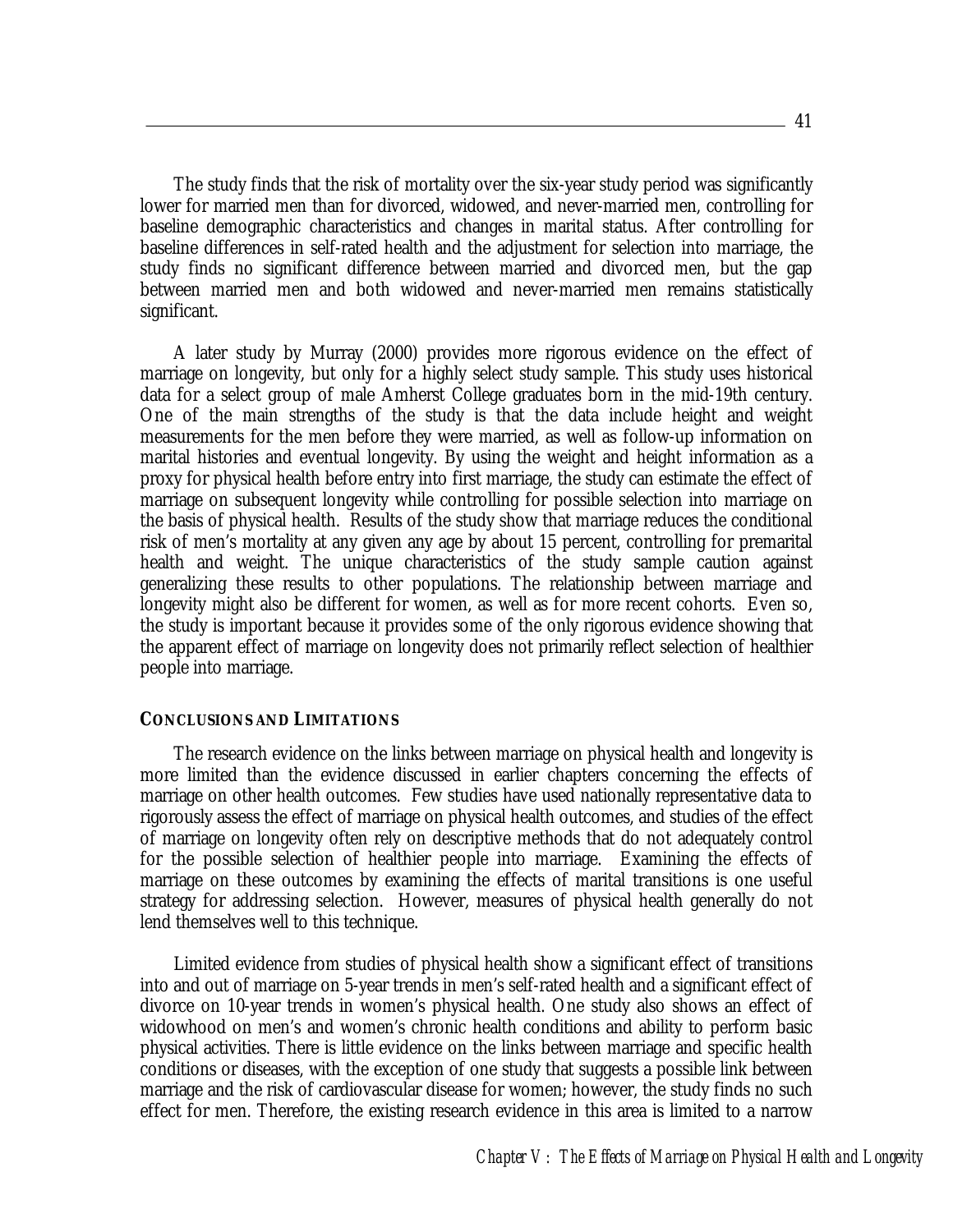range of health measures and has not fully assessed the possible long-term consequences of marriage for physical health.

 The strongest evidence of a positive effect of marriage on men's and women's longevity comes more from the robustness of this relationship across many studies than from the particular results of any single study. Many studies have documented a relationship between marriage and longevity; however, few use methods to distinguish the protective effect of marriage from possible selection effects. Moreover, the robustness of the relationship between marriage and health cannot alone establish a causal connection, if only because most of the research in this area may suffer from the same type of bias. A more definitive test of the effect of marriage on physical health and longevity will require very long-term longitudinal data that afford the opportunity to control for differences in initial health status measured before sample members begin to marry. With data of this type, researchers can examine how differing marital histories affect physical health, controlling for any initial health differences that may exist between those who marry and remain married and those who do not.

*Chapter V: The Effects of Marriage on Physical Health and Longevity*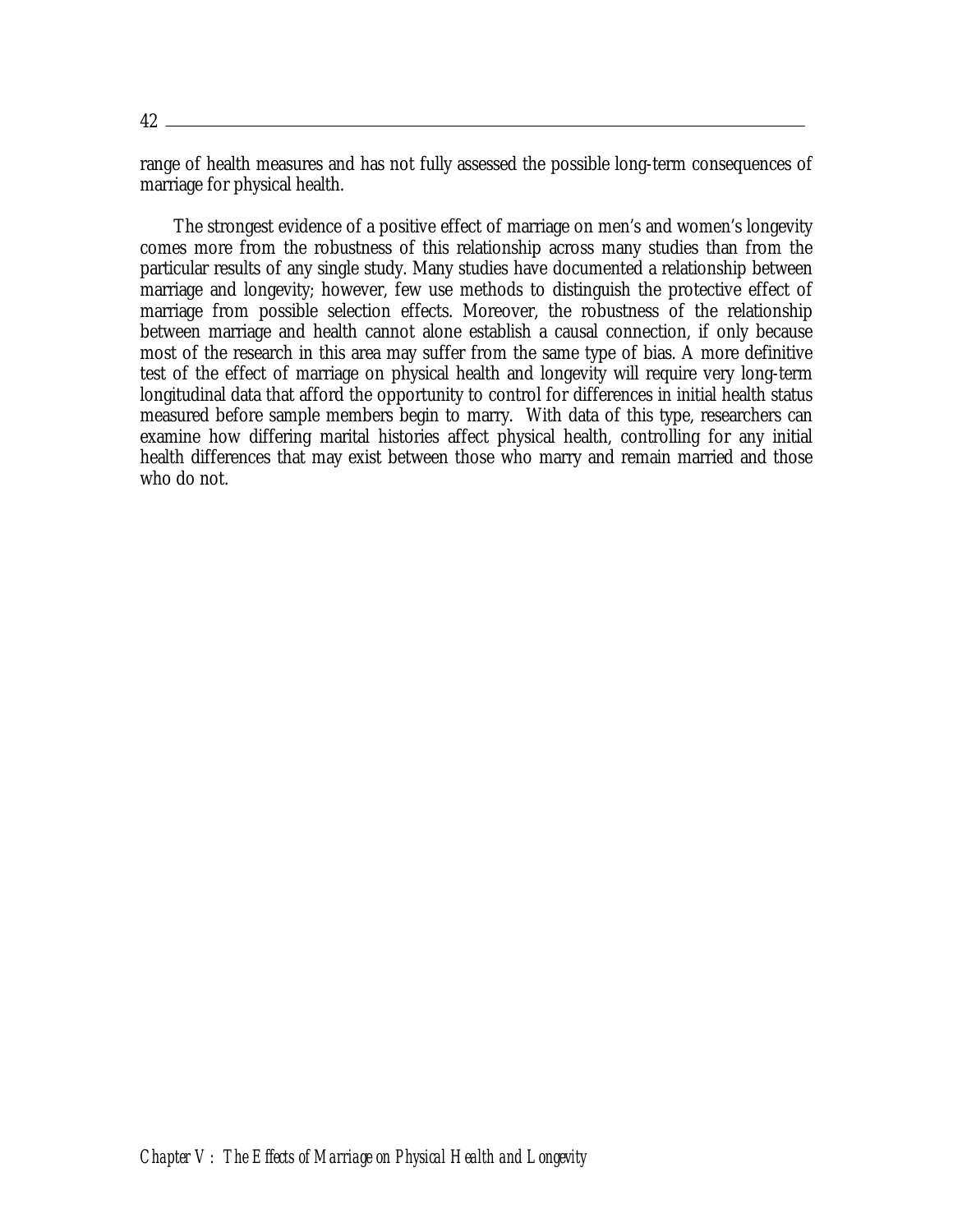## **C HAPTER VI**

# **T HE I NTERGENERATIONAL H EALTH E FFECTS OF M ARRIAGE**

ost of our review has focused on how marriage affects the health and healthrelated behaviors of the people involved in a marriage. However, mounting evidence suggests that marriage also has important long-term health consequences for a couple's children. Several articles have reviewed the research evidence concerning the effects of parental marital status on children's mental health and emotional well-being (Amato 2001; Amato and Sobolewski 2001). This literature suggests that children raised in two-parent families enjoy better mental health and greater life satisfaction as adults than do children raised in divorced or single-parent families. Because the literature on parental marital status and children's mental health has been summarized elsewhere, in this chapter, we focus on the relationship between parental marital status and children's physical health. M

 We focus specifically on a growing body of research examining the possible long-term effect of parental marital status in childhood on physical health outcomes experienced much later in adulthood. For example, one recent study in this area (reviewed later in this chapter) relates childhood family structure to the chances of developing various chronic and acute health problems in midlife and early old age (Maier and Lachman 2000). Other studies examine the possible links between childhood family structure and adult longevity.

 Research on such intergenerational health effects is necessarily more speculative than the research we feature in the earlier chapters of this review. For example, due in part to the relatively limited availability of data linking childhood family structure to adult health outcomes, studies in this area are largely unable to use the same rigorous statistical methods now common in other types of research on marriage and health. It is also generally more difficult to draw strong causal connections between events occurring decades apart and across generations than between changes in individual behavior occurring in the period immediately following a transition in marital status. To date, the most compelling studies of intergenerational health effects use either long-term longitudinal data or retrospective survey data to relate measures of adult health and longevity to basic measures of childhood family structure, adjusting for other related family characteristics.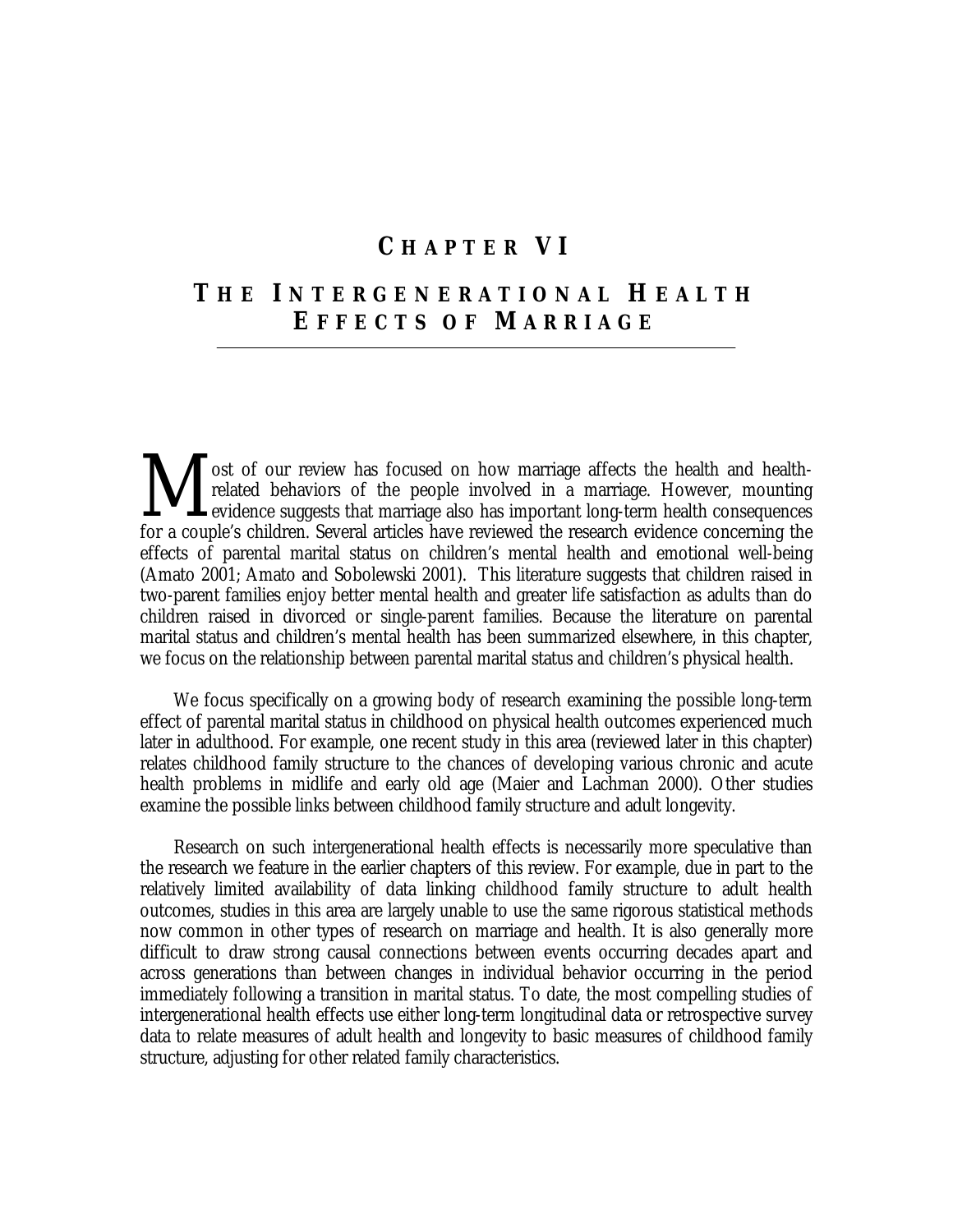#### **PATHWAYS FOR INTERGENERATIONAL HEALTH EFFECTS**

 How might parental marital status in childhood affect adult health outcomes experienced decades later? One possibility is that marriage makes for healthier children, who in turn make for healthier adults. Research has found that physical health in childhood strongly affects adult health and longevity (see, for example, Blackwell et al. 2001, reviewed later in this chapter). A relationship between parental marital status and childhood health might arise if married parents have more economic resources to provide children with highquality health care, nutritious foods, and safe and healthy living environments. Marriage might also positively affect parenting practices and the amount of time parents have to tend to sick children or seek information about parenting and children's health. If these patterns exist, we would expect the effects of parental marital status on childhood health to account for at least part of the relationship between parental marital status and adult physical health.

 Another possible way in which parental marital status could have long-term effects on physical health is through children's social and emotional development. Research shows that children raised in two-parent families exhibit more positive outcomes in adolescence and adulthood, including increased educational attainment, better mental health and emotional well-being, and fewer health-risk behaviors like cigarette smoking, drug use, and heavy drinking (Amato 2001; McLanahan and Sandefur 1994). Children of married parents also enjoy the benefits of increased family economic resources and are more likely as adults to have their own marriages remain intact. All these outcomes, in turn, have important consequences for adult health and longevity, suggesting another possible long-term pathway by which childhood family structure might affect adult health. If this pathway is important, we would expect adjusting for differences in adult socioeconomic outcomes and health risk behaviors to account for much of an observed relationship between parental marital status and adult physical health.

 As we describe below, the results of several recent studies support the hypothesis that the effect of marriage on children's social and emotional development also has important long-term consequences for adult physical health. To date, however, research in this area has focused more on establishing the existence of an effect of parental marital status on adult physical health than on establishing the particular reasons for such an effect.

#### **THE TERMAN LIFE-CYCLE STUDY**

 Some of the best evidence on intergenerational health effects of marriage comes from the Terman Life-Cycle Study of Children with High Ability. The Terman study is a longitudinal survey that has tracked the lives of a highly select group of more than 1,200 men and women since they were school-age children in California in the early 1920s. Participants were originally chosen for the study after their schoolteachers identified them as very highachieving students and after having scored at least 135 on a screening IQ test. The socioeconomic and racial/ethnic composition of the study sample is also very homogeneous, as most of the children were raised in middle-class, white families. The unique characteristics of the Terman study sample caution against generalizing results from this study to the broader national population. Even so, we focus on this study because it is the only U.S.-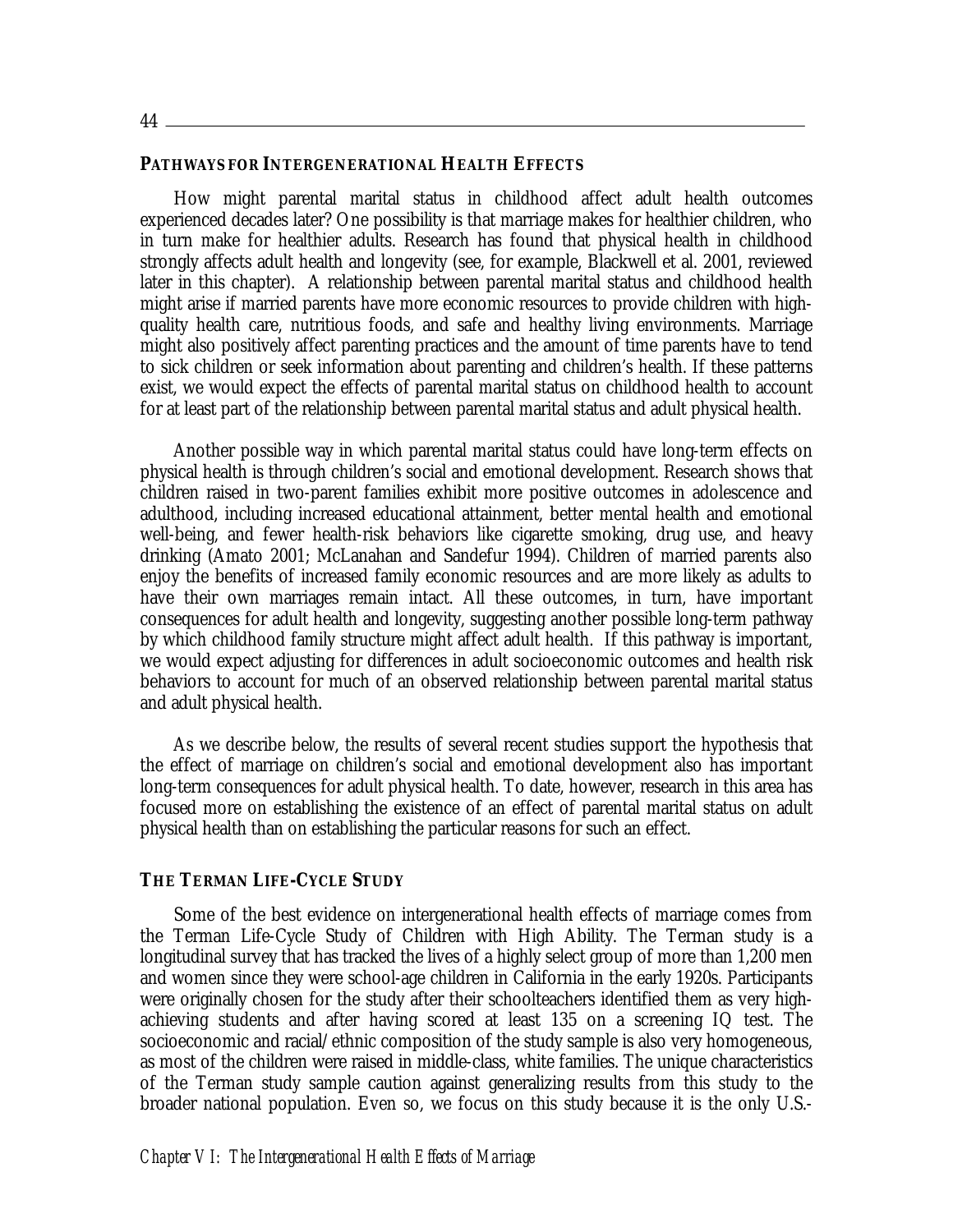based study to provide direct evidence on the links between childhood family structure and adult health and longevity based on very long-term longitudinal data for a constant sample of people. Moreover, the homogeneity of the study sample has advantages for distinguishing the effect of parental marital status from the effects of other personal characteristics. For example, if the children are similar in most respects except family structure, then researchers can have more confidence that any differences in adult health and longevity observed later in life are due to differences in family structure rather than differences in other personal or family characteristics. The similarity of the study sample also reduces the need to adjust estimates for a long list of baseline characteristics.

Schwartz et al. (1995) use data from the Terman study to examine the relationship between parental divorce in childhood and adult longevity. Parental divorce is measured before age 21, and longevity is assessed from 1930 to 1991. About 13 percent of the study sample experienced a parental divorce before age 21. The study's statistical procedures use event history regression models to relate parental divorce in childhood to the risk of death in each follow-up year, adjusting for differences in gender, age, childhood personality traits, father's occupation, and mother's and father's education levels.

 The study does not adjust for differences in childhood health status, because preliminary analyses showed little association among the Terman study sample between longevity and childhood health as measured by low birth weight, parental assessments of their child's health, and histories of surgery or serious injury. This finding runs counter to other research showing a strong effect of childhood health on adult health and longevity (Blackwell et al. 2001) and likely reflects the absence of many serious health problems among this highly select group of children. Without greater variation in childhood health among the study sample, childhood health measures will not relate to measures of adult health and longevity.

 Results of the study show that, at any given age, the risk of mortality is about 30 to 40 percent higher among men and women who experienced a parental divorce before age 21 than among those who went through childhood with parents who were in a stable marriage. This finding implies that men and women with married parents can expect to live four years longer, on average, than those whose parents divorce.

 In a follow-up study, these researchers extend their analyses of the Terman data by examining possible gender differences in the relationship between childhood family structure and adult longevity (Tucker et al. 1997). They also investigate some of the mechanisms or pathways by which parental divorce in childhood leads to higher adult mortality rates. The study uses measures and statistical procedures similar to those featured in the earlier study by Schwartz et al.

 Results of the study show that—although these intergenerational health effects exist for both men and women—the effect of parental divorce in childhood is larger for men than women. Explanations of the relationship between parental divorce and longevity also seem to vary by gender. The study finds that men who went through childhood with parents who were in a stable marriage eventually obtained more education, participated as adults in more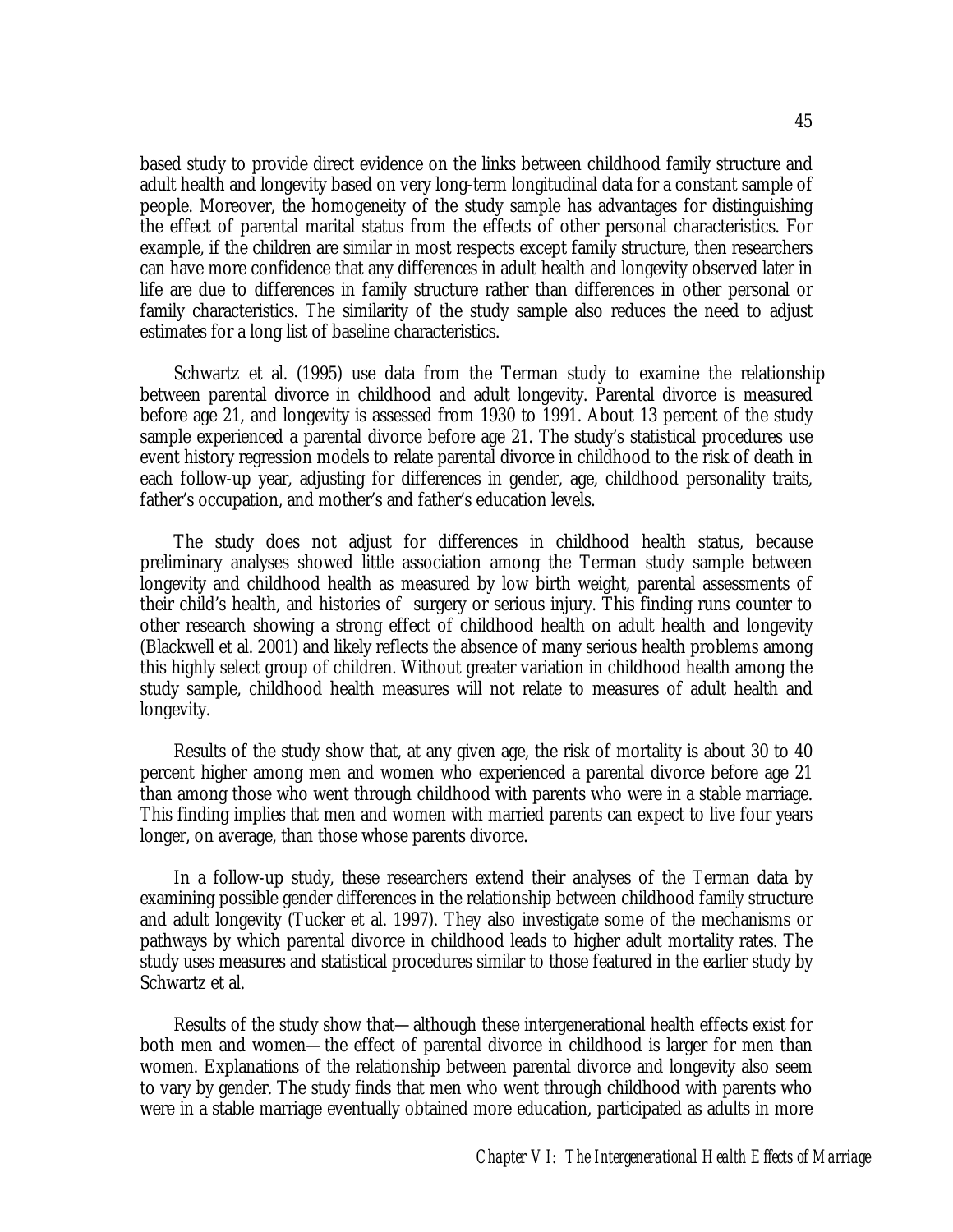social activities, and were less likely to have their own marriages end in divorce, compared with men whose parents divorced. These differences explain much of the gap in longevity between married and unmarried men. For women, however, the study finds that the gap in longevity between those who marry and those who do not owes more to differences in adult health risk behaviors, especially cigarette smoking. The study shows that women who experienced a parental divorce before age 21 were more likely to smoke as adults than those whose parents remained in stable marriages, and that this difference contributes to the gap in longevity between the two groups. These findings suggest that parental marital status in childhood is especially important for boys, and that boys raised in two-parent families enjoy better health as adults because they grow up to experience more positive social and economic outcomes and avoid some of the stress and psychological costs associated with divorce and marital disruption.

#### **RETROSPECTIVE STUDIES**

 Other recent studies address concerns about generalizing results from the Terman study by examining the relationship between childhood family structure and longevity among the national population. For example, Hayward and Gorman (2004) study the relationship between childhood family structure and longevity using data from the National Longitudinal Survey of Older Men (NLS), a nationally representative survey of approximately 5,000 men. The first wave of the NLS, conducted in 1966 with men ages 45 and older, contained retrospective questions about family life at age 15, including a question about the respondent's family structure in childhood. To estimate the effect of childhood family structure on longevity, Hayward and Gorman relate responses to this question to mortality records covering the period from 1966 to 1990. Their results show that men who reported living with both biological parents at age 15 live longer on average than men who reported living with only one parent or with one biological parent and a stepparent. The study adjusts for differences among men in several other childhood family characteristics, including rural or urban residence, the education level and occupation of the household head, and parents' nativity as measured by whether one or both parents were foreign born. The study cannot adjust for differences in childhood health because the NLS does not include such measures.

 The study also finds evidence that the effects of childhood family structure and other family characteristics work primarily through such intervening factors as the child's later educational attainment, economic standing, marital status, and adult health risk behaviors. In particular, the study finds that differences in adult health risk behaviors such as smoking and heavy drinking account for much of the longevity gap between men from families with two biological parents and men from families with other living arrangements. It is possible that these behavioral differences date to adolescence, when patterns of adult health risk behaviors are often set.

 A more recent study using the same data shows that these findings apply equally for both African American men and white men (Warner and Hayward 2006). Moreover, the study also finds that the higher percentage of African American men raised in families without two biological parents accounts for at least part of the stark gap in longevity between African American and white men.

#### *Chapter VI: The Intergenerational Health Effects of Marriage*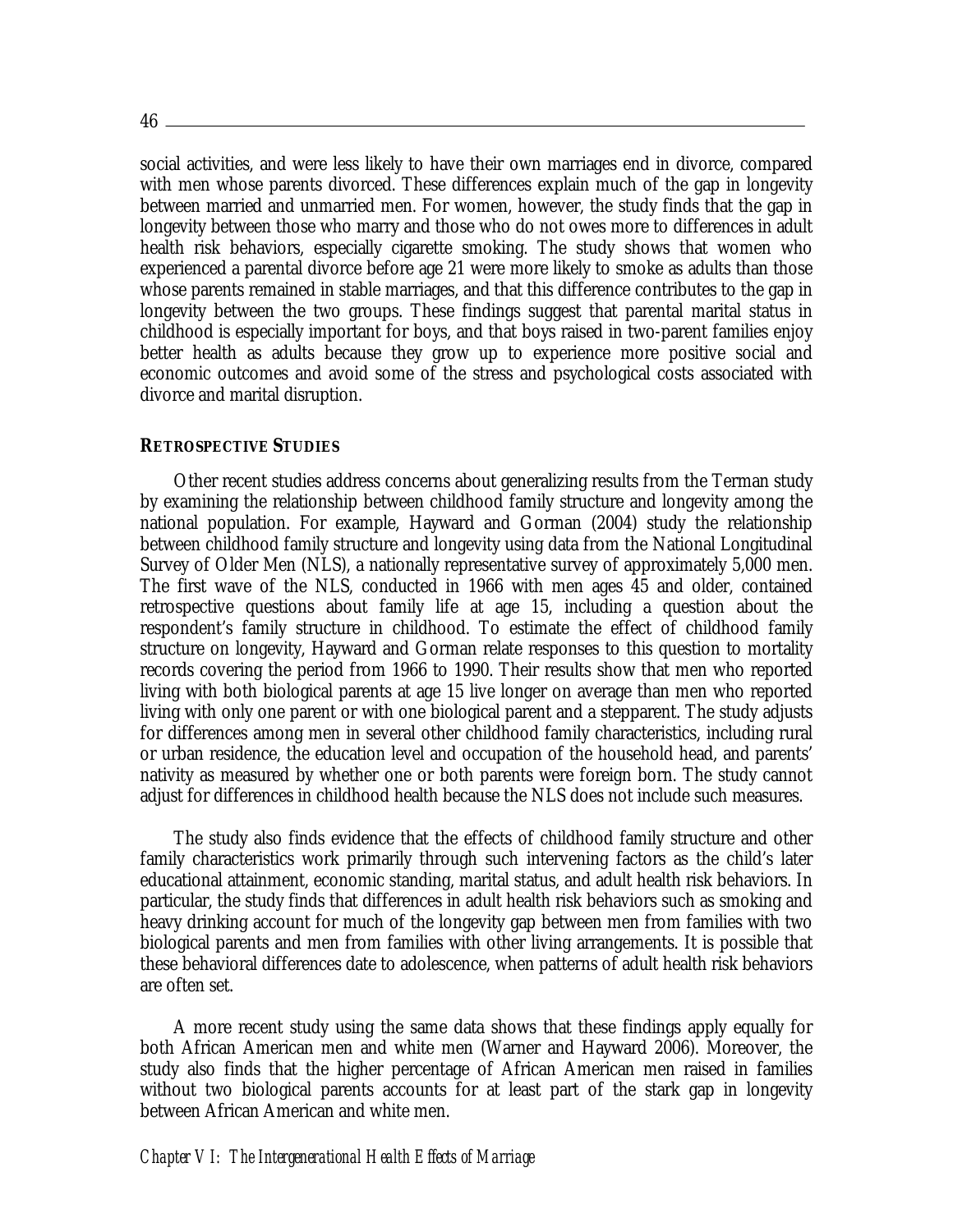#### **OTHER NATIONAL STUDIES**

 Further evidence on the long-term effects of childhood family structure comes from three additional sources: (1) U.S. Census data; (2) retrospective survey data from the MacArthur Foundation's Survey of Midlife Development in the United States (MIDUS), a national probability telephone survey conducted in 1995; and (3) retrospective data from the longitudinal Health and Retirement Study (HRS).

 Preston et al. (1998) use U.S. Census data to study the relationship between childhood family structure and the probability of surviving to age 85 among a cohort of African American men and women born in the late 19th century. The study is based on a unique data set in which death certificates for a sample of people who died in 1985 are linked to childhood demographic data collected in the 1900 and 1910 U.S. Censuses. To locate Census data for the people named on the death certificates, researchers relied on key identifying information reported on the death certificates, including name, mother's and father's names, location of birth, and social security number. Through this procedure, they successfully matched roughly 60 percent of the 1,038 sampled death certificates with the appropriate Census data.

 Analyses of these data show that the probability of surviving to age 85 is about 66 percent higher among African-American children raised in two-parent households than among those raised by single parents. The relationship between childhood family structure and longevity persists after adjusting for differences among families in state of residence, rural or urban residence, parents' literacy, and family wealth as measured by owning versus renting a home. The study does not adjust for differences in childhood health because the U.S. Census does not include such data. The study does not examine the effects on longevity of parental marital status separately for men and women.

 Maier and Lachman (2000) examine the relationship between parental divorce and adult physical health using data from MIDUS. Participants in the survey ranged in age from 24 to 74, but this study focuses only on participants ages 30 to 60. The survey included a retrospective question about the respondent's family structure at age 17, as well as questions about histories of adult chronic and acute health conditions. The questions about chronic conditions addressed such conditions as tuberculosis, hypertension, and asthma. The questions about acute conditions addressed more short-term problems, such as headaches and trouble sleeping.

 The study finds that the relationship between parental divorce in childhood and adult health problems varies by gender. For men, parental divorce before age 17 significantly predicts both chronic and acute health problems in adulthood, with men who experienced a parental divorce reporting more health problems than men whose parents remained in stable marriages. For women, parental divorce significantly predicts more acute health conditions but does not predict chronic health conditions. The finding of a stronger effect of parental divorce for men is consistent with the evidence we reviewed earlier for the study by Tucker et al. (1997) of data from the Terman Life-Cycle study.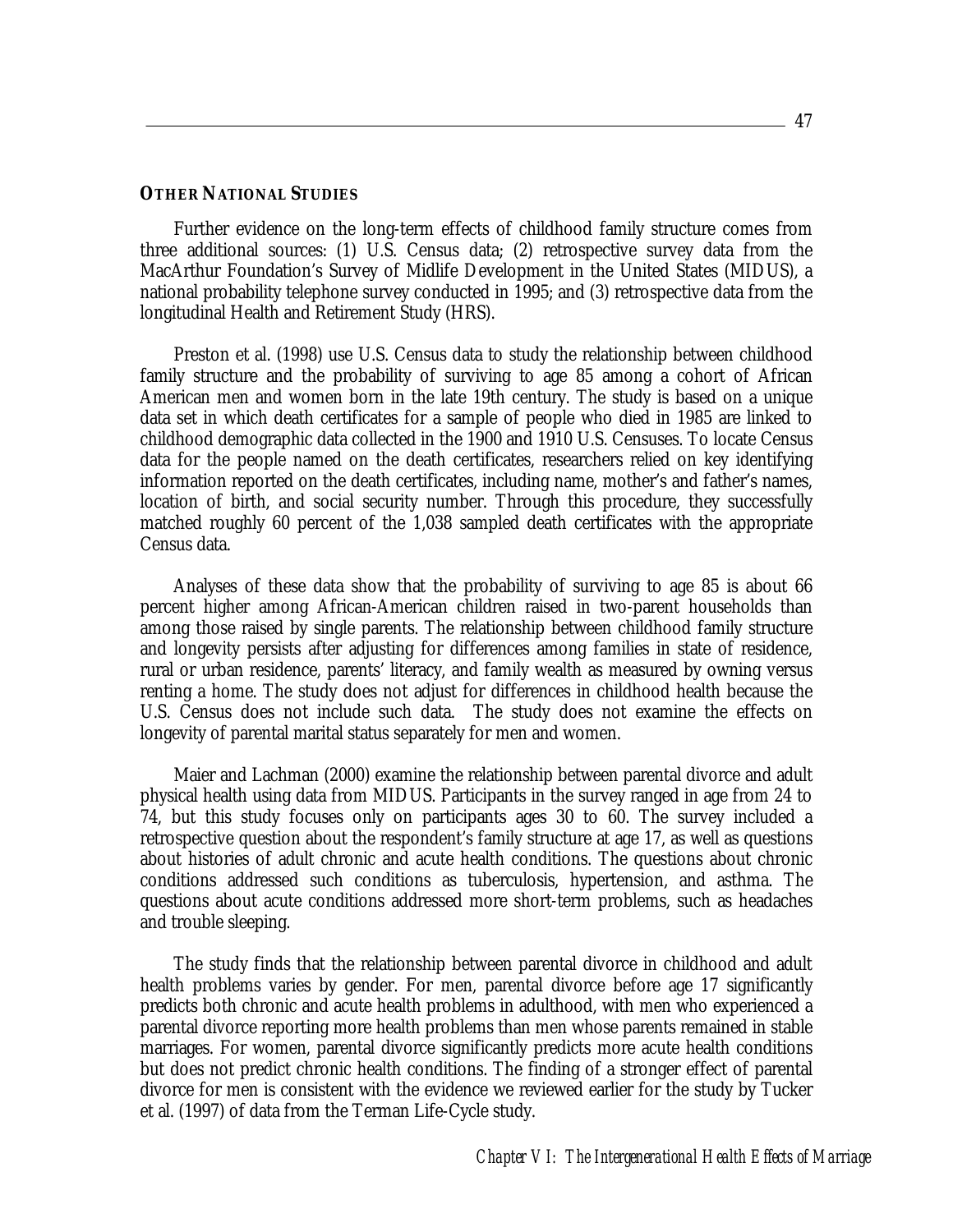Finally, there is little evidence examining the links between parental marital status in childhood and specific adult health conditions like cancer, asthma, or cardiovascular disease. A recent study by Blackwell et al. (2001) of data from the longitudinal HRS suggests that parental divorce in childhood has a less adverse effect on the chances of developing cancer in old age than on the chances of developing other common conditions, including diabetes, chronic lung illness, arthritis/rheumatism, and cardiovascular disease. However, because the study focuses on a relatively small subsample of 654 study participants, it cannot establish the statistical significance of any of these effects. Examining the effect of parental marital status on specific adult health conditions is thus an important area for future research.

#### **SUMMARY OF RESULTS**

 Overall, the evidence to date suggests that children from two-parent families live longer and enjoy better adult health than children from single-parent families or whose parents divorced in childhood. Research also suggests that such intergenerational health effects are stronger for men than women but operate equally for both African American men and white men.

 There is less evidence on the pathways by which childhood family structure affects adult physical health and longevity. Several studies suggest that the effects work mostly through the role of childhood family structure in shaping children's future socioeconomic attainment and adult health risk behaviors such as smoking and heavy drinking. On average, children from two-parent families obtain more education and exhibit healthier adult behaviors than children from other types of families. These differences, in turn, have consequences for adult health and longevity. However, due in part to the relatively limited availability of measures of childhood health in studies of adult health and longevity, studies in this area have largely been unable to test the main alternative explanation—that the relationship between childhood family structure and adult physical health primarily reflects the more immediate effects of family structure on children's physical health.

 Moreover, these findings are based on largely cursory evidence from a limited number of studies of retrospective surveys of childhood family structure or long-term longitudinal data from a highly select group of schoolchildren. None of these studies was able to measure childhood family conditions in great detail, and it is difficult to fully distinguish the effect of childhood family structure from effects of closely related characteristics likely family socioeconomic status. For example, it is possible that low socioeconomic status as a child both increases the chances of being raised in a single-parent family and increases the chances of having poor health as an adult. This would result in a correlation between childhood family structure and adult health, even if the two are not causally related.

 Finally, except for the study by Maier and Lachman (2000), which focuses on a sample of men and women born in the mid-20th century, the studies reviewed in this section focus largely on trends among people born in the late 19th and early 20th centuries, a period when patterns of marriage, divorce, and single-parenthood were much different than they are today. It is possible that the apparent benefits of marriage for children's health have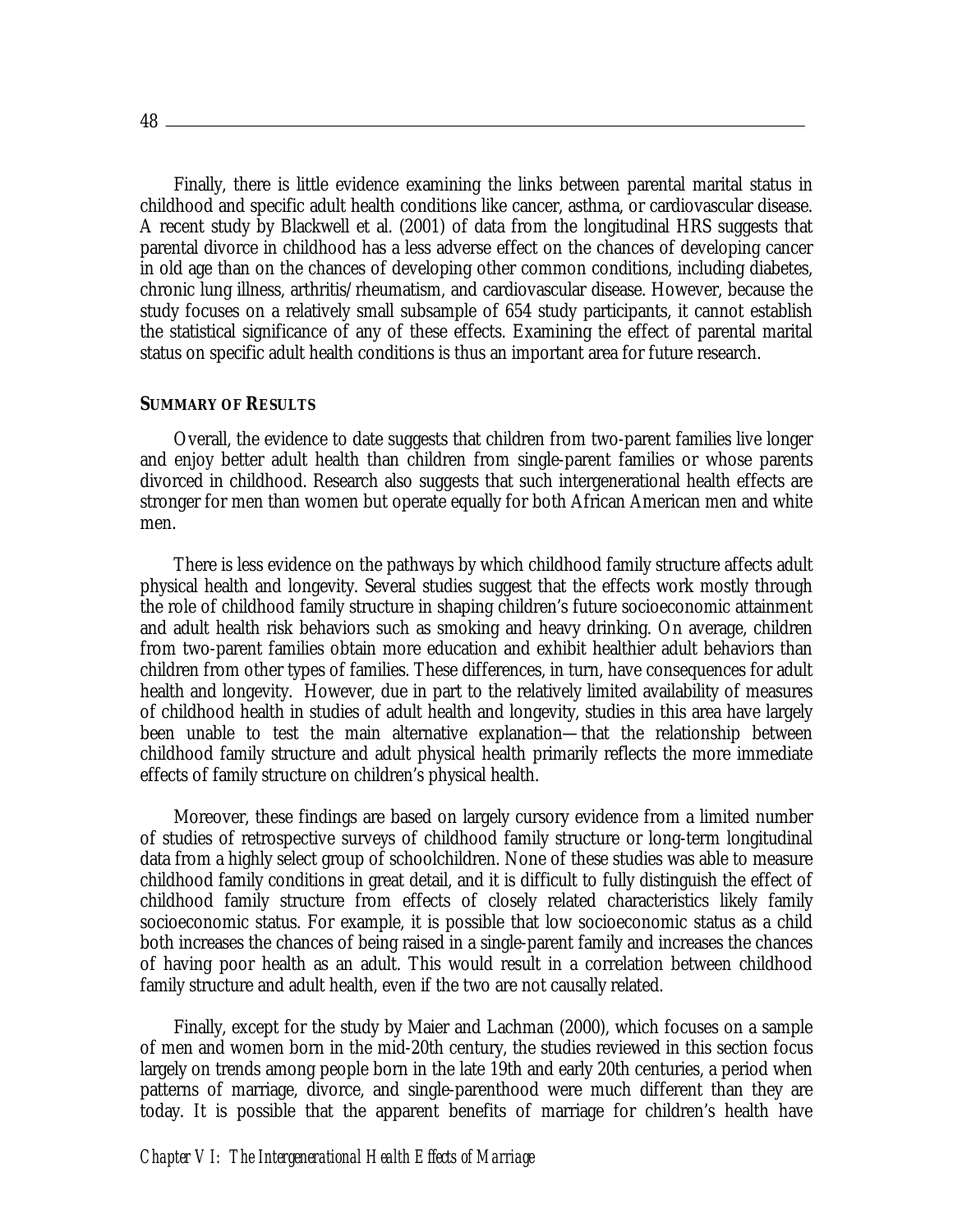weakened as single-parenthood and divorce have become more common and less stigmatizing.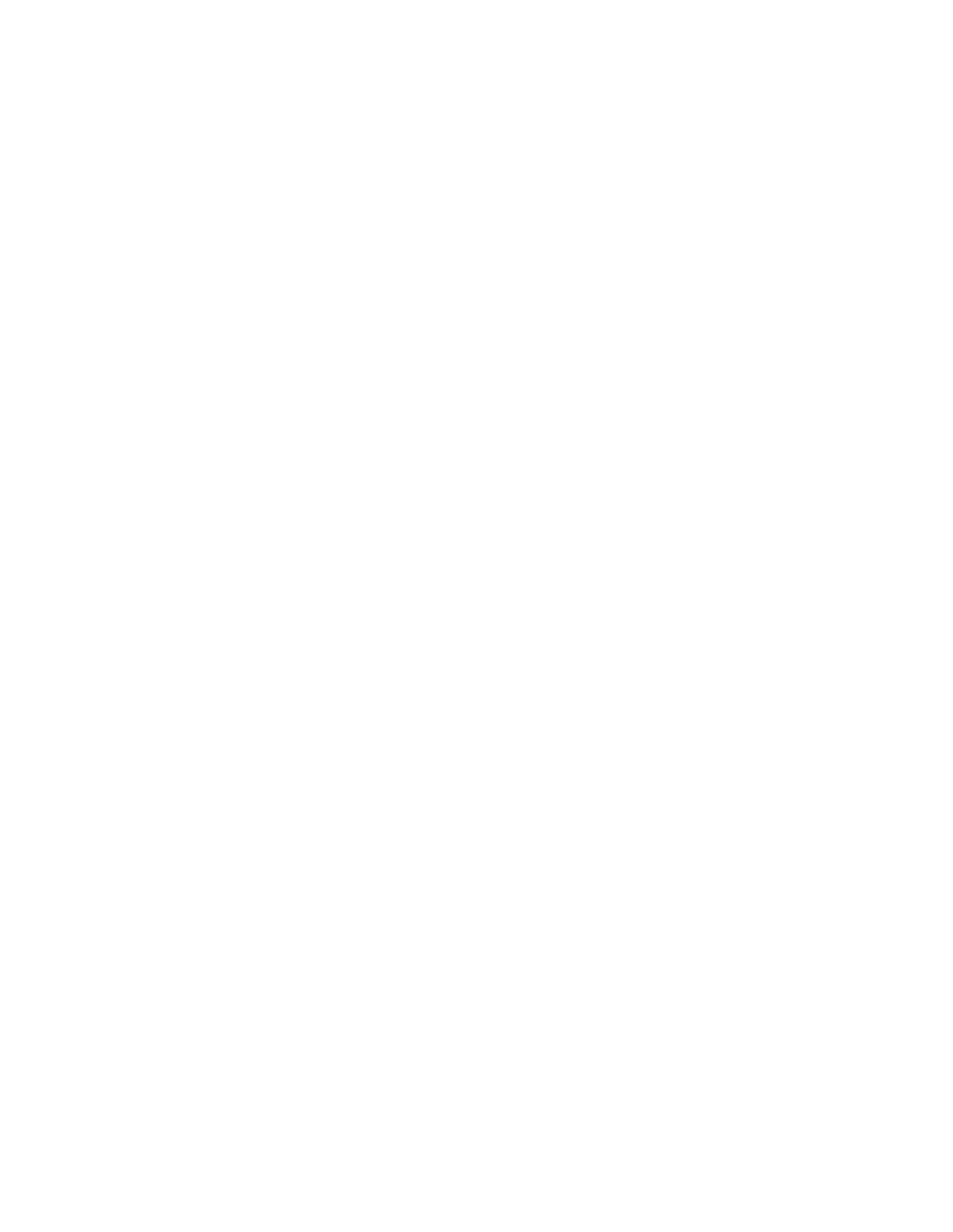### **C HAPTER VII**

### **S UMMARY AND F UTURE D IRECTIONS**

n this report, we have summarized the most rigorous and up-to-date research evidence on the effects of marriage on health. We have focused specifically on the effects of marriage on four health outcome areas: (1) health behaviors; (2) health care access, use, and costs; (3) mental health; and (4) physical health and longevity. In addition, we have reviewed the research evidence on possible intergenerational effects of marriage—focusing in particular on how parental marital status may affect the physical health of their children when they reach adulthood.  $\prod_{\text{and}}$ 

The relationship between marriage and health is complex. Marital status can both affect health outcomes and be affected by them. Studies that do not take into account this complex relationship may yield misleading evidence on the influence of marriage on health. Therefore, in our review, we have focused on evidence based on the most rigorous statistical techniques, which take into account the degree to which healthier people are more likely to get and stay married.

In some areas, the evidence of a positive effect of marriage on specific health outcomes is compelling. In particular, there is strong evidence, based on rigorous research methods, that marriage reduces the prevalence of heavy drinking and marijuana use among young adults. Marriage is also linked to improvements in mental health for both men and women. In addition, marriage increases the likelihood of having health insurance coverage, particularly for women. Recent research suggests that marriage may be associated with lower health care costs among older adults, through its effects on the number of doctor visits, the length of hospital stays, and the likelihood of nursing home admissions. There is also substantial evidence that growing up with married parents leads to better long-term physical health, particularly for men.

For other health outcomes, the evidence is less clear and, in some cases, suggests that marriage has negative health-related effects. In particular, marriage appears to encourage a more sedentary lifestyle and is associated with modest weight gain and reduced physical activity. In addition, although several rigorous studies of the effects of marriage on smoking have been conducted, the evidence is mixed, with studies based on the broadest populations pointing to no effect of marital status on smoking. For specific physical health conditions and illnesses, little rigorous research has been conducted, and, therefore, no clear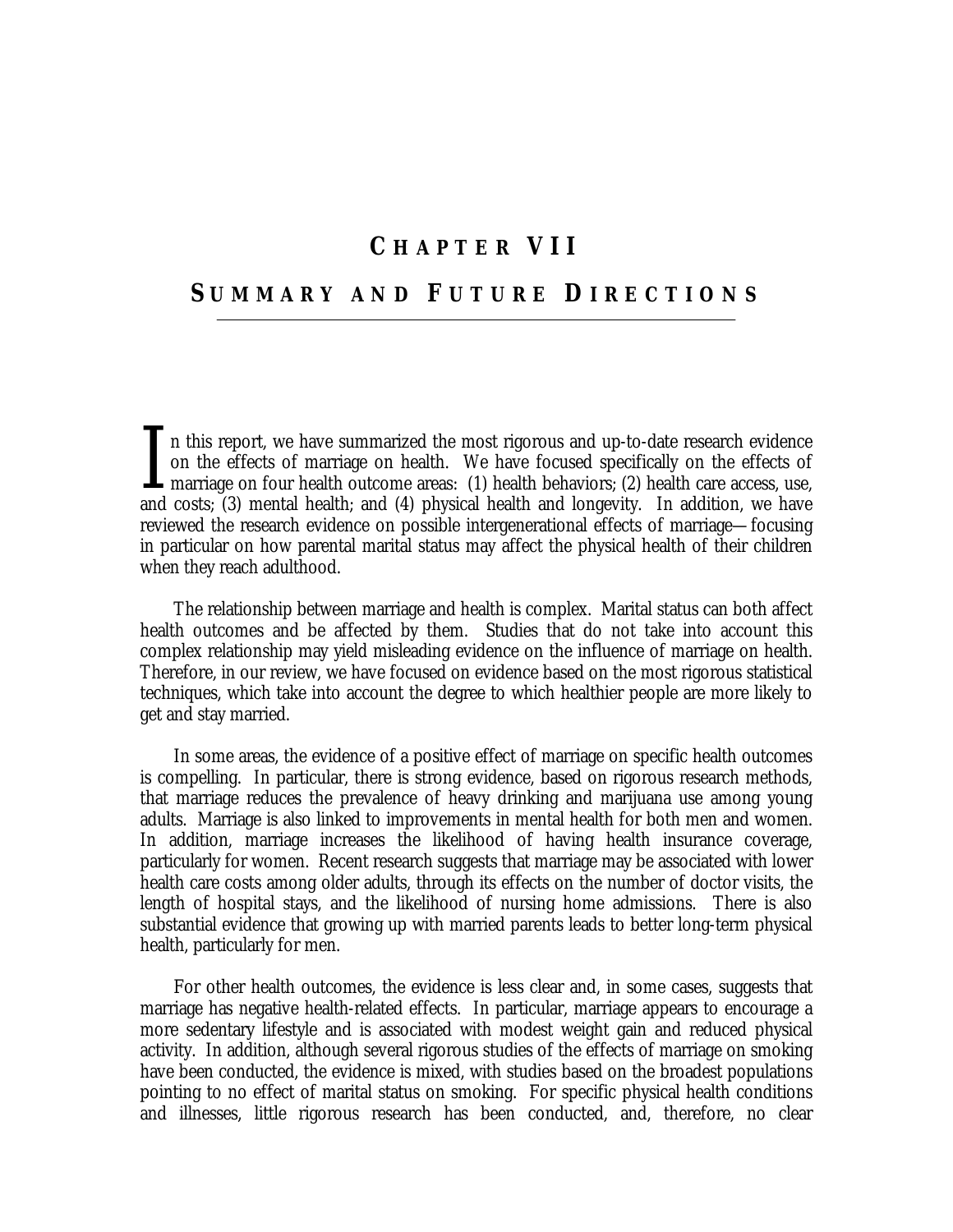$52 -$ 

conclusions can be drawn. Finally, although many studies have pointed to a pattern of married people living longer than the unmarried, methodological issues make it difficult to confirm that this difference demonstrates a true causal relationship.

In the rest of this chapter, we summarize the research evidence in each of the health outcomes areas we examined in our review. We also highlight certain gaps in the existing literature and suggest appropriate avenues for future research.

#### **EFFECTS ON HEALTH BEHAVIORS**

 One important way in which marriage may influence a person's health is through its effect on health-related behaviors, such as alcohol consumption, drug use, cigarette smoking, diet, and exercise. Recent research suggests that marriage has significant effects on the health behaviors of both men and women. However, the pattern of these effects is mixed. Marriage is associated with healthier behaviors in some cases and less healthy behaviors in others. The effect of marriage on alcohol consumption has been especially well studied, particularly among young adults. These studies consistently indicate that marriage reduces heavy drinking and overall alcohol consumption and that the effects are similar for young men and young women. Moreover, these effects exist for both African Americans and whites. Although the research is less extensive, marriage is also associated with reduced marijuana use for young men; however, it appears to have smaller effects on women's drug use. Less is known about the effects of marriage on the substance use of older adults. Studies of marriage and smoking reveal no consistent pattern of results and suggest that marriage may have little or no influence on this health behavior.

 In contrast to the studies of alcohol and drug use, studies of the effect of marriage on weight and physical activity suggest that marriage may have negative effects on healthy behaviors. Several rigorous studies have examined the effects of marriage on body weight. These studies consistently find that marriage leads to modest weight increases for both men and women—with marriage typically associated with a weight increase of less than five pounds. The research on the effects of marriage on physical activity is less extensive and less conclusive. However, the available evidence suggests that marriage may lead to reductions in physical activity, particularly for men.

 For certain health behaviors—in particular, substance use among younger adults and weight gain among all adults—the influence of marriage has been well studied and is well understood. For other health behaviors, less is known and additional research is needed before stronger conclusions can be drawn. One useful area for future research is to examine the effects of marriage on the alcohol use of older adults to determine whether the effects observed for young adults would be found in older populations. Additional research using longitudinal data is also needed to examine the effects of marriage on physical activity to determine whether the relationship between marriage and physical activity observed in crosssectional analyses remains when more rigorous estimation techniques are used.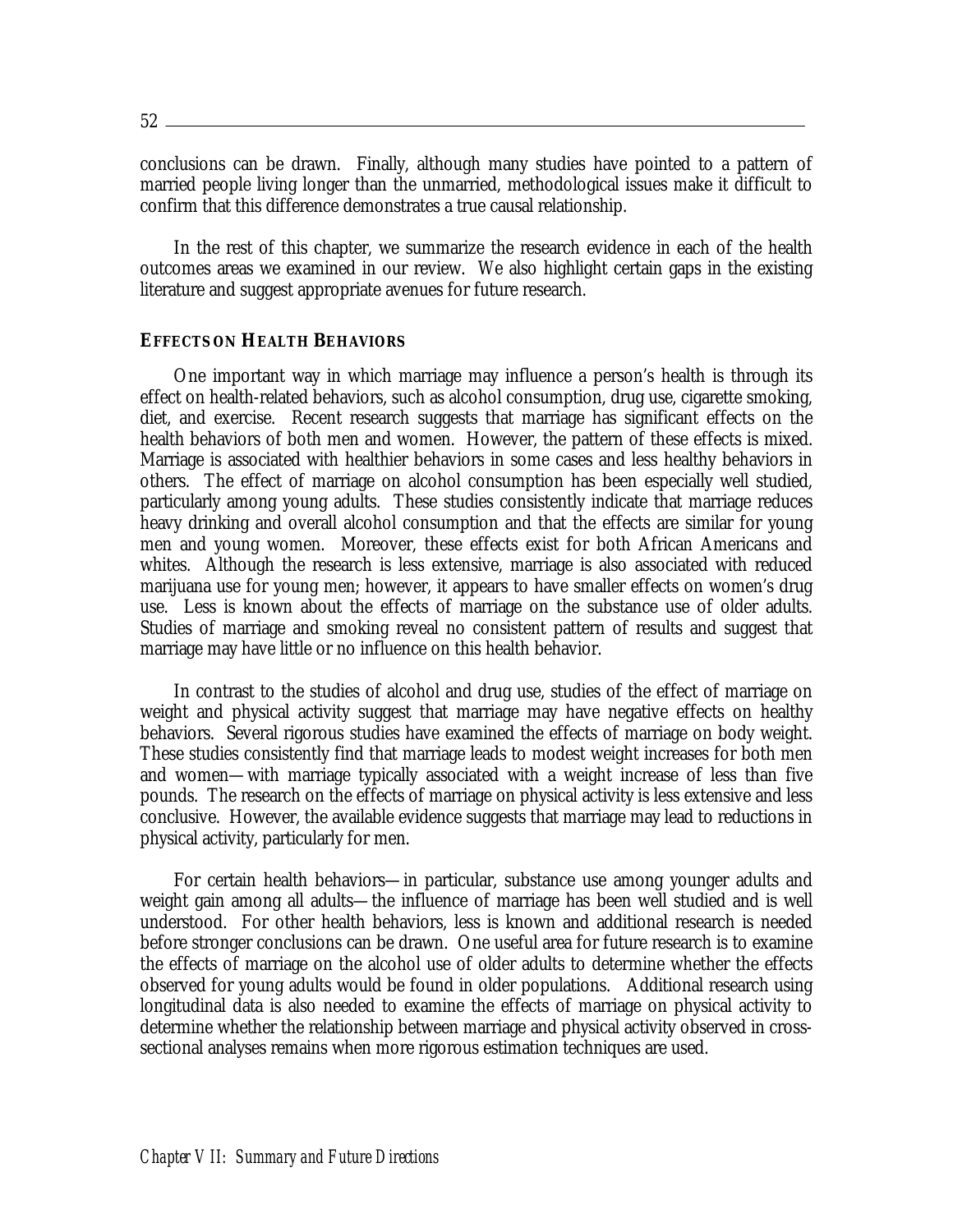#### **EFFECTS ON HEALTH CARE ACCESS, USE, AND COSTS**

 Marriage may also influence overall physical health through its effects on health care access and use. Studies of the links between marriage and health insurance coverage suggest that—by offering access to insurance through a spouse's insurance policy—marriage increases the likelihood of having health insurance and reduces the likelihood of becoming uninsured after a job loss or other major life event. The effect of marriage on insurance coverage is larger for women than men. Recent research also finds a link between marriage and several aspects of health care use. In particular, these studies show that marriage is associated with shorter average hospital stays, fewer doctor's visits, and reduced risk of nursing home admission. Limited evidence also suggests that marriage is associated with increased use of preventive health services such as cancer screenings.

 In part because of these effects on health care use, marriage is also associated with lower health care costs. For example, studies show that, because marriage reduces the risk of nursing home admission, marriage may also lead to reduced costs associated with nursing home care. The effect of marriage on reducing the length of average hospital stays may also lead to reductions in health care costs. This research evidence indicates that the effect of marriage on health care costs exists independent of the effect of marriage on health. Specifically, marriage may lead to reductions in health care costs because married people often rely on their spouses for informal care and, thus, require fewer long hospital stays and nursing home admissions—even if married and unmarried older adults are equally likely to get sick. These studies find that wives are especially likely to provide informal care for their spouses at home, suggesting that this effect on health care costs may be larger for men.

 Although studies have examined the effects of marriage on a range of important health care outcomes, many other important outcomes have received little attention in marriage research. In particular, additional research is needed to directly link marriage with health care costs, because most previous research provides only indirect evidence based on an examination of the effect of marriage on high-cost health services, such as nursing home care. Other outcomes ripe for future research include quality of care, use of prescription medications, receipt of high-tech medical exams and treatments, patient adherence to prescribed treatment regimens, and use of preventive health services other than cancer screenings.

#### **EFFECTS ON MENTAL HEALTH**

 Marriage may affect many aspects of mental health. In our review, we have focused on its influence on one particular aspect—the prevalence of depressive symptoms. The most recent rigorous research suggests that marriage reduces depressive symptoms for both men and women. In particular, these studies find that marital entry decreases depressive symptoms, while marital dissolution increases them. Studies also find that increases in depressive symptoms after divorce are long-lasting and that the prevalence of these symptoms remains elevated years after the marital breakup. In addition, studies that compare the mental health of stably married adults to those who are stably unmarried find that that those who remain stably married have fewer depressive symptoms (and smaller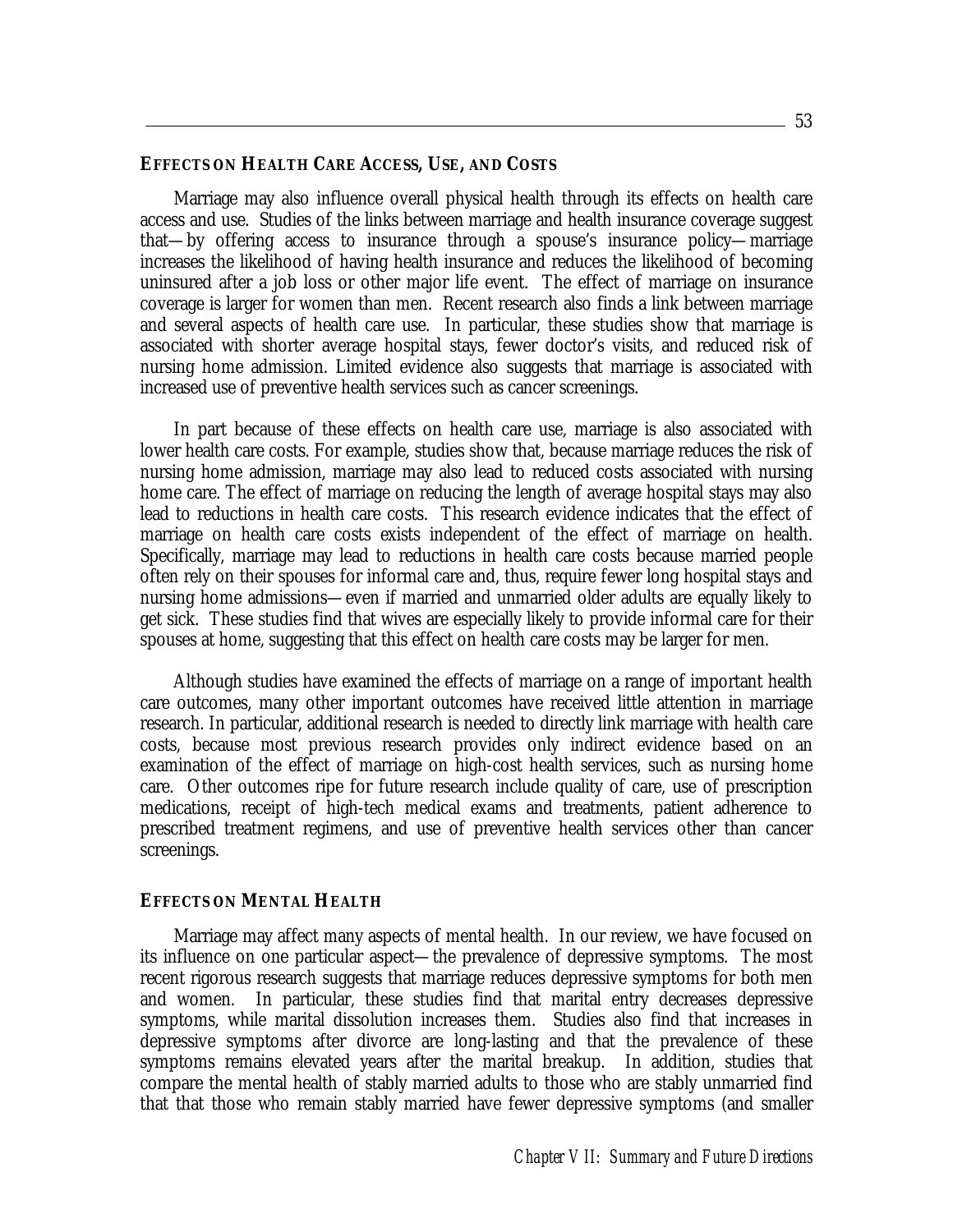54

increases in these symptoms as they grow older) than do similar adults who remain stably unmarried, even after controlling for baseline mental health. Moreover, studies based on national data find little evidence that those with fewer depressive symptoms are more likely to marry, suggesting that studies comparing the depressive symptoms of the stably married to the stably unmarried should produce reasonable estimates of the effect of marriage on depressive symptoms.

 Currently available research consistently shows that, for both men and women, being married reduces depression. However, the existing evidence has limitations that future research should address. In particular, much of the research examining the effects of marriage on depressive symptoms using nationally representative data has been conducted using only one data set. Future research should seek to confirm the link between marriage and depressive symptoms by using other national data sets.

 In addition, the most rigorous research in this area typically estimates the effect of marriage and marital transitions by comparing the prevalence of depressive symptoms in the period just before a marital transition to the prevalence of such symptoms in the period just after the transition. This method adjusts for background differences between those who marry and those who do not, thus controlling for the selection of those with fewer depressive symptoms into marriage when estimating this effect. However, this technique may introduce other sources of bias into the estimates of the effect of marriage and the direction of this bias is uncertain.

 For example, it is possible that the prevalence of depressive symptoms may change in anticipation of an impending marital status change. If so, comparing someone's depressive symptoms during the period just before a marital transition to the period immediately after may underestimate the effect of this transition. Conversely, if depressive symptoms are reduced for only a short time after marriage or are elevated for only a short time after a marital dissolution and then return to their pre-transition levels, then comparisons of depressive symptoms just before and just after the marital transition would overestimate the long-term effect. To address these limitations and to obtain a more precise understanding of the relationship between marriage and depression, longitudinal data sets are needed that offer more detailed mental health histories and more information on changes in mental health status than are available in currently existing national data sets.

#### **EFFECTS ON PHYSICAL HEALTH AND LONGEVITY**

 Although central to the overall assessment of the link between marriage and health, rigorous research evidence concerning the effect of marriage on specific physical health outcomes is limited, and few solid conclusions can be drawn. It is well established by many research studies that those who marry live longer than those who do not. However methodological issues require caution in interpreting this pattern, because most of the research in this area relies on descriptive methods that do not adequately control for the possible selection of healthier people into marriage. As discussed throughout this report, estimating the effect of marriage by examining the effects of marital transitions is one useful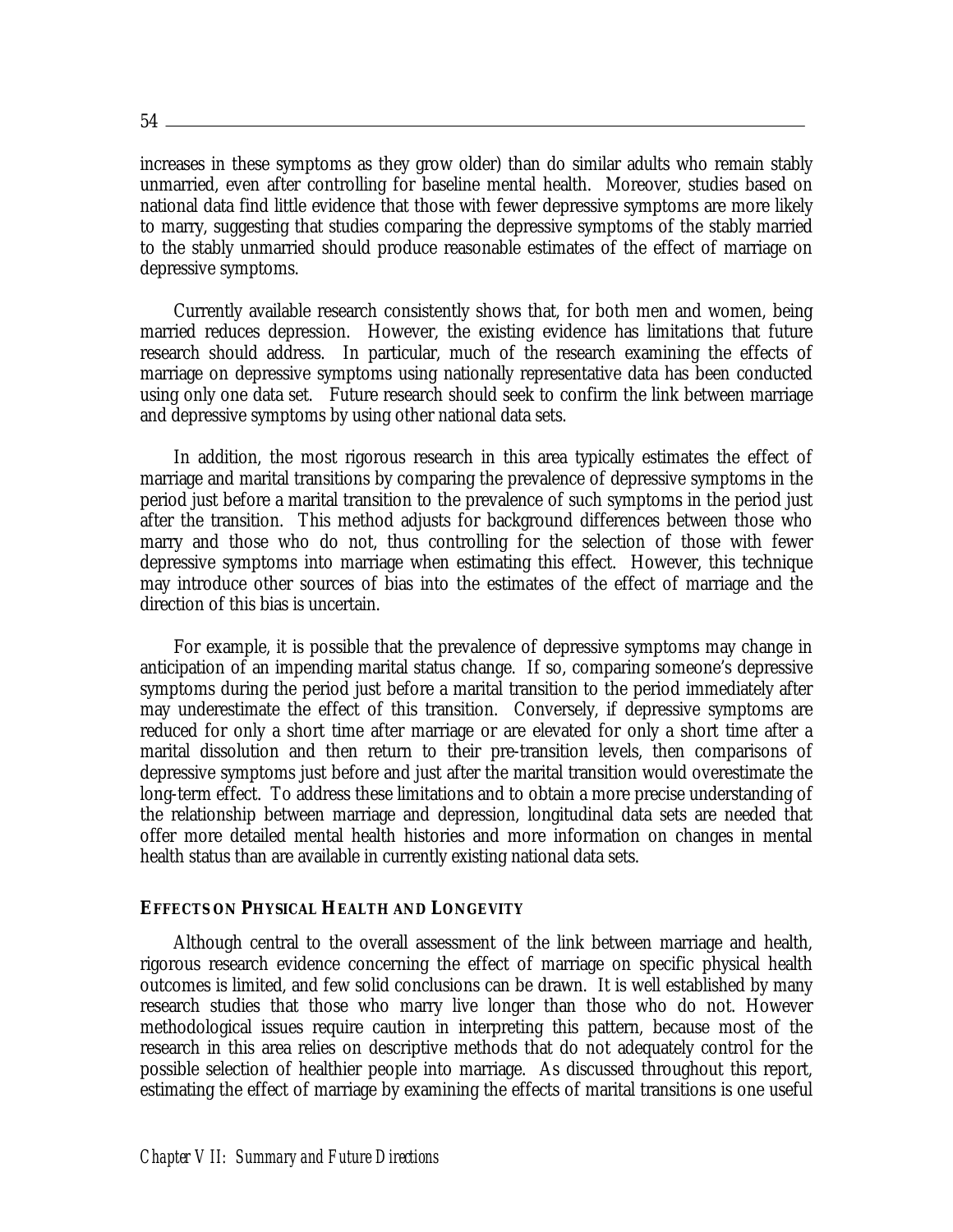strategy for addressing selection. However, measures of physical health generally do not lend themselves well to this technique.

 The rigorous research that is currently available provides some limited evidence of an effect of marriage on physical health. In particular, recent studies find a significant positive effect of marriage on how men rate their overall physical health status. In addition, researchers find a positive effect for women on physical health as measured by basic counts of specific health conditions and illnesses. However, these studies find no effect of marriage on women's self-ratings of physical health. Moreover, no recent, rigorous studies based on U.S. samples have examined the effect of marriage on counts of health conditions or illnesses among men. Similarly, little evidence exists on the links between marriage and specific health conditions or diseases. One exception is a recent study that suggests a possible link between marriage and the risk of cardiovascular disease for women; however, the study finds no such effect for men. Overall, the existing research evidence on the links between marriage and physical health is limited to a narrow range of health measures and, therefore, does not offer a complete picture of how marriage influences these outcomes.

 Many studies have pointed to a strong relationship between marriage and longevity, but this research has several weaknesses. These studies are generally limited to simple descriptive comparisons that do not adequately distinguish the effect of marriage from the possible effects of healthier people selecting into marriage. This limitation of the current research evidence is due in large part to the fact that the methods researchers have developed to separate the influence of selection into marriage from the true protective effects of marriage do not easily transfer to studies that examine the effects of marriage on longevity. In particular, some of the most compelling research on the effects of marriage on other health-related outcomes uses marital transitions to identify the effect of marriage, controlling for background characteristics. However, because longevity is determined only at the end of life, it is not possible to observe how a marital transition changes a person's longevity. Some studies have attempted to address selection using other techniques. Although these studies still find evidence of an effect of marriage on longevity, they all suffer from other limitations that make it difficult to draw firm conclusions from the results. For this reason, the strongest evidence of a positive effect of marriage on longevity comes more from the robustness of this relationship across many studies than from the particular results of any single study.

 A more definitive test of the effect of marriage on physical health and longevity will require very long-term longitudinal data that afford the opportunity to control for differences in initial health status measured before sample members begin to marry. With data of this type, researchers can examine how differing marital histories affect physical health, controlling for any initial health differences that may exist between those who marry and remain married and those who do not.

#### **INTERGENERATIONAL EFFECTS**

 An emerging research literature on the possible intergenerational health effects of marriage suggests that marriage also has potential long-term consequences for the physical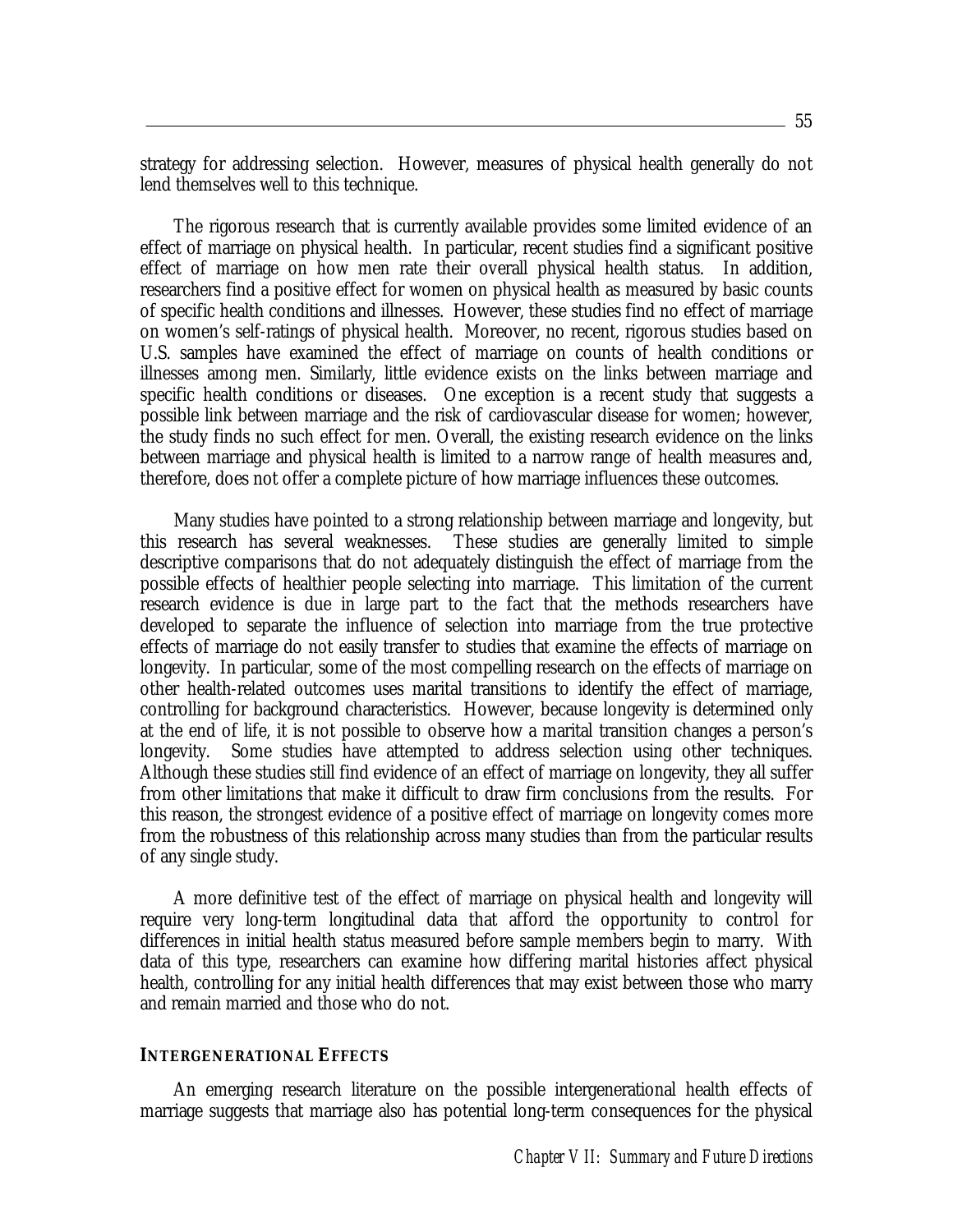$56-$ 

health of a couple's children. In particular, studies show that growing up with married parents is associated with better physical health in adulthood and increased longevity. Research suggests that such intergenerational health effects are especially strong for men and operate equally for both African American and white men. There is less evidence examining possible differences in this relationship for African American and white women.

 There are many possible reasons why parental marital status may have long-term health consequences for children. However, the existing research in this area provides fairly limited evidence on the pathways by which childhood family structure affects adult physical health and longevity. Several studies suggest that the effects work mostly through the role of childhood family structure in shaping children's future socioeconomic attainment and adult health risk behaviors (such as smoking and heavy drinking). On average, children raised in two-parent families obtain more education and exhibit healthier adult behaviors than children from other types of families. These differences, in turn, have consequences for adult health and longevity. The relationship between childhood family structure and adult health outcomes may also partly reflect the more immediate impacts of parental marital status on physical health in childhood; however, there is little current research evidence on the longterm effects of childhood family structure operating through effects on childhood physical health.

 It is important to note that research in this area has focused largely on trends among people born in the late 19th and early 20th centuries, a period when patterns of marriage, divorce, and single-parenthood were much different than they are today. It is possible that the apparent benefits of marriage for children's health have weakened as single-parenthood and divorce have become more common and less stigmatizing. In addition, much of the research evidence in this area is limited to data for small nonrepresentative samples. Moreover, the nationally representative evidence that is available is based on data sets that began tracking sample members as adults, which limits the ability of these studies to control for differences in the background characteristics of those who grew up in a two-parent family and those who did not.

 Future research in this area should focus on (1) replicating the results of existing research with long-term longitudinal data (following sample members from childhood into adulthood) for nationally representative samples, (2) distinguishing more clearly the effect of parental marital status from the effects of other related family characteristics, (3) identifying more precise mechanisms by which childhood family structure might influence adult physical health, and (4) examining whether the relationships observed in earlier generations also apply to a younger cohort of children coming of age in a period when divorce and singleparenthood are increasingly common.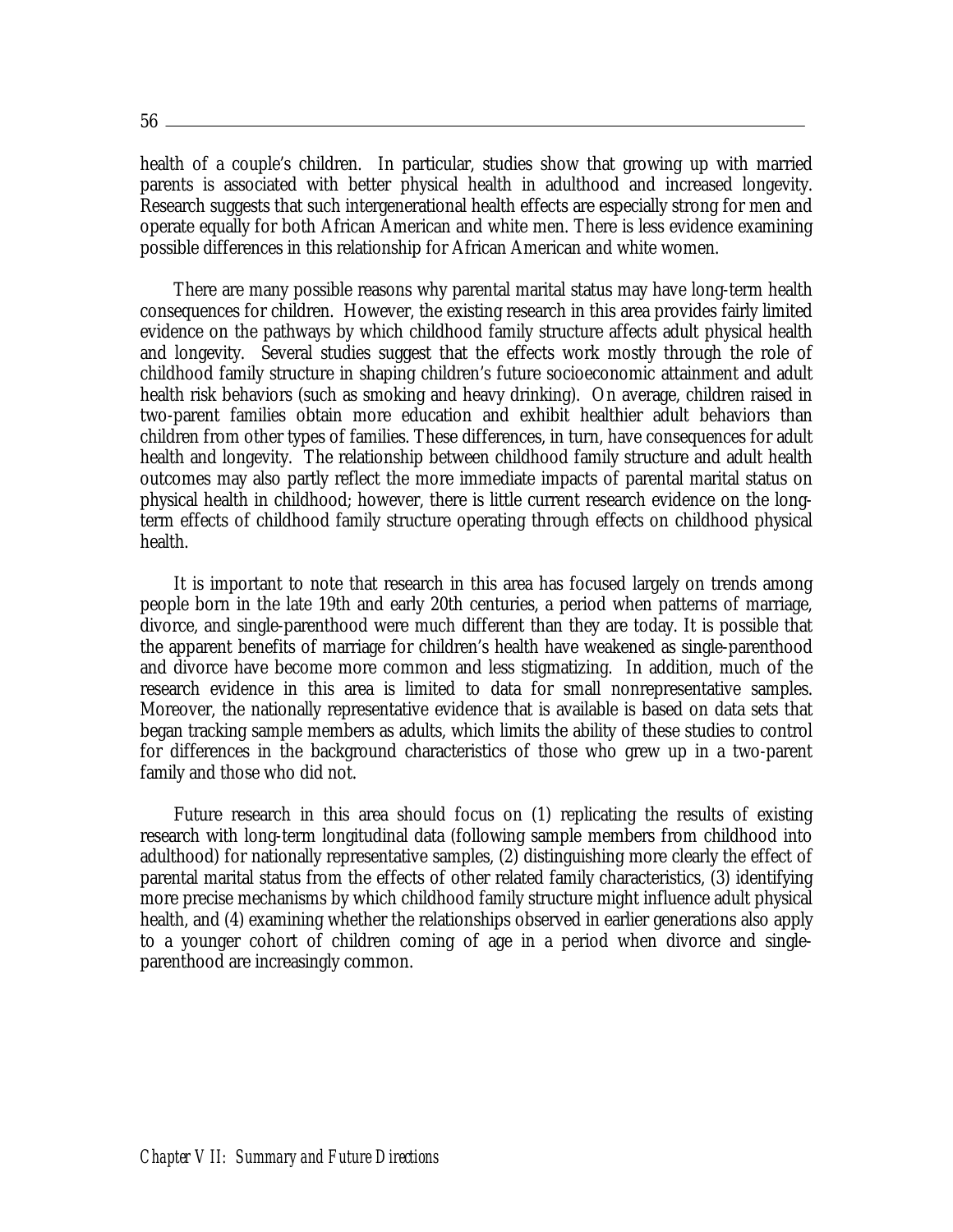### **R EFERENCES**

- Amato, Paul R. "Children of Divorce in the 1990s: An Update of the Amato and Keith (1991) Meta-Analysis." *Journal of Family Psychology,* vol. 15, 2001, pp. 355-370.
- Amato, Paul R., and Juliana M. Sobolewski. "The Effects of Divorce and Marital Discord on Adult Children's Psychological Well-Being." *American Sociological Review,* vol. 66, 2001, pp. 900-921.
- Aseltine Jr., Robert H., and Ronald C. Kessler. "Marital Disruption and Depression in a Community Sample." *Journal of Health and Social Behavior*, vol. 34, 1993, pp. 237-251.
- Bachman, Jerald G., John Schulenberg, Lloyd D. Johnston, Alison L. Bryant, Alicia C. Merline, and Patrick M. O'Malley. *The Decline of Substance Use in Young Adulthood: Changes in Social Activities, Roles, and Beliefs.* Mahwah, N.J.: Lawrence Erlbaum Assoc., 2002.
- Bachman, J.G., K.N. Wadsworth, P.M. O'Malley, L.D. Johnston, and J.E. Schulenberg. *Smoking, Drinking, and Drug use in Young Adulthood: The Impacts of New Freedoms and New Responsibilities.* Mahwah, N.J.: Lawrence Erlbaum Assoc., 1997.
- Blackwell, Debra L., Mark D. Hayward, and Eileen M. Crimmins. "Does Childhood Health Affect Chronic Morbidity in Later Life?" *Social Science & Medicine,* vol. 52, 2001, pp. 1269-1284.
- Brockman, H., and T. Klein. "Love and Death in Germany: The Marital Biography and Its Effect on Mortality." *Journal of Marriage and the Family*, vol. 66, 2004, pp. 567-581.
- Curran, Patrick J., Bengt O. Muthen, and Thomas C. Harford. "The Influence of Changes in Marital Status on Developmental Trajectories of Alcohol Use in Young Adults." *Journal of Studies on Alcohol*, November 1998.
- DePaulo, Bella M., and Wendy L. Morris. "Singles in Society and in Science." *Psychological Inquiry*, vol. 16, nos. 2&3, 2005, pp. 57-83.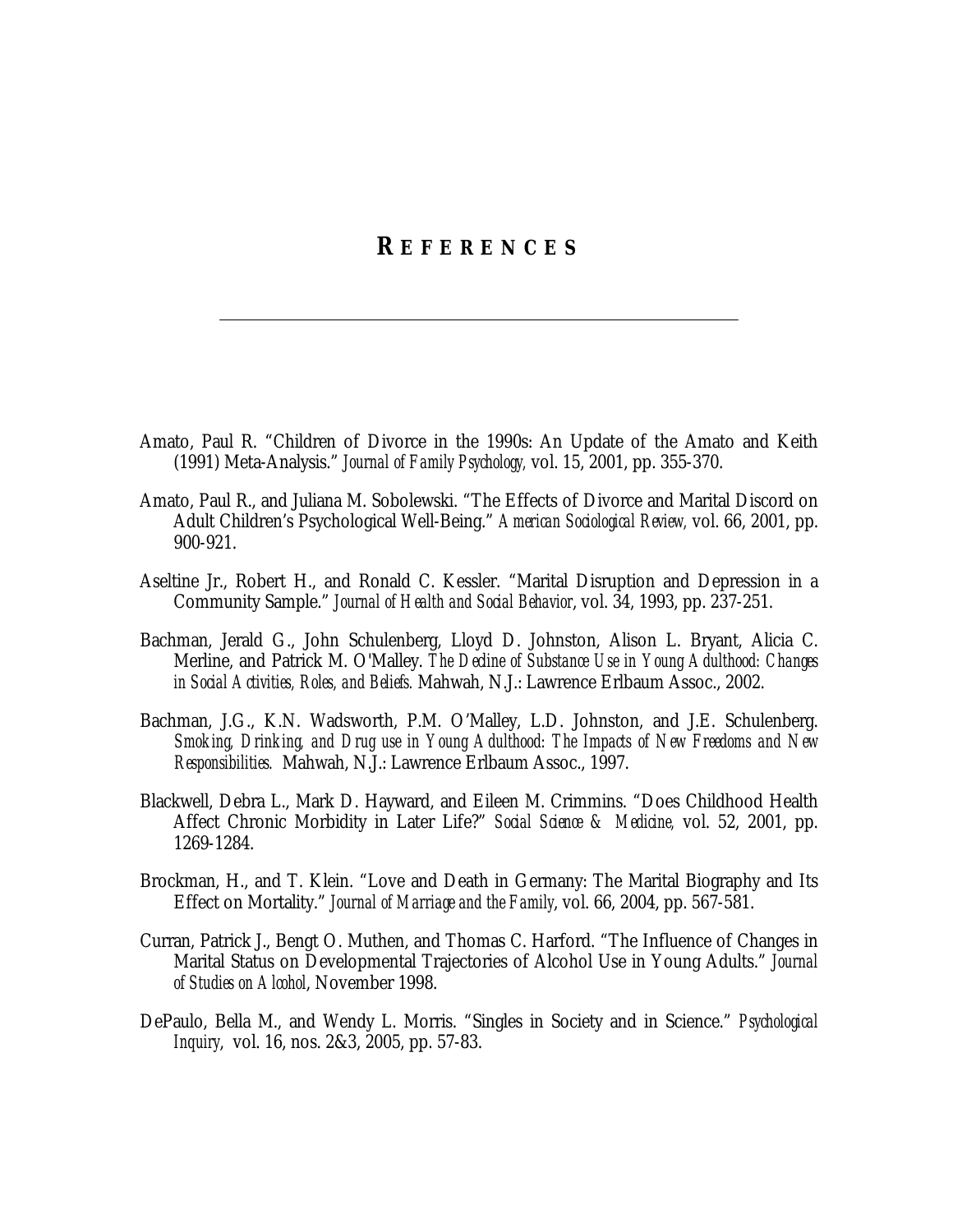- Duncan, Greg, Bessie Wilkerson, and Paula England. "Cleaning Up Their Act: The Effects of Marriage and Cohabitation on Licit and Illicit Drug Use." *Demography*, vol. 43, no. 4, Nov. 2006, pp. 691-710.
- Eng, P.M., Ichiro Kawachi, Garrett Fitzmaurice, and Eric B. Rimm. "Effects of Marital Transitions on Changes in Dietary and Other Health Behaviours in U.S. Male Health Professionals." *Journal of Epidemiology and Community Health*, vol. 59, 2005, pp. 56-62.
- Ferraro, Kenneth F. and Melissa M. Farmer. "Utility of Health Data from Social Surveys: Is There a Gold Standard for Measuring Morbidity?" *American Sociological Review*, vol. 64, no. 2, April 1999, pp. 303-315.
- Freedman, Vicki A. "Family Structure and the Risk of Nursing Home Admission." *Journal of Gerontology, Social Sciences*, vol. 51B, 1996, pp. S61-S69.
- Gardner J., and A. Oswald. "How is Mortality Affected by Money, Marriage and Stress?" *Journal of Health Economics,* vol. 23, 2004, pp. 1181-1207.
- Goodwin, James S., William C. Hunt, Charles R. Key, and Jonathan M. Samet. "The Effect of Marital Status on Stage, Treatment, and Survival of Cancer Patients." *Journal of the American Medical Association*, vol. 258, no. 21, 1987, pp. 3125-3130.
- Gore, John L., Lorna Kwan, Christopher S. Saigal, Mark S. Litwin. "Marriage and Mortality in Bladder Carcinoma." *Cancer*, vol. 104, no. 6, September 2005, pp. 1188-1194.
- Gove, Walter R. "Sex, Marital Status, and Mortality." *American Journal of Sociology* vol. 79, no. 1, 1973, pp. 45-67.
- Gove, W. R., C. Briggs Style, and M. Hughes. "The Effect of Marriage on the Well-Being of Adults: A Theoretical Analysis." *Journal of Family Issues,* vol.11, no. 1, 1990, pp. 4-35.
- Hayward, Mark D., and Bridget K. Gorman. "The Long Arm of Childhood: The Influence of Early-Life Social Conditions on Men's Mortality." *Demography,* vol. 41, no. 1, 2004, pp. 87-107.
- Horwitz, Allan V., Helene Raskin White, and Sandra Howell-White. "Becoming Married and Mental Health: A Longitudinal Study of a Cohort of Young Adults." *Journal of Marriage and Family*, vol. 58, 1996, pp. 895-907.
- House J.S., D. Umberson, and K.R. Landis. "Structures and Processes of Social Support." *Annual Review of Sociology,* vol. 14, 1988, pp. 293-318.
- Hu, Yuanreng, and Noreen Goldman. "Mortality Differentials by Marital Status: An International Comparison." *Demography*, vol. 27, no. 2, May 1990, pp. 233-250.
- Iwashyna, Theodore J., and Nicholas A. Christakis. "Marriage, Widowhood, and Health-Care Use." *Social Science & Medicine,* vol. 57, no. 11, 2003, pp. 2137-2147.
- Jeffery, R.W., and A.M. Rick. "Cross-Sectional and Longitudinal Associations Between Body Mass Index and Marriage-Related Factors." *Obes Res,* vol. 10, 2002, pp. 809–815.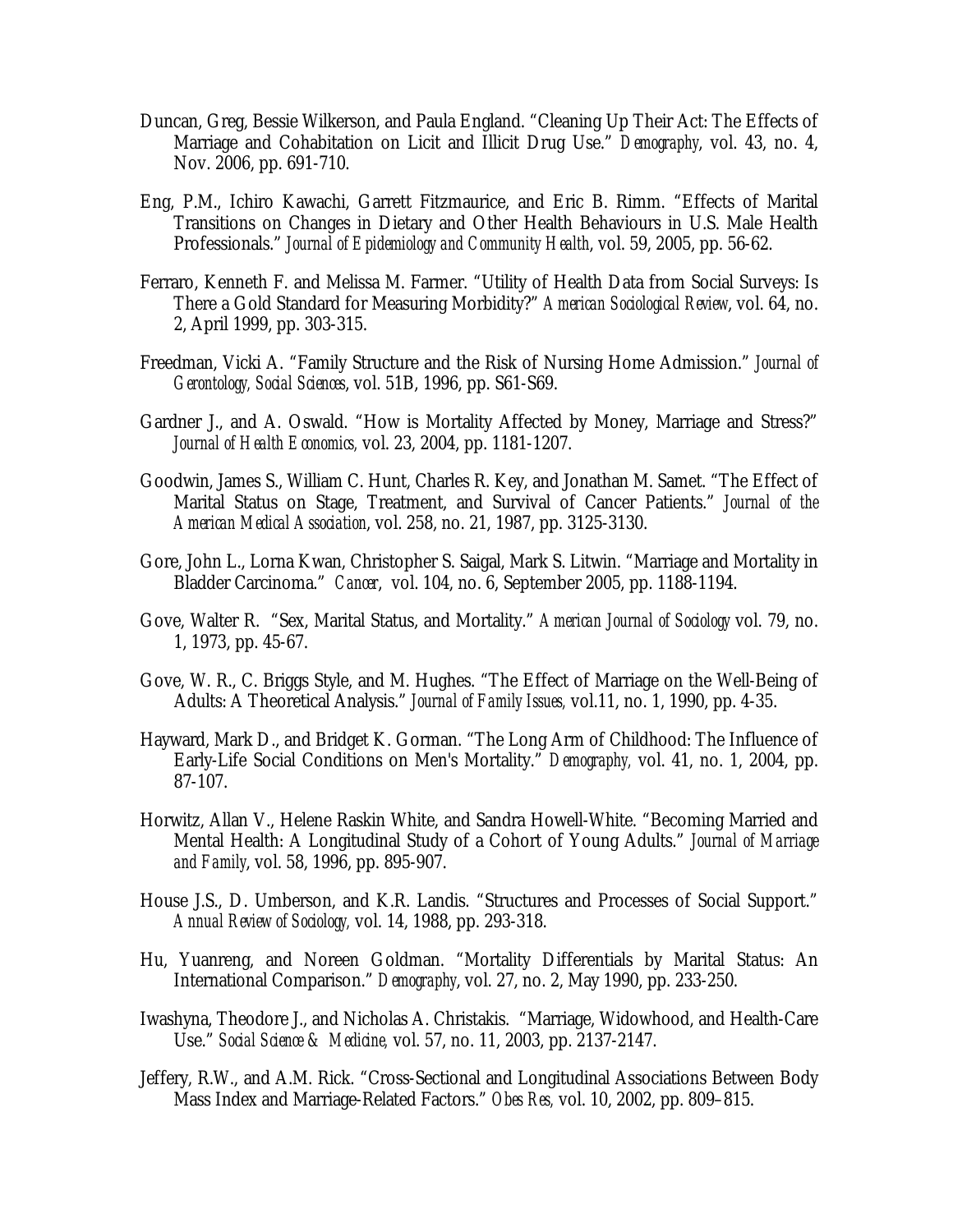- Johnson, David R., and Jian Wu. "An Empirical Test of Crisis, Social Selection, and Role Explanations of the Relationship Between Marital Disruption and Psychological Distress: A Pooled Time-Series Analysis of Four-Wave Panel Data." *Journal of Marriage and Family,* vol. 64, 2002, pp. 211-224.
- Jovanovic, Zorana, Chyongchiou J. Lin, and Chung-Chou H. Chang. "Uninsured vs. Insured Population: Variations Among Nonelderly Americans." *Journal of Health & Social Policy*, vol. 17, no. 3, 2003, pp. 71-85.
- Kahn, Henry S., and David F. Williamson. "The Contributions of Income, Education and Changing Marital Status to Weight Chang Among U.S. Men." *International Journal of Obesity*, vol. 14, 1990, pp. 1057-1068.
- Kahn, H.S., D.F. Williamson, and J.A. Stevens. "Race and Weight Change in US Women: The Roles of Socioeconomic and Marital Status." *American Journal of Public Health*, vol. 81, no. 3, March 1991, pp. 319-323.
- Kaplan, Robert M. and Richard G. Kronick. "Marital Status and Longevity in the United States Population." *Journal of Epidemiology and Community Health,* vol. 60, 2006, pp. 760- 765.
- Kessler, R.C., K.A. McGonagle, S. Zhao, C. Nelson, and M. Hughes, et al. "Lifetime and 12- Month Prevalence of DSM-III Psychiatric Disorders in the United States." *Archives of General Psychiatry* vol. 51, 1994, pp. 8-19.
- Kiecolt-Glaser, Janice K. and Tamara L. Newton. "Marriage and Health: His and Hers." *Psychological Bulletin,* vol. 127, no. 4, July 2001, pp. 472-503.
- Kim, Hyoun K., and Patrick McKenry. "The Relationship Between Marriage and Psychological Well-Being." *Journal of Family Issues*, vol. 23, no. 8, 2002, pp. 885-911.
- Krongrad, A, H. Lai, M.A. Burke, K. Goodkin, and S. Lai, "Marriage and Mortality in Prostate Cancer." *Journal of Urology*, vol. 156, 1996, pp. 1696-1700.
- Lamb, Kathleen A., Gary R. Lee, and Alfred DeMaris. "Union Formation and Depression: Selection and Relationship Effects." *Journal of Marriage and Family*, vol. 65, 2003, pp. 953- 962.
- Lee, Sunmin, Eunyoung Cho, Francine Grodstein, Ichiro Kawachi, Frank B. Hu, and Graham A. Colditz. "Effects of Marital Transitions on Changes in Dietary and Other Health Behaviours in U.S. Women." *International Journal of Epidemiology,* vol. 34, 2005, pp. 69-78.
- Lerman, Robert. "Marriage and the Economic Well-Being of Families with Children: A Review of the Literature." Washington, DC: The Urban Institute and American University, July 2002.
- Lillard, Lee A., and Constantijn W.A. Panis. "Marital Status and Mortality: The Role of Health." *Demography*, vol. 33, no. 3, August 1996, pp. 313-327.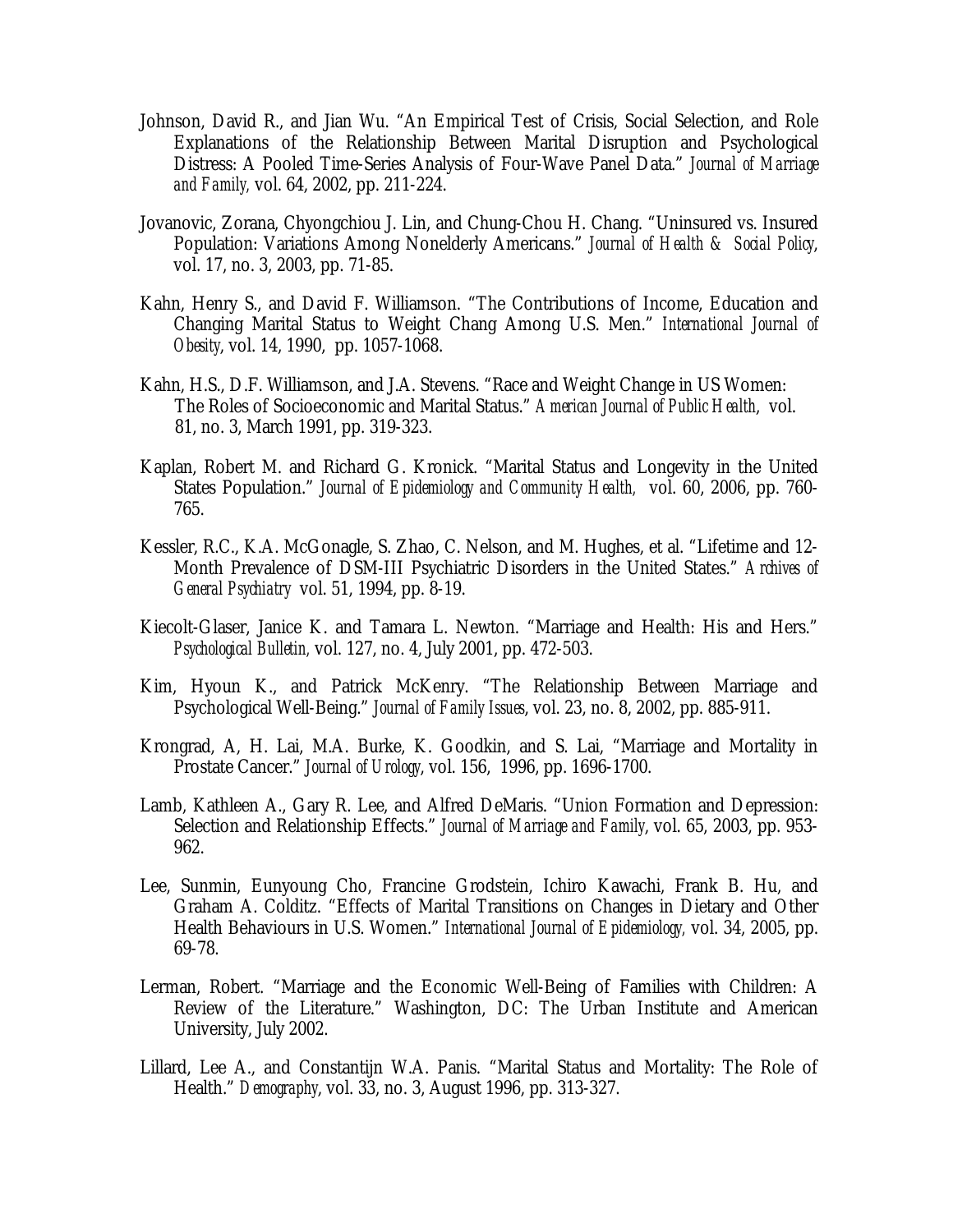- Lorenz, Frederick O., K.A.S. Wickrama, Rand D. Conger, and Glen H. Elder, Jr. "The Short-Term and Decade-Long Effects of Divorce on Women's Midlife Health." *Journal of Health and Social Behavior*, vol. 47, no. 2, June 2006, pp. 111-125.
- Maier, E. Hailey, and Margie E. Lachman. "Consequences of Early Parental Loss and Separation for Health and Well-Being in Midlife." *International Journal of Behavioral Development,* vol. 24, no. 2, 2000, pp. 183-89.
- Manzoli, Lamberto, Paolo Villari, Giovanni M. Pirone, and Antonio Boccia. "Marital Status and Mortality in the Elderly: A Systematic Review and Meta-Analysis." *Social Science & Medicine,* vol. 64, 2007, pp. 77-94.
- Marks, Nadine F., and James David Lambert. "Marital Status Continuity and Change among Young and Midlife Adults." *Journal of Family Issues*, vol. 19, no. 6, 1998, pp. 652-686.
- Matthews, Karen, and Brooks B. Gump. "Chronic Work Stress and Marital Dissolution Increase Risk of Posttrial Mortality in Men From the Multiple Risk Factor Intervention Trial." *Archives of Internal Medicine,* vol. 162, no. 3, February 2002, pp. 309-315.
- McLanahan, Sara, and Gary Sandefur. *Growing Up with a Single Parent.* Cambridge, MA: Harvard University Press, 1994.
- Menaghan, E. G., and M. A. Lieberman. "Changes in Depression Following Divorce: A Panel Study." *Journal of Marriage and Family*, vol. 48, 1986, pp. 319-28.
- Meyer, Madonna Harrington, and Eliza K. Pavalko. "Family, Work, and Access to Health Insurance Among Mature Women" *Journal of Health and Social Behavior*, vol. 37, December 1996, pp. 311-325.
- Miller-Tutzauer, C; K.E. Leonard, and M. Windle. "Marriage and Alcohol Use: A Longitudinal Study of "Maturing Out"." *J Stud Alcohol*., vol. 52, no. 5, September 1991, pp. 434-40.
- Murray, John E. "Marital Protection and Marital Selection: Evidence from a Historical-Prospective Sample of American Men." *Demography*, vol. 37, no. 4, November 2000, pp. 511-521.
- Nomaguchi, Kei M., and Suzanne M. Bianchi. "Exercise Time: Gender Differences in the Effects of Marriage, Parenthood, and Employment." *Journal of Marriage and Family,* vol. 66, May 2004, pp. 413-129.
- Osborne, Cynthia, Glenn V. Ostir, Xianglin Du, M. Kristen Peek, and James S. Goodwin. "The Influence of Marital Status on the Stage at Diagnosis, Treatment, and Survival of Older Women with Breast Cancer." *Breast Cancer Research and Treatment,* vol. 93, 2005, pp. 41-47.
- Preston, Samuel H., Mark E. Hill, and Greg L. Drevenstedt. "Childhood Conditions that Predict Survival to Advanced Ages Among African-Americans." *Social Science & Medicine*, vol. 47, no. 9, 1998, pp. 1231-1246.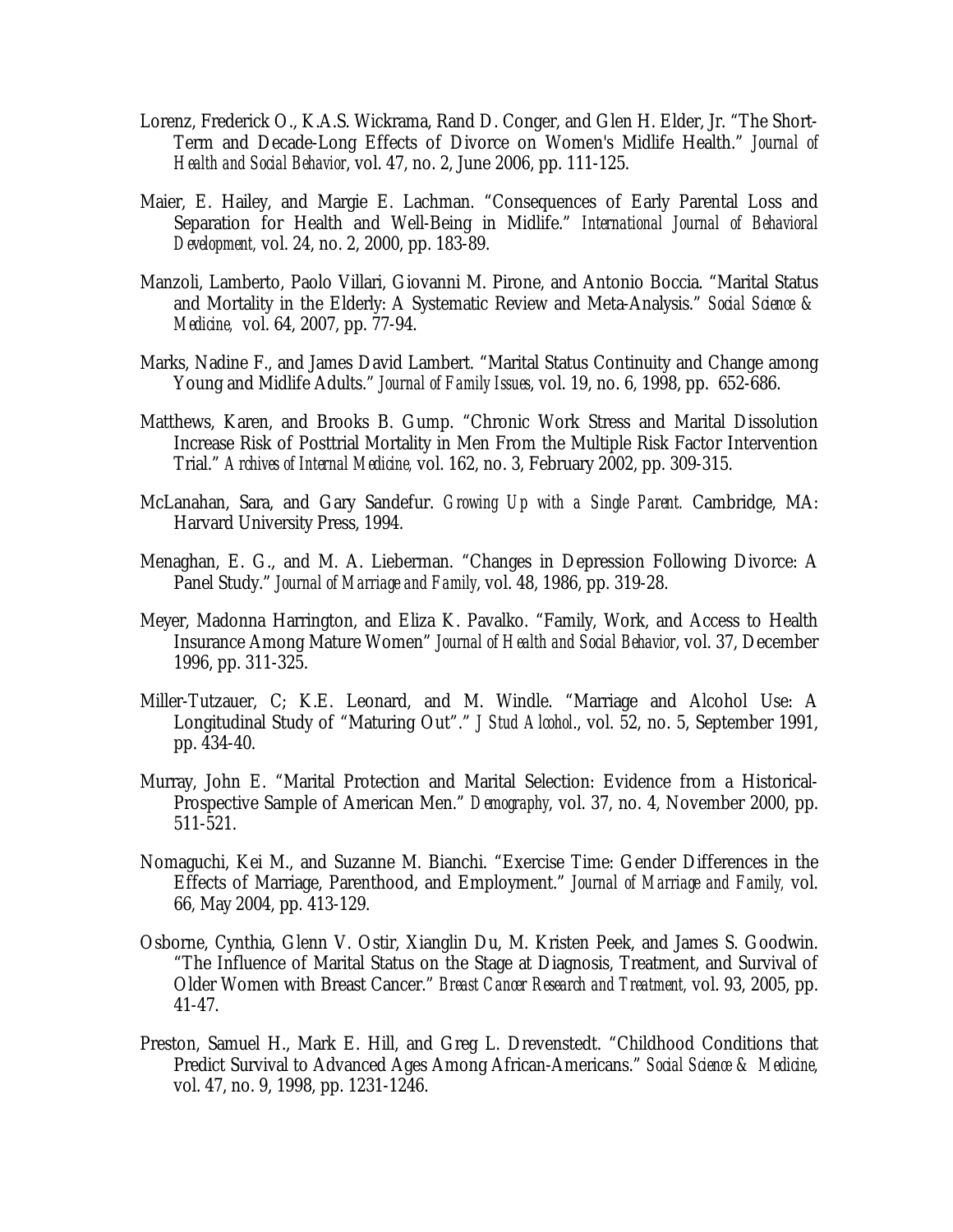- Prigerson, Holly G., Paul K. Maciejewski, and Robert A. Rosenheck. "Preliminary Explorations of the Harmful Interactive Effects of Widowhood and Marital Harmony on Health, Health Service Use, and Health Care Costs." *The Gerontologist*, vol.40, no. 3, 2000, pp. 349-57.
- Radloff, L.S. "The CES-D Scale: A Self-Report Depression Scale for Research in the General Population." *Applied Psychological Measurement*, vol. 10, no. 3, 1977, pp. 385-401.
- Ross, C.E., J. Mirowsky and K. Goldsteen. "The Impact of the Family on Health: The Decade in Review." *Journal of Marriage and the Family,* vol. 52, 1990, pp.1059-1078.
- Schoenborn, Charlotte A. "Marital Status and Health: United States, 1999-2002." *Advance Data*, no. 351, December 2004.
- Schwartz, Joseph, Howard S. Friedman, Joan S. Tucker, Carol Tomlinson-Keasey, Deborah L. Wingard, and Michael H. Criqui.. "Sociodemographic and Psychosocial Factors in Childhood as Predictors of Adult Mortality." *American Journal of Public Health,* vol. 85, no. 9, 1995, pp. 1237-1245.
- Short, Pamela Farley. "Gaps and Transitions in Health Insurance: What Are the Concerns of Women?" *Journal of Women's Health*, vol. 7, no. 6, 1998, pp. 725-737.
- Simon, Robin W. "Revisiting the Relationships Among Gender, Marital Status, and Mental Health." *American Journal of Sociology*, vol. 4, 2002, pp. 1065-1096.
- Sobal, J., B. Rauschenbach, and E. Frongillo. "Marital Status Changes and Body Weight Changes: A U.S. Longitudinal Analysis." *Social Science & Medicine*, vol. 56, no. 7, 2003, pp. 1543-1546.
- Sorlie, P.D., E. Backland, and J.B. Keller. "U.S. Mortality by Economic, Demographic, and Social Characteristics: the National Longitudinal Mortality Study". *American Journal of Public Health*, vol. 85. no. 7, 1995, pp.949–956.
- Tucker, Joan S., Howard S. Friedman, Joseph E. Schwartz, Michael H. Criqui, Carol Tomlinson-Keasey, Deborah L. Wingard, and Leslie R. Martin. "Parental Divorce: Effects on Individual Behavior and Longevity." *Journal of Personality and Social Psychology*, vol. 73, no. 2, 1997, pp. 381-391.
- Turner R.J., and D.A. Lloyd. "The Stress Process and the Social Distribution of Depression." *Journal of Health and Social Behavior,* vol.40, 1999, pp. 373-404.
- Umberson, Debra. "Family Status and Health Behaviors: Social Control as a Dimension of Social Integration." *Journal of Health and Social Behavior*, vol. 28, no. 3, 1987, pp. 306-319.
- Waite, Linda J. "Does Marriage Matter?" *Demography*, vol. 32, no. 4, Nov. 1995, pp. 483-507.
- Waite, L., and M. Gallagher. *The Case for Marriage.* New York: Doubleday, 2000.
- Warner, David F. and Mark D. Hayward. "Early-Life Origins of the Race Gap in Men's Mortality." *Journal of Health and Social Behavior,* vol. 47, 2006, pp. 209-226.